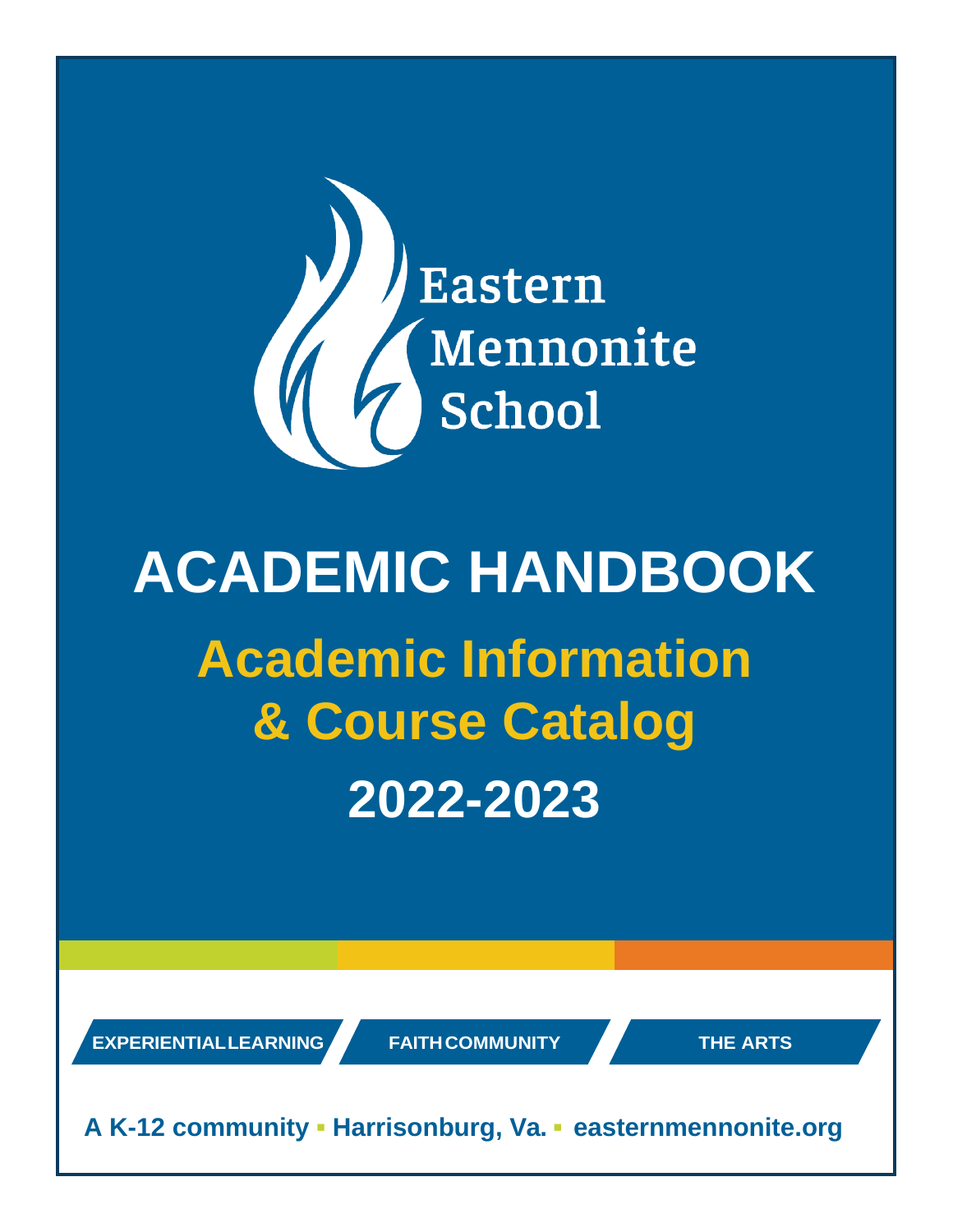# **Contents**

| <b>I. Educational Philosophy</b>                           |    |
|------------------------------------------------------------|----|
|                                                            |    |
|                                                            |    |
|                                                            |    |
| <b>II. Academic Program</b>                                |    |
|                                                            |    |
|                                                            |    |
|                                                            |    |
|                                                            |    |
|                                                            |    |
| <b>III. Academic Assessment</b>                            |    |
|                                                            |    |
|                                                            |    |
|                                                            |    |
|                                                            |    |
|                                                            |    |
|                                                            |    |
|                                                            |    |
|                                                            |    |
|                                                            |    |
| <b>IV. Academic Expectations</b>                           |    |
|                                                            |    |
|                                                            |    |
|                                                            |    |
|                                                            |    |
|                                                            |    |
|                                                            |    |
|                                                            |    |
|                                                            |    |
| V. Academic & Counseling Support                           |    |
|                                                            |    |
|                                                            |    |
| VI. Preparing for the Future                               |    |
|                                                            |    |
|                                                            |    |
| VII. Registration and Scheduling Information - High School |    |
|                                                            | 13 |
| Eligibility for College or University Courses              |    |
|                                                            |    |
|                                                            |    |
|                                                            |    |
|                                                            |    |
|                                                            |    |
|                                                            |    |
|                                                            |    |
| <b>VIII. Course Offerings</b>                              |    |
|                                                            |    |
|                                                            |    |
|                                                            |    |
|                                                            |    |
|                                                            |    |
|                                                            |    |
|                                                            |    |
|                                                            |    |
|                                                            |    |
|                                                            |    |
|                                                            |    |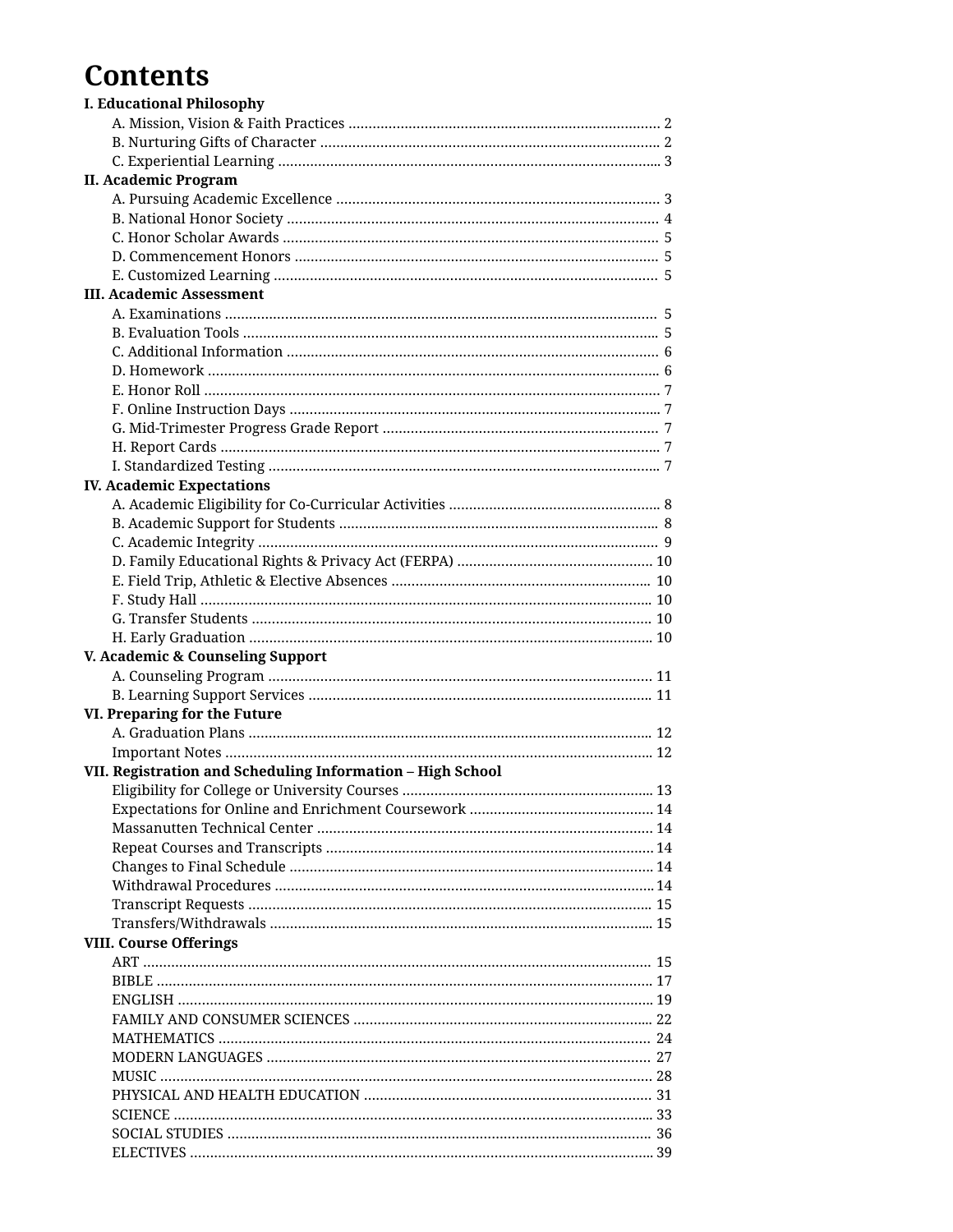Eastern Mennonite School does not discriminate on the basis of any race, color, handicap, national or ethnic origin, or religion, and admits students to all rights, privileges, programs and activities generally accorded or made available to students at the school.

The following person has been designated to handle inquiries regarding the school's non-discrimination policies, including its Title IX [policy:](https://www.easternmennonite.org/about/title-ix/) Andrea [Wenger,](https://www.easternmennonite.org/facultystaff/andrea-wenger/) Director of Advancement. For assistance related to Title IX or other civil rights laws, please contact OCR at [OCR@ed.gov](mailto:OCR@ed.gov) or 800-421-3481, TDD 800-877-8339.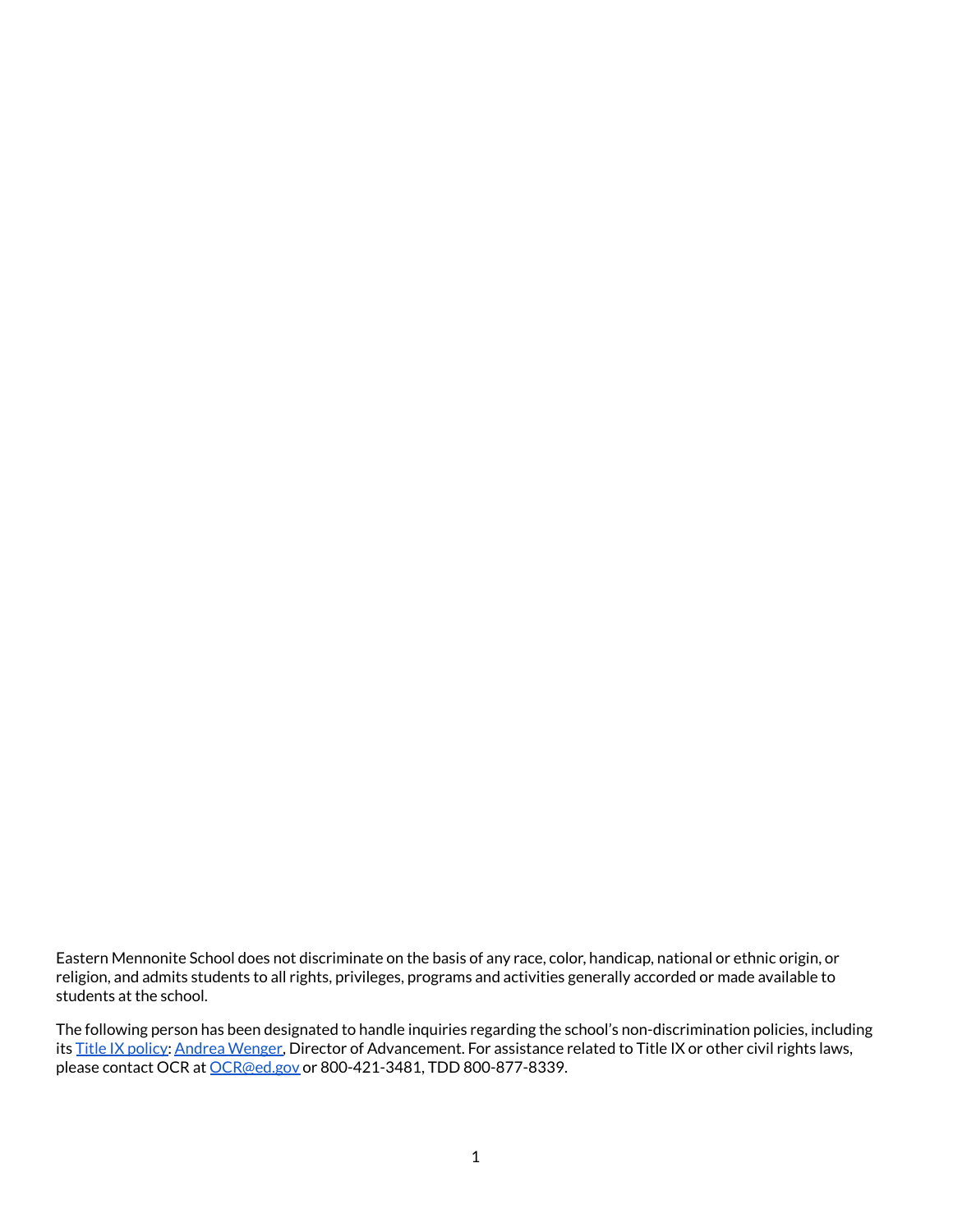# <span id="page-3-0"></span>**I. Educational Philosophy**

# **A. Mission, Vision & Faith Practices**

**Mission:** Eastern Mennonite School joins home and church in calling students to faith in Jesus Christ, academic excellence, personal integrity, and compassionate service in the world.

**Vision:** Eastern Mennonite School aspires to reflect Christ's light as a learning community where every student belongs, thrives, and lives God's call.

### **Faith Practices:**

- Our students are encouraged to grow in **relationship with Jesus** and to follow Jesus daily in life through attitudes and practice.
- Our students grow in understanding the process of **Biblical discernment** by asking questions, practicing spiritual disciplines, including serving others, prayer, studying scripture, and engaging with other people of faith.
- Our students grow in their understanding of **stewardship** of all God has entrusted to them, including the natural environment.
- Our faculty and staff invite **parents/guardians and churches** to partner in each student's faith formation.
- Our faculty and staff are committed to **following Jesus Christ**in their lives which includes being peacebuilders, practicing nonviolence, seeking justice, using restorative practices, serving others, and being part of a reconciling faith community.
- Our school community is **responsive to cultural, racial, and socioeconomic diversity** and enables students to practice global awareness, cultural sensitivity, antiracism and compassionate living.
- Our school community regularly engages in participatory communal worship through **singing** together.
- Our school community is committed to **walk with each other** in love, even when we **openly disagree**.

# **B. Nurturing Gifts of Character**

Since God created each person uniquely, we respect the dignity of each person and the gifts, abilities and character each exhibits, regardless of each student's academic goals. At Eastern Mennonite School, we seek excellence for all students by helping them cultivate personal and emotional growth. We believe these gifts of character are important for each person to begin to develop early and aspire to throughout their lives. The following virtues and [more](https://virtuesproject.com/) are modeled by teachers, woven into discussions, and practiced regularly at school.

**Commitment**- "Commitment is caring deeply about something or someone. It is deciding carefully what you want to do, then giving it 100%, holding nothing back. You give your all to a friendship, a task, or something you believe in. You finish what you start. You keep your promises." (The Virtues Project)

**Compassion**- "Compassion is understanding and caring when someone is hurt or troubled, even if you don't know them. It is wanting to help, even if all you can do is listen and say kind words." (TVP) Compassion is showing empathy, gentleness and helpfulness within your relationships.

**Confidence**- "Confidence is having faith in someone. Self-confidence is trusting that you have what it takes to handle whatever happens. You feel sure of yourself and enjoy trying new things, without letting doubts or fears hold you back. When you have confidence in others, you rely on them." (TVP)

**Creativity**- "Creativity is the power of imagination…[Students] see things in new ways and find different [and non-violent] ways to solve problems." (TVP)

**Determination and Perseverance**- Students show intentionality and persistence as they work to meet their goals, no matter the obstacles or time it takes. (TVP)

**Integrity**- Integrity is living with honesty in accordance with one's deepest values. It is "standing on moral high ground. Keeping faith with our ideals and our agreements." (TVP)

**Peacefulness**- Peacefulness is finding calm, time for reflection and gratitude within, and working beyond one's self to solve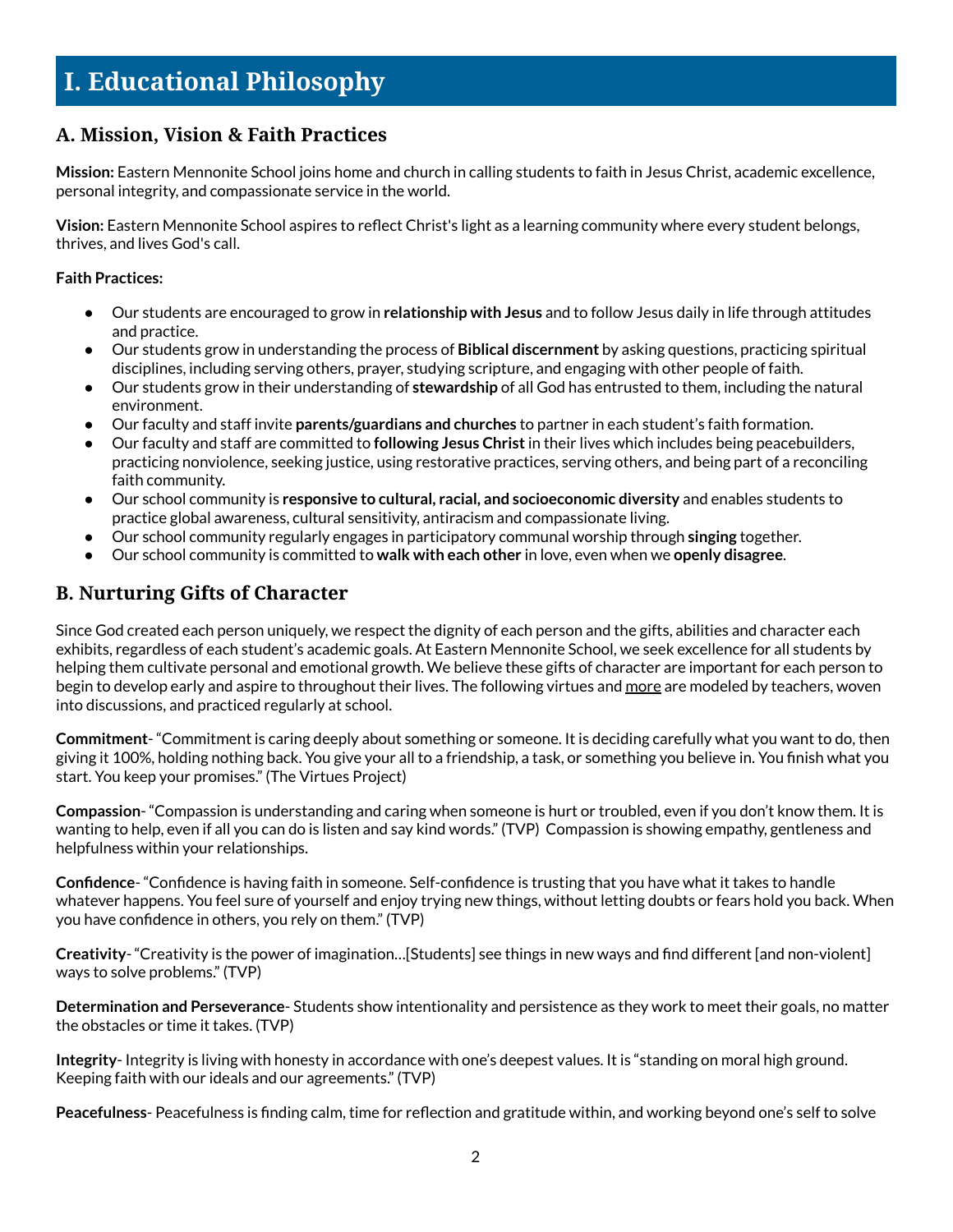<span id="page-4-0"></span>conflicts in a way that reduces harm and makes things right for everyone. "Peace in the world begins with peace in your heart." (TVP)

**Reliability and Trustworthiness**- "You keep your commitments and give your best to every job. You are responsible." You show dependability. "People can count on you to do your best, to keep your word and to follow through on your commitments. You do what you say you will do." (TVP)

**Self-Control**- Self-control is the ability to manage impulsivity of emotions or behaviors even in the most challenging situations. With self-control, you take charge of yourself and are able to get things done in an orderly and efficient manner. (TVP)

**Orderliness**- "Orderliness is being neat and living with a sense of harmony. You are organized, and you know where things are when you need them. Solve problems step by step instead of going in circles. Order around you creates order inside you. It gives you peace of mind." (TVP)

Note: The preceding information was prepared by Gini Trotter for the Restorative Justice in Education class at EMU and is being *considered for adoption by EMS.*

# **C. Experiential Learning**

Experiential learning happens in the classroom daily, on field trips, and through the annual experiential learning programs. These experiences are designed to address one or more of the following focus areas: 1) learning a new skill or skill building; 2) service learning; 3) cross-cultural awareness; and 4) academic enrichment.

Sixth, seventh and eighth graders participate in a grade level-specific Explore Week course during the same week in April that the high school students experience E-Term. The course ties to the curriculum at the respective grade level and is designed to spark discovery.

Students in grades 9-12 are required to participate in at least one experiential learning course (E-Term) each year they are enrolled at EMS. E-Term courses are offered in April each school year and in the summer in the form of state-side and international trips. Church-sponsored mission and service trips can also count as E-Term courses provided the experience is at least five days in length. During E-Term courses, students (including those on church mission or service experiences) will be required to keep a journal. Students who participate in summer experiences are encouraged (though not required) to participate in an April E-term as well.

# **II. Academic Program**

# **A. Pursuing Academic Excellence**

As our mission statement conveys, we desire that all students experience academic excellence so they will leave EMS prepared to serve any community in which they live and to strengthen relationships with God and others.

Each child, uniquely created by God, has varied academic needs. We encourage each student and family to discover what is appropriate for them—both to be challenged in their learning but not to be overwhelmed. Discerning this balance may take some time as students acclimate to our learning environment. For those desiring a rigorous program, our honors courses or courses with optional honors, as well as Advanced Placement course offerings, should provide the challenge needed. Each of these opportunities provides for an advanced level of research, reading and critical thinking skills.

**Honors Course:** Any Advanced Placement or university-level course is considered an Honors Course and will be assigned an additional 1.0 weight (5.0 instead of a 4.0). These courses do have prerequisites so that the student is adequately prepared for the depth and pace of learning in an AP or DE course.

**Optional Honors Course:** Courses designated "Optional Honors" allow students to challenge themselves in their learning beyond the scope of the standard curriculum. Courses taken for optional honors will carry a .50 honor weight (4.5 instead of a 4.0). Two approaches are used for optional honors work.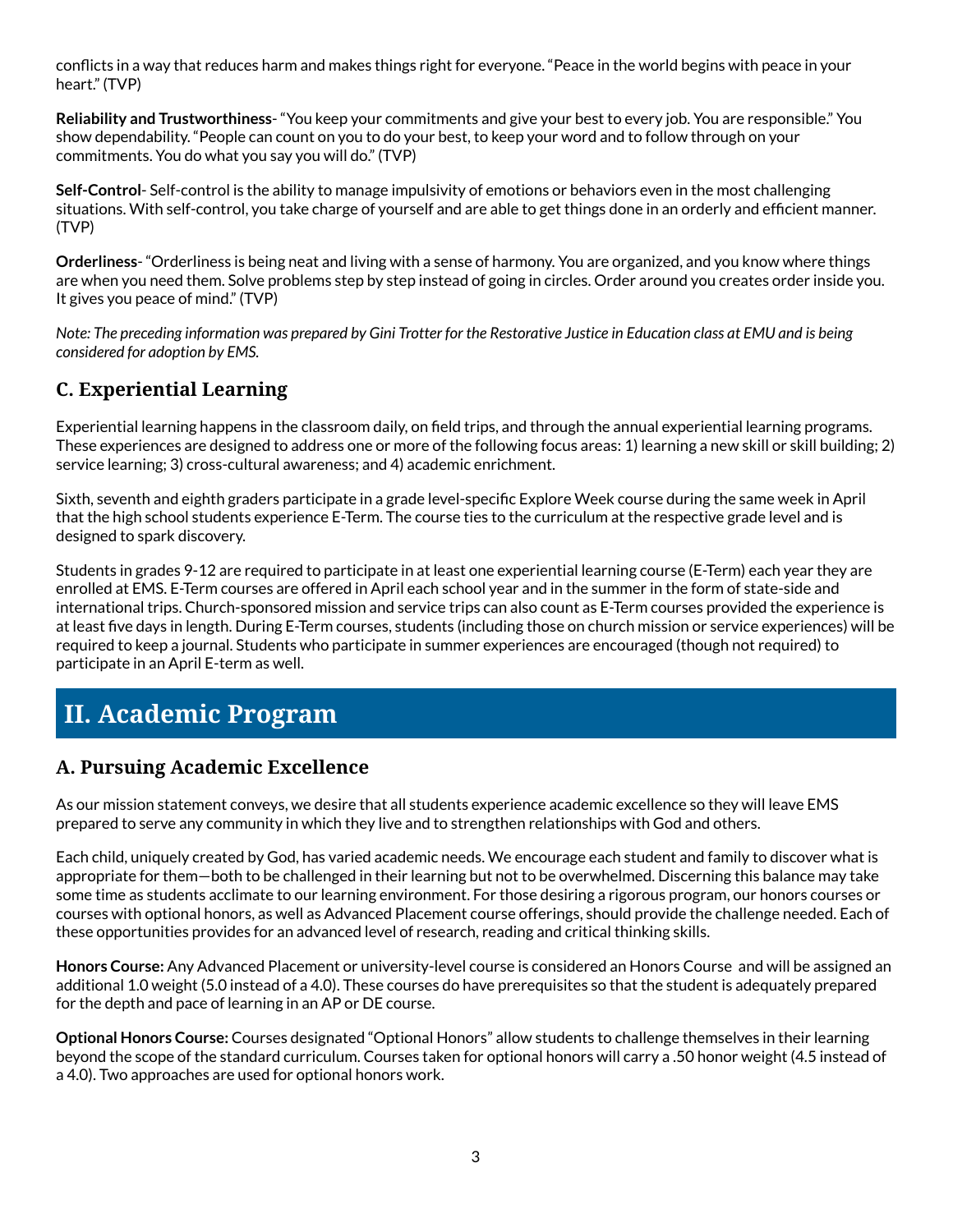- <span id="page-5-0"></span>● **Approach A:** Teachers provide students with embedded challenges within homework assignments, special projects and assessment.
- **Approach B:** Student contracts individually with the teacher for advanced independent work, requiring additional research, reading and critical thinking. Optional honors work features the following components:
	- 1. time (additional investment to the regular coursework)
	- 2. engagement with experts in the particular field
	- 3. deeper learning (requirements should give students a deeper view of the subject)
	- 4. independence (students are responsible to initiate work and maintain a manageable schedule)
	- 5. production (students must work toward a culminating experience to capture what they've learned—presentation, written document, portfolio)
	- 6. metacognition (students should reflect upon what they have experienced throughout the learning time)
	- 7. qualitative grade for any work produced for optional honors

Requirements for optional honors work:

- For approach B, students in an optional honors course should arrange with the teacher the advanced independent study within the first two weeks of a course.
- fWhen the student completes all the course work (regular and optional honors) with the quality expected for honors, the course will receive an honors designation on the student's transcript and the additional grade points.
- Each teacher will determine the threshold for awarding the optional honors weight, such as a certain grade or **the quality of work.**

**Independent Study:** Students who wish to invest time and learning in an area of interest and expertise may wish to do an independent study. These projects must be cleared with a supervising teacher (in the area of expertise of the teacher). Typically, the projects run for a trimester. Students are expected to make a presentation of some kind at the conclusion of the work. Note: Students completing an independent study should include the components listed above for optional honors work.

In some instances, courses may be run as an independent study due to scheduling conflicts. The course is more in line with the regular course expectations and will not use the guidelines listed below.

The following options will be used for evaluation of independent study work:

- 1. **Pass/Fail:** Satisfactory completion of work (determined by the supervising teacher) will result in credit based on time spent. Typically, students earn .50 credit or 1.0 credit, depending on the scope of the project. Students wishing credit must make some kind of presentation by the end of the school year.
- 2. **Evaluation Measure** (standards-based, percentage or letter grade): In addition to the credit, students choosing to receive qualitative feedback on their work should confer with the supervising teacher to determine the best approach. Once work is completed, this evaluation will be included on the student's transcript. Students wishing credit must make some kind of presentation by the end of the school year.
- 3. **Honors Level Work:** The supervising teacher may decide that independent study work is being completed at the college level and qualifies for honors level evaluation. In these instances, the teacher will work with the student to set expectations. Work must be completed in a timely fashion. Students wishing credit must make some kind of presentation by the end of the school year.

# **B. National Honor Society**

In keeping with national standards, the Eastern Mennonite School Chapter of the National Honor Society seeks to honor those students who are exemplary in academic achievement, character, service and leadership. Students become eligible for membership after the first trimester of their junior year, if they have achieved a 3.5 GPA. Transfer students may be eligible if their previous school was an accredited school and if they were eligible under the requirements of their previous school. International students may be considered after two trimesters at EMS. Eligible students are invited to supply documentation of service and leadership involvements in order to merit further consideration for membership. Members will be inducted in the spring.

Once a member of NHS, students are expected to maintain their academic achievement, meet service hour expectations, and be a student in good standing. Should students drop below required GPA, be deemed "not in good standing" or not meet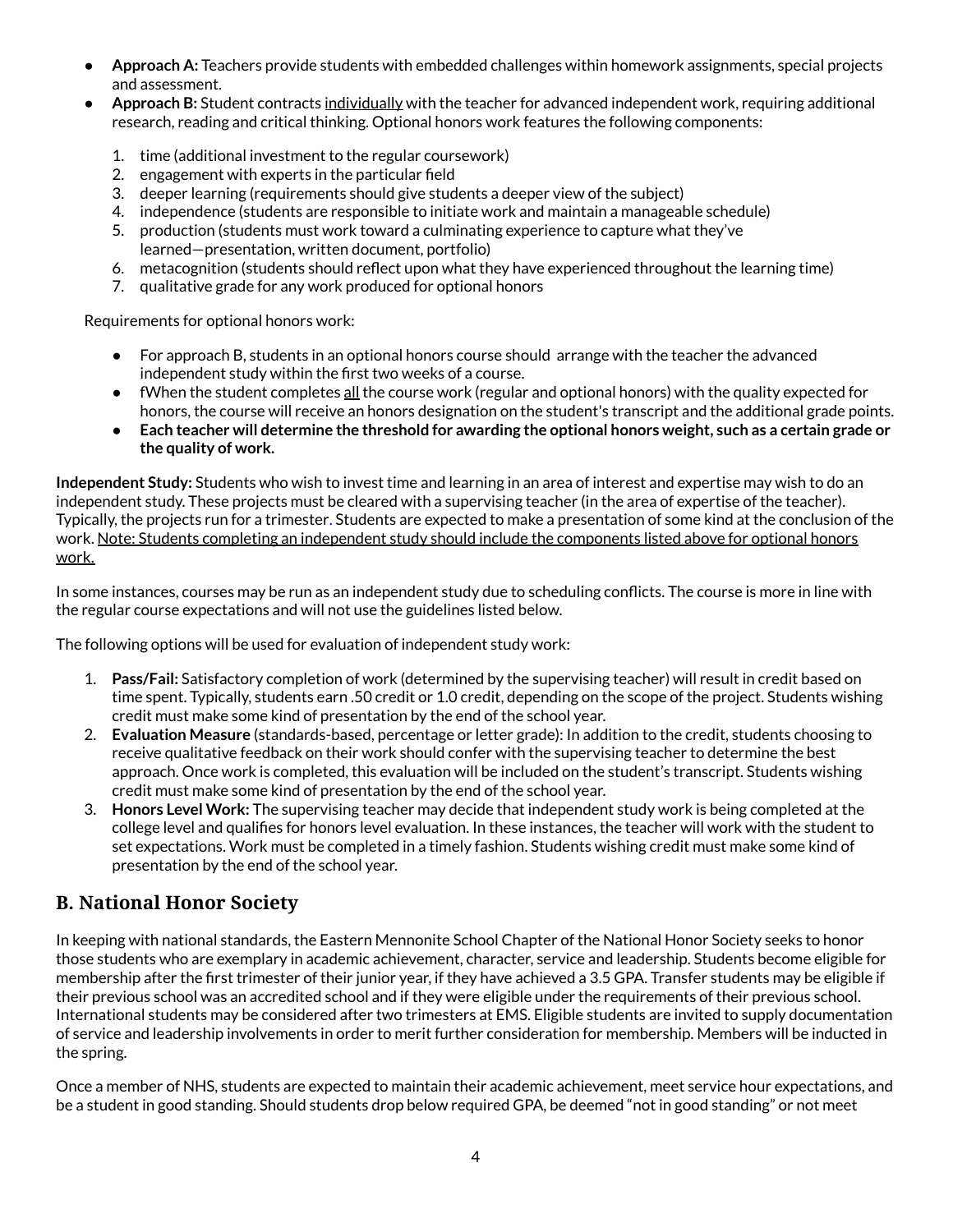<span id="page-6-0"></span>service requirements, they may not remain in NHS and will not be designated as an NHS member in the commencement program.

# **C. Honor Scholar Awards**

As a way to promote academic endeavors in an area of strength for students, most academic departments have outlined a set of criteria leading to an Honor Scholar Award (see each department for its criteria). The school Counseling Office and teachers begin introducing the criteria for these department awards in the ninth grade, encouraging interested 9<sup>th</sup>-12<sup>th</sup> grade students to work toward these awards. Seniors who have earned Honor Scholar Awards are recognized with a departmental award in a year-end chapel.

# **D. Commencement Honors**

During the commencement program, the two seniors with the highest GPAs (determined at the end of the second trimester in their senior year) will be chosen to speak about the academic achievements and experiences of their class. The honor of valedictorian will be awarded to the student with the highest GPA and salutatorian to the one with the second highest GPA. In the event of a tie (to the hundreds), joint awards will be given. These honors will be calculated once final grades have been posted.

# **E. Customized Learning**

In addition to learning in the courses offered, five other venues allow students to develop their individual interests. These include:

- 1. additional coursework (such as optional honors work or student choice in project learning)
- 2. online learning through an accredited program (additional cost may be required)
- 3. participation in an external program such as Massanutten Technical Center
- 4. individual research and study projects
- 5. internships

These opportunities, described in other sections of this handbook, provide students with multiple ways to challenge themselves, to explore new interests, and to consider potential careers. We encourage students to find the level of engagement that suits them as learners.

# **III. Academic Assessment**

# **A. Examinations**

Each trimester, teachers will create a culminating activity for students for their course. In some cases, the activity is a culminating exam, others may have a unit test or a final project or essay due. There will be designated days at the end of the trimester to ensure that students do not have more than two exams in one day.

# **B. Evaluation Tools**

Teachers at EMS use a variety of tools to evaluate student work. We believe that grades do not completely represent the learning gained through any course, but they do provide students, parents/guardians, and ultimately colleges and employers, a window into the knowledge gained and the work habits established by a particular student. Colleges do award academic scholarships based on a student's grade point average. The chart below represents how a course grade is translated into a grade point average (GPA).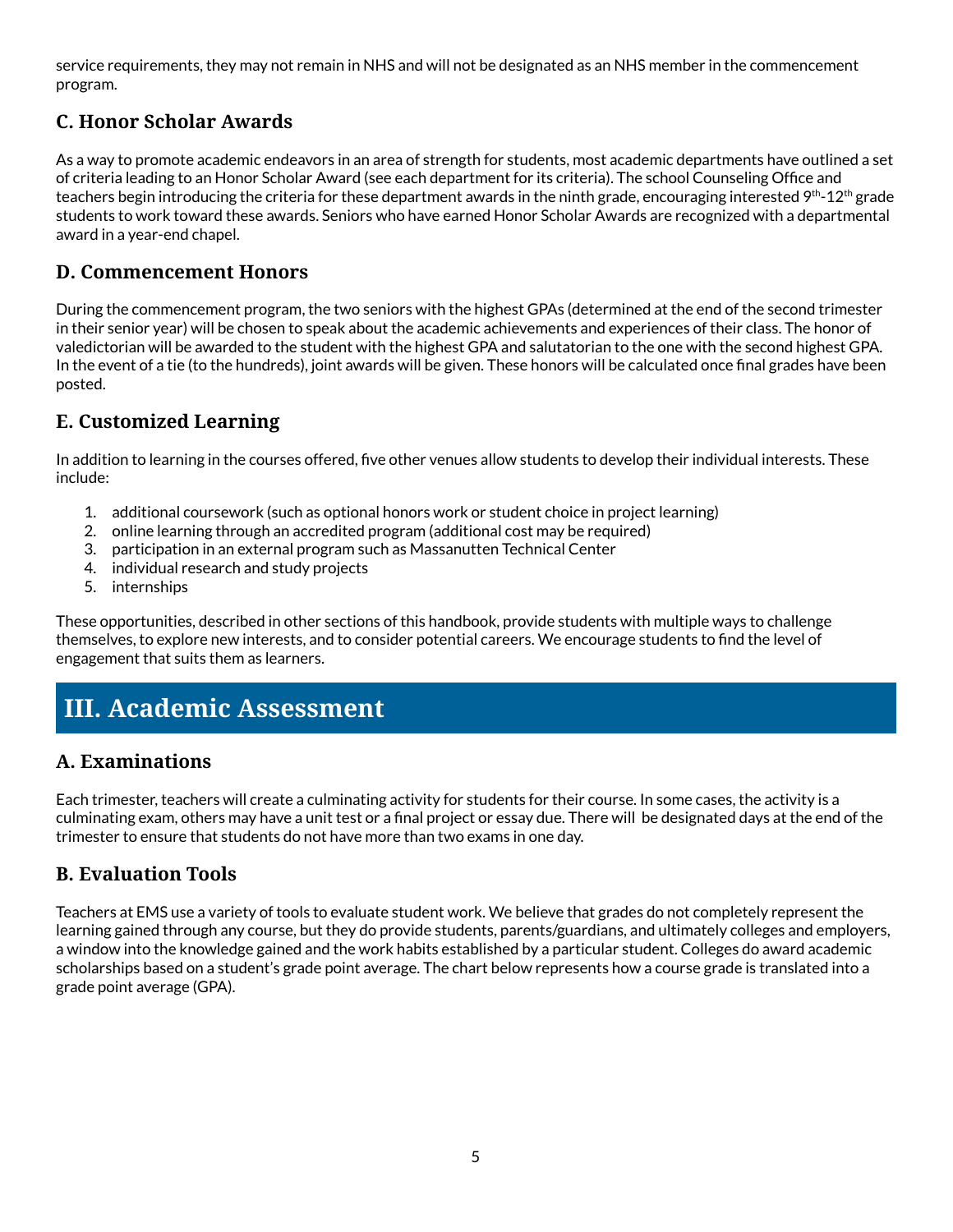<span id="page-7-0"></span>

|                                |            |                     | <b>GPA Weight</b> |                        |                        |
|--------------------------------|------------|---------------------|-------------------|------------------------|------------------------|
| <b>Standards-Based Grading</b> | Percentage | <b>Letter Grade</b> | <b>Standard</b>   | <b>AP/Univ. Course</b> | <b>Optional Honors</b> |
|                                | 98-100     | A+                  | 4.2               | 5.2                    | 4.7                    |
| Exemplary                      | 93-97      | A                   | 4.0               | 5.0                    | 4.5                    |
|                                | 90-92      | А-                  | 3.8               | 4.8                    | 4.3                    |
| Accomplished                   | 87-89      | B+                  | 3.2               | 4.2                    | 3.7                    |
|                                | 83-86      | B                   | 3.0               | 4.0                    | 3.5                    |
|                                | 80-82      | <b>B-</b>           | 2.8               | 3.8                    | 3.3                    |
| Promising                      | $77 - 79$  | $C+$                | 2.2               | 3.2                    | 2.7                    |
|                                | 73-76      |                     | 2.0               | 3.0                    | 2.5                    |
|                                | 70-72      | $C-$                | 1.8               | 2.8                    | 2.3                    |
| Developing                     | $67 - 69$  | D+                  | 1.2               | 2.2                    | 1.7                    |
|                                | 63-66      | D                   | 1.0               | 2.0                    | 1.5                    |
| <b>Beginning</b>               | $60 - 62$  | D-                  | .80               | $1.8\,$                | 1.3                    |
| No Mastery                     | $0 - 59$   | F                   | $\Omega$          | $\Omega$               | $\mathbf 0$            |

Middle School exploratory courses are graded as follows:

E = Exemplary (97-100) | S+ = Satisfactory Plus (90-96) | S = Satisfactory (73-89) N = Needs Improvement (0-72)

# **C. Additional Information**

- **Pass/Fail:** In certain circumstances, it may be in the student's best interest to complete a course pass/fail. This approach means that the student must receive a 60% in the course in order to pass. The high school counselor will be involved in making this decision.
- **Conditional Grades:** If the averaged trimester grades result in a passing grade of 60% or better, credit will be awarded to the student for an entire credit (each trimester grade will be the average of the passing score).
- **Incomplete**: In some instances, often due to an illness or other extenuating circumstances, students may be given an incomplete, which allows for time to complete assignments. Their current grade may be an F on their report card, but once work is completed, the final grade will be stored and reflected on the transcript.
- **Withdrawal Passing (WP) or Withdrawal Failing (WF):** Students withdraw from class for a variety of reasons. Please see section seven for more detailed information.
- **Extra Credit:** EMS teachers sometimes choose to give 1`extra credit:
	- 1. to provide "hope" for an inadequate performance on a test;
	- 2. to provide remediation possibility for a series of low homework or quiz grades;
	- 3. to set challenge points for rigorous enrichment material;
	- 4. to offer bonus points for challenge test questions.

As a general guideline for the extra credit type experiences outlined in 1. and 2. above, the extra credit points will not raise the grade in any one trimester more than 2%. Also, this extra credit will not raise the grade above 100%. (However, these guidelines are not necessarily used to limit challenge points as specified in 3. and 4. above.)

# **D. Homework**

Homework is assigned as an extension of classroom material. Homework may be designed to further practice procedures and concepts, to aid student comprehension of material (perhaps in preparation for class discussion), to apply classroom learning to new situations, or to require students to analyze or evaluate topics under discussion. Whatever its purpose, homework is an important aid to learning.

EMS recognizes that homework load will vary for each student, depending on the type of courses taken, the amount of time spent in co-curricular activities and the learning style of the student. Ideally, students should have no more than 30 minutes per class for high school-level classes. Additionally, the school commits to students having no homework assigned for Wednesday evenings (unless it was given ahead of time) so students may attend youth group activities or may have a night of "breathing room."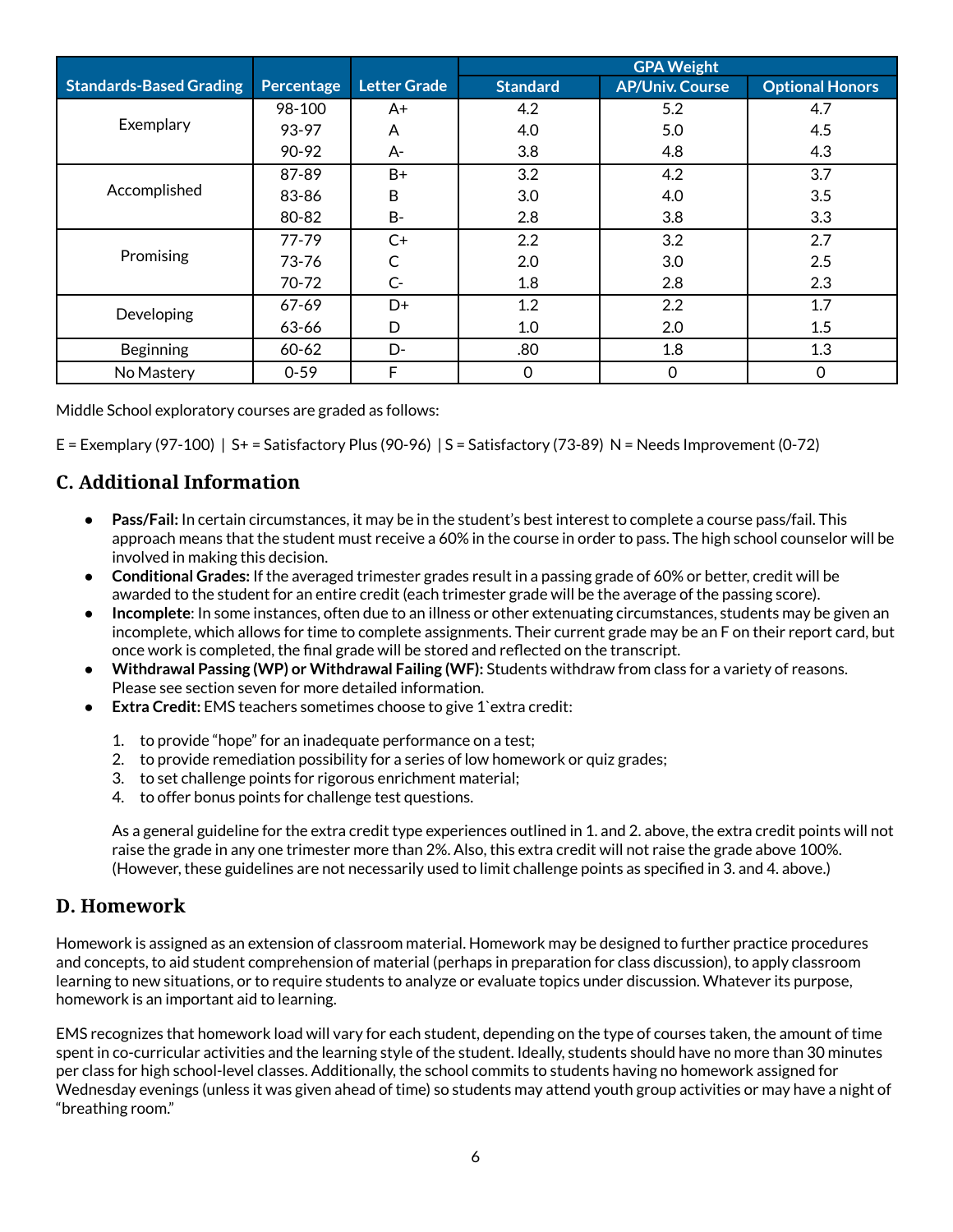<span id="page-8-0"></span>Completing work as assigned and on time is a strong life-long skill, a behavior exceedingly useful for both school and work. The grade for completed and on-time homework is based on full credit. Doing the work, even if it is late, is also important, as it provides students with the necessary practice time for learning. (Completed assignments generally mean better quiz and test scores). Our general guideline for handling late work is as follows: assignments handed in the next day will be granted 80% credit. Work handed in on the second to third day after the due date will be based on 60% credit. Work handed in on the fourth day and after can receive 0-60% credit, at the teacher's discretion. Teachers may decide, based on coursework needs or the age of the student, to adjust these guidelines.

# **E. Honor Roll**

In grades 6-12, students must earn all grades of 80 and above to be named to the A/B Honor Roll. The designation is awarded by trimester. Only full-time students are eligible for the Honor Roll. Full-time students must be enrolled in four out of six classes each trimester. Online or university classes are counted toward eligibility as long as the courses are added to the student's EMS transcript. Any student with an incomplete in one or more classes will not be eligible for the Honor Roll.

# **F. Online Instruction Days**

When weather or other circumstances require the closing of school, school officials may call for an Online Day, which means that students will be given assignments through Schoology to complete at home. The structure will be asynchronous, which means students will complete assignments within a designated period. Types of assignments may include: reading, continued work on projects or essays, or a new assignment. Teachers should observe the following guidelines when assigning work for an Online Day:

### **Online Day Guidelines:**

- Asynchronous assignments should not take more than 30 minutes.
- Assignments will be posted by 10:00 a.m.
- Students will be given one day for every online day to complete new assignments in case they don't have power or access to a computer or if they were sick during an online day.

If advance notice is possible, school officials will remind students prior to any potential weather that would close school to bring home textbooks, reading materials and classroom papers.

# **G. Mid-Trimester Progress Grade Report**

Mid-trimester grade reports, identifying students earning grades below 70 are issued to parents/guardians midway through each trimester.

# **H. Report Cards**

Report cards are emailed following each trimester. Prior to receiving a report card, the students and parents/guardians can check Schoology for academic progress.

# **I. Standardized Testing**

While yearly, state-mandated testing may not be part of annual assessment at EMS, the school does recognize the role standardized testing plays. Learning to take a standardized test is important as any student who wishes to attend college will likely need to take the SAT or ACT. Periodic testing also gives teachers and counselors valuable information about academic performance. In addition to the PSAT offered to sophomores and juniors, students in fourth, and sixth grades take ACT Aspire, and 9th graders will take the PreACT.. A number of students in their junior and senior year will take Advanced Placement exams.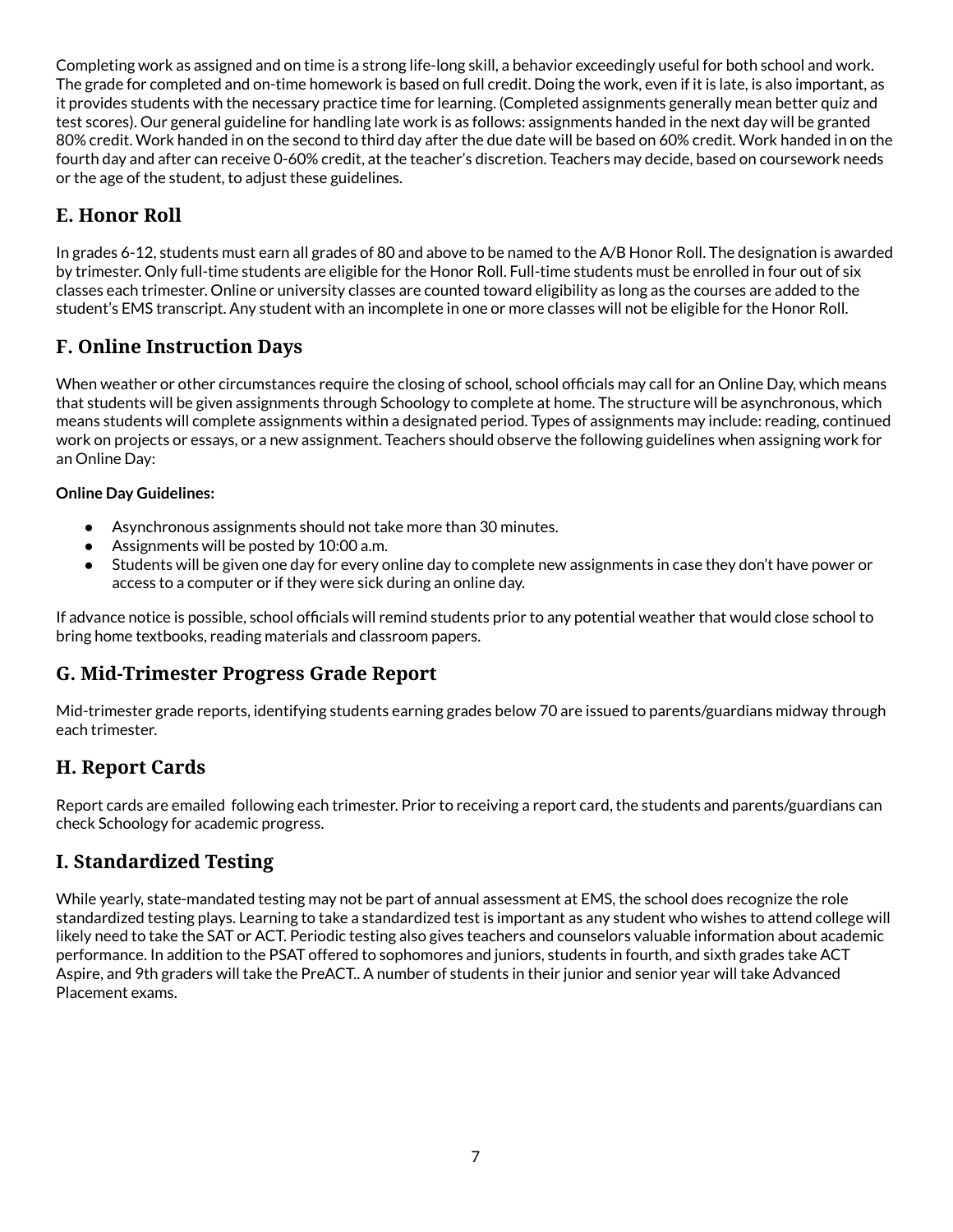# <span id="page-9-0"></span>**IV. Academic Expectations**

# **A. Academic Eligibility for Co-Curricular Activities**

Co-curricular activities provide positive contributions to the life of the student and to the school. EMS also recognizes that this participation cannot come at the expense of academics.

**Monitoring Grades and Providing Support:** To support students and encourage success, counselors will monitor students throughout their co-curricular activity. A mid-trimester grade report will be generated for anyone earning below 70%.

Middle and high school principals, athletic director, school counselor, academic lab teacher and or music/theater director will communicate with the student to determine the contributing factors for the low grade.

The student and the academic support persons will identify what additional help and/or consequences are needed to assist the student to achieve a passing grade within a reasonable time frame.

Those persons working with a student may require (but not limited to) supervised work time in study hall, attendance in math lab or supervised study sessions.

### **D/F Policy:**

**At mid-term ofthe trimester**, when the mid-trimester report is generated, students with an F are not eligible to participate in co-curricular activities until they have a passing grade.

**At mid-term ofthe trimester**, when the mid-trimester report is generated, students with a D are eligible to participate; however, they may be required to remain for after-school study halls or be restricted in their location during the school day if in a study hall.

**At end ofthe trimester**, when grades have been finalized, if a student receives an F, the student has 7 days of ineligibility from date of when teacher final grades are due.

If a student is failing at other points in the year, other than mid-term or end of trimester, counselors and principals will make a specific plan for that student.

*EMS recognizesthere may be exceptions and adjustmentsto this policy to meet the individual needs of ourstudents.*

# **B. Academic Support for Students**

Some students who do not participate in co-curricular activities also need monitoring for low grades. Sometimes the period of low or failing grades is short-lived and requires minimal support; others are more long-term and require intervention from the school and family. The Counseling Office compiles every six weeks a list of students who are earning a D or an F. Counselors and principals review this list and collaborate with students, teachers, parents/guardians, coaches or directors to find a pathway toward a stronger academic performance.

When a student has failed a core class trimester, they may pass the class if the second trimester grade and the first trimester grade together result in a 60% (or D-) or above. In some circumstances, students may be offered a modification to the course material, which is reflected on the transcript with the designation "foundational," such as "Foundational US History."

The Registrar and the High School Counselor will review senior grades at the conclusion of first trimester If any student has failed a course necessary for graduation, then the High School Counselor will develop a plan to address the failing course. It may mean retaking it during the second or third trimester or deciding for an online course. (Summer work will likely be required for third trimester senior academic problems.)

The desire of the school is to ensure that all students experience academic successes in line with their interests and capacity. When they do not experience that success, the school will work with the families to see what can be done to promote a positive school experience, either with us or at another school.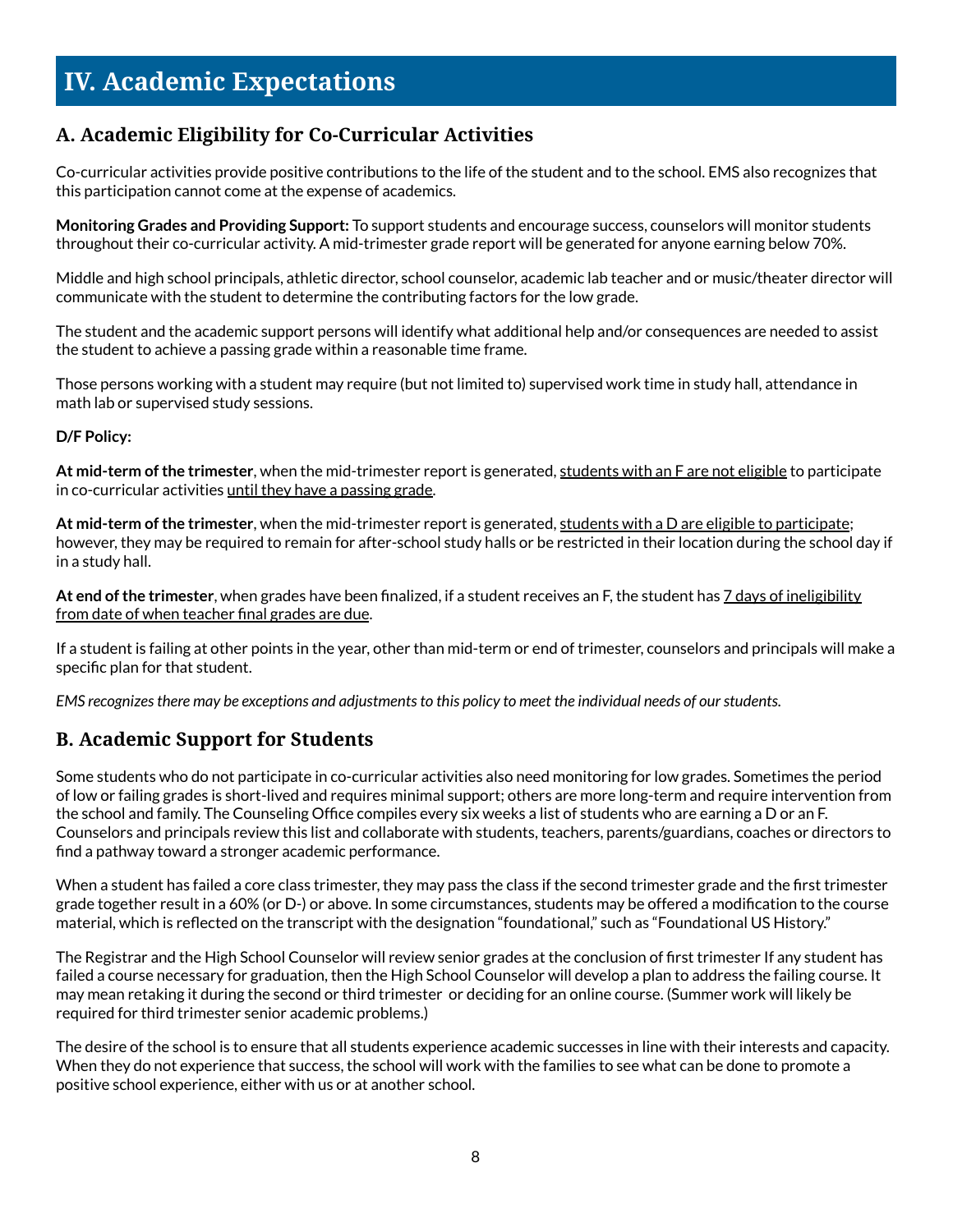# <span id="page-10-0"></span>**C. Academic Integrity**

Personal integrity is a character trait highly valued at EMS and is part of our mission statement. Academic integrity demonstrates itself when students complete their own work (homework, projects and tests) and when they are honest when confronted about any concerns. Teachers assist students in developing academic integrity by defining what collaboration looks like and/or explaining expectations for assignments and assessments. Cheating is defined as wrongfully giving, taking, or presenting academic information with the intent to deceive.

Students may be vulnerable to academic dishonesty when they leave assignments to the last minute, when they do not understand material or when they don't care about an assignment. Because motivations may be different, it's important that students are honest with themselves and their teachers to work through instances of dishonesty.

Examples of cheating (not intended to be a comprehensive list):

- handing in work that is not completely your own
- indicating that you completed an assignment when you did not
- copying someone else's work
- giving a classmate your work so they can use it as their own
- using the internet to find answers on a test
- plagiarizing using the writing of another person without proper attribution

When a situation arises involving academic integrity, the school se the following practices:

- 1. The teacher will discuss the situation with the MS or HS Principal or the Registrar to determine the types of consequences necessary, which may include a loss of points on an assignment. The severity of the dishonesty will be considered.
- 2. The student will meet with the teacher and/or the Principal or Director to discuss the situation.
- 3. A note will be included in the student's academic record. This record is not typically passed along to colleges; however, if the student had repeated instances of academic dishonesty, this information may be passed along to other schools and/or colleges as appropriate.
- 4. Principal (MS or HS) will also contact parents/guardians as appropriate.
- 5. A plan for change will be developed.

**Plagiarism:** This particular form of cheating is especially possible due to technology. While a tool for learning, technology can also become an easy way to be dishonest, whether the student knowingly plagiarizes a paper or unknowingly uses information without proper citation. The goal of the school is to have students understand how to best use the expertise of others in their writing. Teachers use the tool of Turnitin, a web-based program that compares a student's writing to others in its database, to assist them in holding students accountable for their work.

It's important that students understand that plagiarism occurs when an individual takes the writings and/or ideas of another person and presents them as their own (no citation). Following are some examples:

- 1. copying material verbatim (and using quotation marks) from a source, but failing to cite the source
- 2. copying material verbatim and citing the source, but failing to use quotation marks
- 3. carefully (or non-carefully) paraphrasing the source without giving the proper citation (paraphrasing is "borrowing" the idea and must be cited)
- 4. patchwork paraphrasing (in which the writer keeps many of the source's key words but rearranges the order) is a particularly insidious form of plagiarism—even if cited

In clear cases of plagiarizing, the following scale of teacher response is suggested:

- Level 1: Student plagiarized less than a paragraph. Teacher uses this as an opportunity to teach and student is required to redo the assignment. Parent/guardian contact by teacher is made when appropriate.
- Level 2: Student plagiarized larger sections of his or her paper or has committed a second offense. Teacher must contact parent/guardian and student receives half of the earned credit.
- Level 3: Entire document is plagiarized or student has committed a third offense. Student receives a zero for the assignment and parent/guardian is contacted.

At each level, the teacher will supply the principal with a record of the event to be entered in the student's electronic file.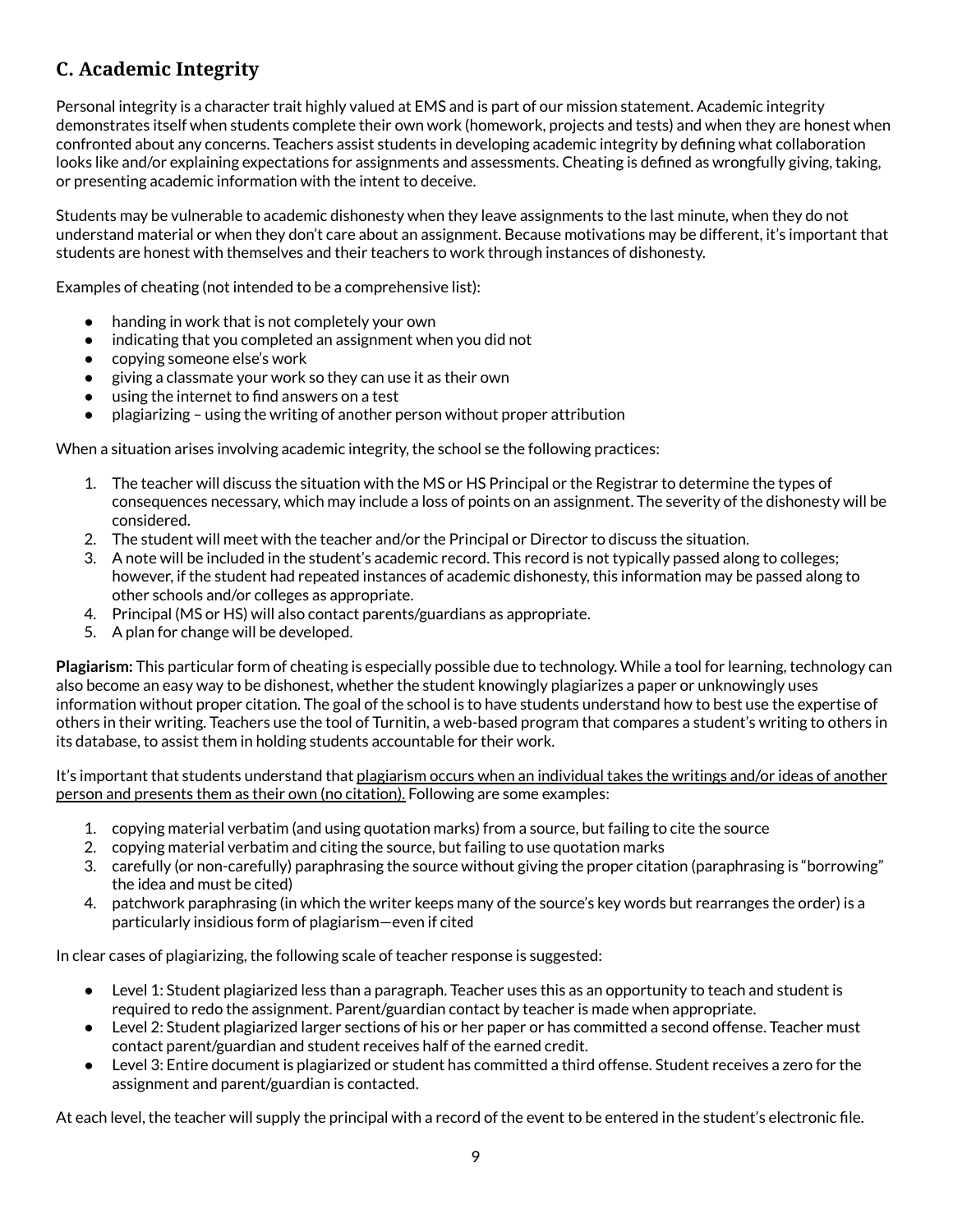<span id="page-11-0"></span>As a general rule, the same paper may not be submitted, the same book may not be read, nor may the same project be submitted to meet requirements in two or more courses unless the teachers of the courses have given their prior consent.

# **D. Family Educational Rights & Privacy Act (FERPA)**

FERPA is a Federal law that protects the privacy of student education records. EMS is required to have written permission from parents/guardians in order to release any information from a student's educational records. Schools may disclose, without consent, directory information such as student's name, address, telephone number, honors and awards and dates of attendance. However, parents/guardians may request that the school not disclose directory information.

During the enrollment process, parents/guardians receive a form requesting this information and permission to disclose.

# **E. Field Trip, Athletic & Elective Absences**

While the EMS Student Handbook addresses the topic of absences, it should be noted here that students who are absent from class due to field trips, athletic events and elective absences are expected to talk with the teacher ahead of time to determine what work needs to be completed and by what date.

# **F. Study Hall**

Our students invest themselves in the classroom, in athletics and in co-curricular activities as well as at home and at church. To provide space in the school day to manage academics, students are encouraged to take two to three study halls per year as their schedule allows.

Study halls are overseen by a teacher. More than one study hall in a school day may be appropriate especially if a student is taking an online course or completing an independent study.

Typically, study halls meet in a teacher's classroom each period, with a teacher monitoring attendance. Sometimes, the study halls take place in the library. After the roll is taken, students in grades 9-12 are permitted to sign-out to one of the designated areas (library, commons, courtyard, bathroom, etc.) for a predetermined amount of time. If a student needs to visit a teacher, prior arrangements must be made. Students need to sign in at the library upon arrival.

Students may be sometimes required to remain in the study hall location rather than signing out, perhaps as a result of low grades or other concerns (such as COVID mitigation).

All middle school students assigned to a study hall will remain in the classroom for the entire period.

# **G. Transfer Students**

A minimum of one year in residence is required to graduate from EMS. Each student's prior record will be evaluated to determine the number and content of credits required for graduation. Courses specified by the State of Virginia and normally taken at lower grade levels will not be required, provided the student has completed the courses required at those grade levels by the state from which the student transferred.

Students from unaccredited schools (both state-side and international) and home schools may be required to take diagnostic tests to determine grade level at which the student will enroll. Furthermore, these students will receive Pass/Fail credit for courses taken prior to EMS—so that GPA is determined by grades earned at EMS. Documentation may be required to establish content covered prior to awarding credit.

# **H. Early Graduation**

In some instances, students may feel the need to complete high school within three years instead of four. In most cases, it's best to follow a four-year plan; however, we want to work with families when this option seems like a good fit for a student. We request that families alert the High School Counselor as soon as possible if this option is being considered.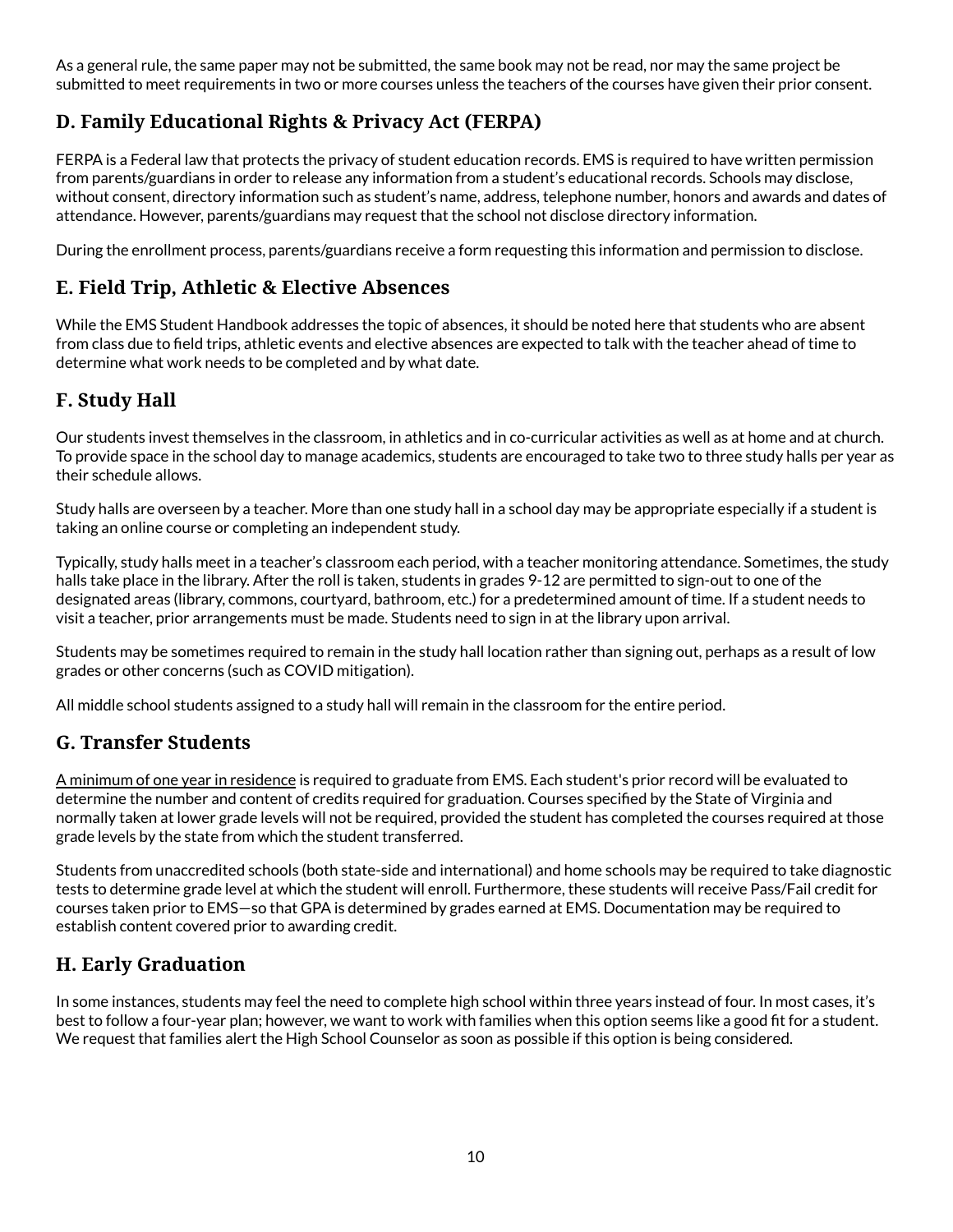# <span id="page-12-0"></span>**V. Academic & Counseling Support**

# **A. Counseling Program**

The goal of the counseling program at EMS is to assist students in academic, career, and personal/social development through individual and group counseling as well as classroom lessons. This is a coordinated effort by faculty, staff, and parents/guardians under the direction of the counselors and principals.

There are many reasons a student might see a school counselor.

- **Academic Counseling:** School counselors aim to assist students and parents/guardians on academic options, developing a plan of studies, and as a link to additional academic resources when appropriate. Counselors direct students to opportunities that match their interests, both in and out of school.
- **College & Career Counseling:** Counselor assists students in acquiring information and planning for post-secondary educational and career opportunities.
- **Personal/Social Counseling:** School counselors assist students in developing a greater understanding of themselves as they relate to the community around them, support healthy and wise choices, and provide support in resolving conflicts.
- **Individual Counseling:** School counselors assist in helping students work through their unique requests or concerns. While EMS does not provide long term weekly counseling, connections and referrals can also be made with professional community mental health counselors as ongoing psychological needs necessitate.
- **Group Counseling:** Group counseling may be provided surrounding specific themes of social development or other identified areas of interest or assessed needs. Parents/guardians are notified prior to any multi-session group counseling.
- **Classroom Counseling Lessons:** Counselors work collaboratively with teachers to develop and bring curriculum into the classroom. Topics relate to students' academic, career or social development.

**Access:** Students may request an appointment with a counselor by email or in the Counseling Office. Students should ask teachers before leaving class when they wish to meet with a counselor. Parents/guardians and teachers may call or email counselors if they would like to request an appointment for their student. Alternately, counselors may request to see a student if a counselor becomes aware of a need.

**Confidentiality Statement:** At all times we seek to work with and honor parent/guardian involvement. All concerns of students and/or their families are met with appropriate and careful confidentiality. Where there exists perceived threat of harm to self or others, additional protective procedures will also be followed. When necessary, other professional counsel will be obtained.

**Opt-Out:** If parents/guardians choose not to have their student participate in personal/social counseling or multi-session group counseling, parents/guardians must notify the school in writing.

# **B. Learning Support Services**

In addition to the oversight given to all students in their learning by teachers, the school provides learning support services for students who need additional resources to be successful in their classes. For some students, this support happens through Academic Lab (see the description under the English department course offerings), and for others this support happens through tutoring.

Students placed in Academic Lab are usually recommended by the Admissions Committee (new students) or by the Learning Support Coordinator when classroom teachers observe challenges in learning (could be from a diagnosed disability or challenges with organization and completion of work).

During the week, math teachers are available after school, 3:00-3:30 p.m. to support students as needed.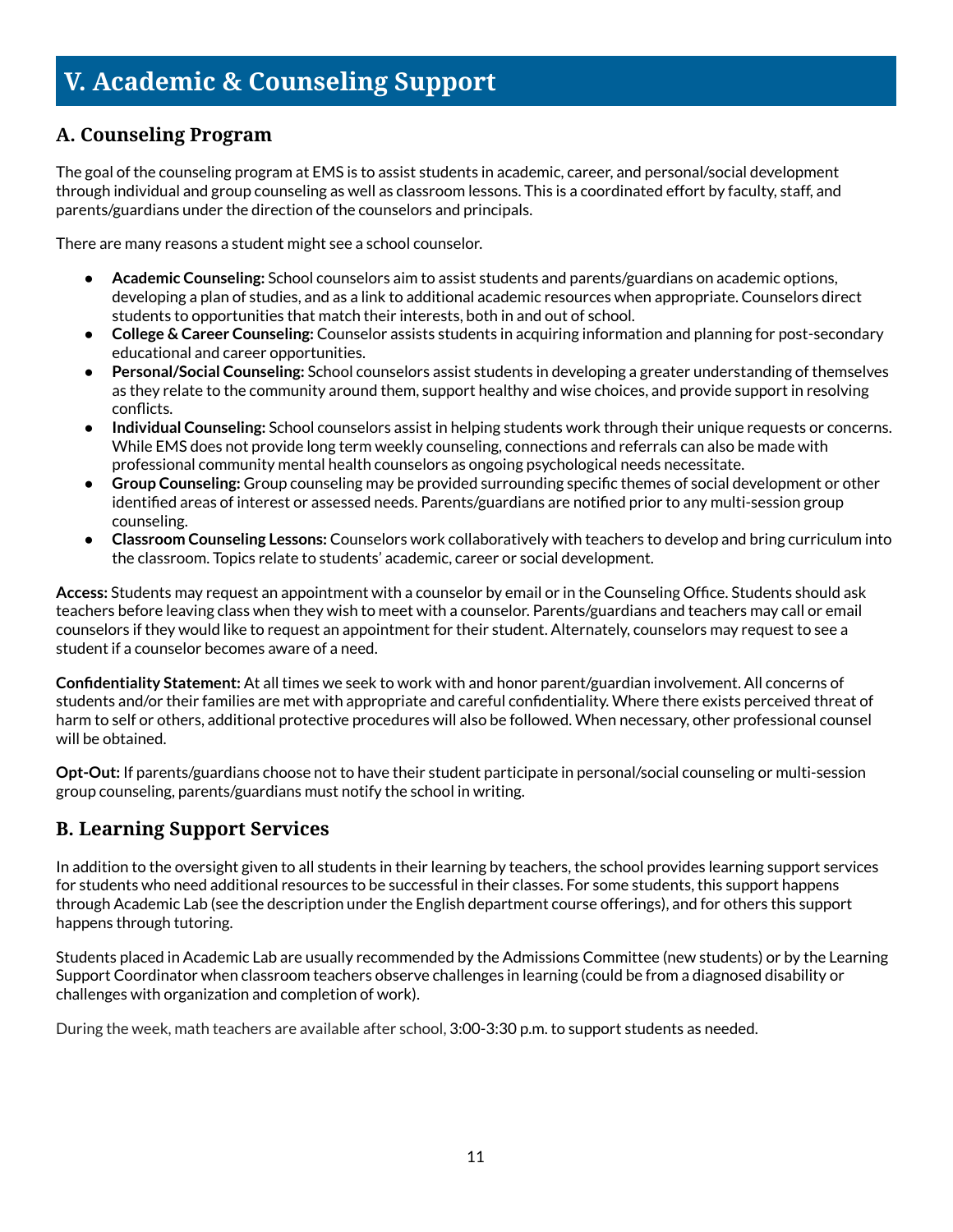# <span id="page-13-0"></span>**VI. Preparing for the Future**

# **A. Graduation Plans**

Students typically earn seven to eight credits a year. An EMS diploma requires 28 credits total, regardless of the graduation plan. EMS 9–12 graduation requirements are listed below according to the four graduation plans:

| <b>GRADUATION PLANS</b>                                                                                                                                               |                                                                                                                                                                                                    |                                                                                                                                                                        |                                                                                                                                                                                        |  |  |  |  |
|-----------------------------------------------------------------------------------------------------------------------------------------------------------------------|----------------------------------------------------------------------------------------------------------------------------------------------------------------------------------------------------|------------------------------------------------------------------------------------------------------------------------------------------------------------------------|----------------------------------------------------------------------------------------------------------------------------------------------------------------------------------------|--|--|--|--|
| <b>General Graduation Plan</b>                                                                                                                                        |                                                                                                                                                                                                    | <b>College &amp; Career Graduation Plan</b>                                                                                                                            |                                                                                                                                                                                        |  |  |  |  |
| English<br>Math<br><b>Social Studies</b><br>Science<br><b>Bible</b><br><b>Physical Ed</b><br>Art or Music<br><b>FCS</b><br><b>Electives</b>                           | 4<br>3<br>3<br>3<br>$\overline{2}$<br>$\overline{2}$<br>$\overline{1}$<br>.50<br>9.5                                                                                                               | English<br>Math<br><b>Social Studies</b><br>Science<br>Language<br><b>Bible</b><br><b>Physical Ed</b><br>Art or Music<br><b>FCS</b><br><b>Electives</b>                | 4<br>3 (must include Algebra II)<br>3<br>3 (must include Chemistry)<br>2<br>$\overline{2}$<br>$\overline{2}$<br>1<br>.50<br>7.5                                                        |  |  |  |  |
| <b>Selective College Graduation Plan</b>                                                                                                                              |                                                                                                                                                                                                    | <b>Highly Selective College Graduation Plan</b>                                                                                                                        |                                                                                                                                                                                        |  |  |  |  |
| English<br>Math<br><b>Social Studies</b><br>Science<br>Language<br><b>Bible</b><br><b>Physical Ed</b><br>Art or Music<br><b>FCS</b><br><b>Electives</b><br>AP courses | 4<br>4 (must include Pre-Calculus)<br>4<br>4 (must include Chemistry)<br>3<br>$\overline{2}$<br>$\overline{2}$<br>1<br>.50<br>3.5<br>Students pursuing this plan should have at least one to three | English<br>Math<br><b>Social Studies</b><br>Science<br>Language<br><b>Bible</b><br><b>Physical Ed</b><br>Art or Music<br><b>FCS</b><br><b>Electives</b><br>AP courses. | 4<br>4 (must include Pre-Calculus)<br>4<br>4 (must include Chemistry)<br>4<br>$\overline{2}$<br>2<br>1<br>.50<br>2.5<br>Students pursuing this plan should have at least three to five |  |  |  |  |

# **Important Notes**

- The College & Career Graduation Plan requires Algebra II and Chemistry.
- International students transferring to EMS may still work toward the Highly Selective Graduation Plan without having to take three to four years of another language (the assumption being that studying in an American school demonstrates proficiency in English, which is usually the second or third language that a student has studied).
- International students will likely need to take an English proficiency test prior to acceptance into colleges/universities.
- The requirements for the College & Career Graduation Plan align with the requirements for NCAA Division I schools.

Career and college information is located in the College & Career Counselor's office. Pamphlets and catalogs are available for browsing. An online program provided by EMS, SCOIR, is introduced to students and used throughout their high school career. Students are encouraged to use these resources to help plan their future. The school counselors will help with additional information as well.

As we support students while they prepare for their futures, we work with each student to determine the best academic path while still in high school. The graduation plans are intended to shape an academic plan as students consider their post-high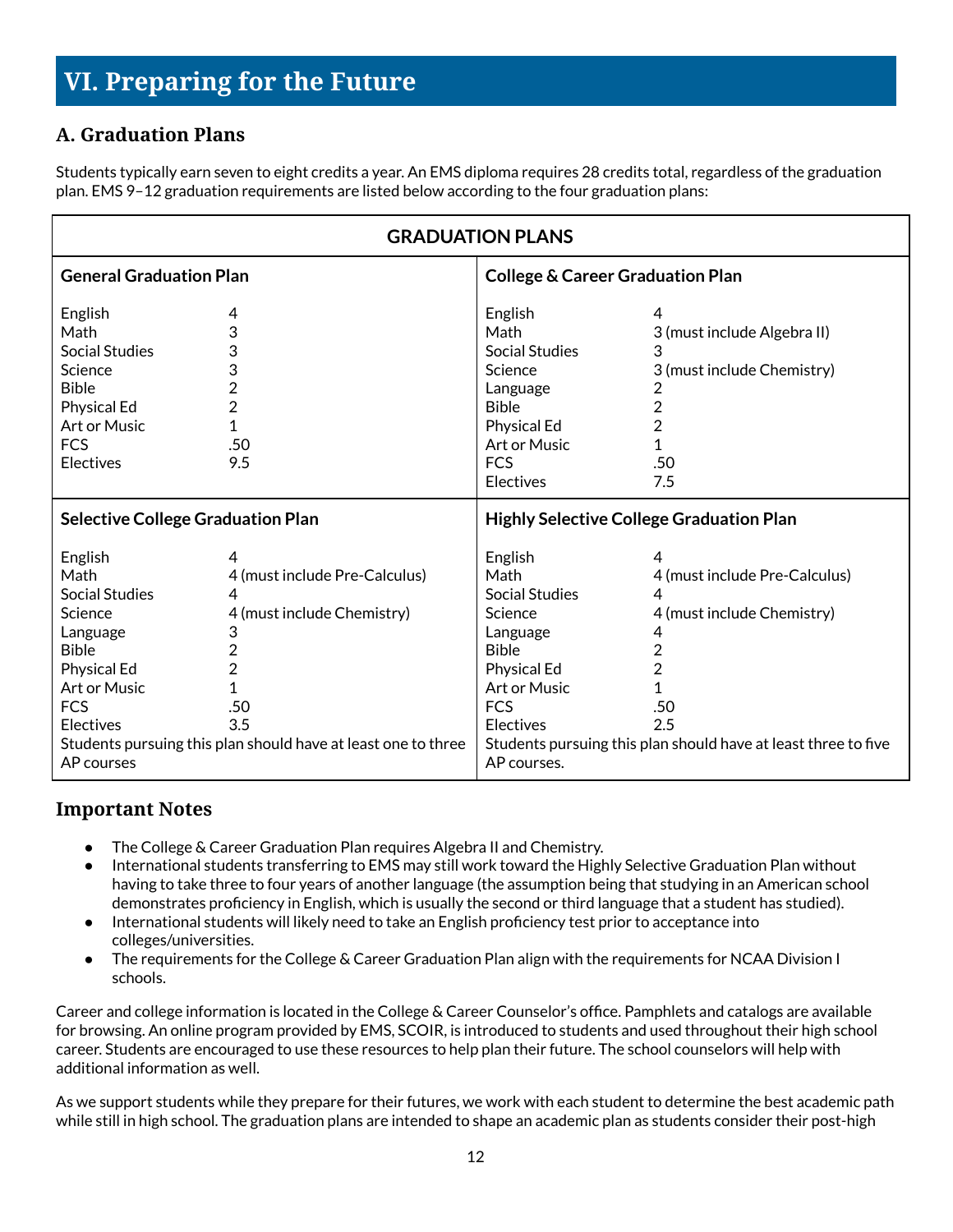<span id="page-14-0"></span>school plans. Each family and student should consider interests, gifts and abilities in charting a sequence of courses that will prepare the student for post-high school experiences. Families and students should consider that colleges do not see the graduation plan chosen. An admissions officer only sees the courses taken. Therefore, if a student wishes to apply to a highly selective college, they should build a schedule that incorporates rigorous courses within the student's areas of interests.

In grades 9 and 10, students will learn about resources for supporting them as they plan for the future, including SCOIR, a college and career research tool. Ninth graders take the ACT Aspire test in the fall, and sophomores take the PSAT in October, which gives them an early look at how well they do on a standardized test.

In 11<sup>th</sup> grade students take the PSAT, meet with the College & Career Counselor to review those scores and begin a conversation about post high-school plans, including reviewing high school transcripts. Students are encouraged to begin college visits. Seniors will be supported by the College & Career Counselor throughout the senior year with applications and career planning.

**Parental/Guardian Support:** We encourage parents/guardians to talk with their children to discern the best path after high school. Parents/guardians are encouraged to meet with our college and career counselor at any time during high school to explore the needs of a particular student as they prepare for post-high school plans.

# **VII. Registration and Scheduling Information – High School**

Planning for the next school year begins in late February to early March. Students meet with the counselors, request courses, and then receive a preliminary schedule in May. The following information is important in planning for the coming year.

# **Eligibility for College or University Courses**

Qualified EMS students (usually seniors) may arrange through the School Counseling Office to take courses at Eastern Mennonite University (possibly James Madison University, Blue Ridge Community College or Bridgewater College as well), provided proper scheduling arrangements can be worked out. While EMU does give a significant tuition discount for this arrangement, EMS students taking courses for college credit at any local college or university must pay a credit hour tuition (per semester) at that institution. Students should arrange with the EMS School Counseling Office to take a course at EMU or another local university or college.

### **Guidelines for taking college or university courses:**

- 1. University courses will generally not take a student out of any portion of EMS required courses.
- 2. The School Counseling Office, in consultation with the teacher, may be willing to consider minor time infringements to an elective course to allow a student to take a university or college course.
- 3. A minimum 3.5 GPA is required for eligibility to take a college course.
- 4. The EMS student shall have taken all prerequisite courses at EMS—before enrolling in a college or university course.
- 5. Freshmen and sophomores are generally not permitted to enroll in university or college courses.

### **High school credit for college or university courses:**

- 1. Upon completion of a school-approved university or college course, the EMS student must give a copy of their grade report to the School Counseling Office if the grade is to be included on the EMS transcript. The university course, with its earned grade, will be recorded on the student's EMS transcript. However, students are also advised and urged to request EMU (JMU, BRCC or BC) to send a transcript to each college/university to which they are applying—to ensure that a course is recognized as a college or university course (and not simply a dual enrollment course).
- 2. A .5 unit of high school credit with the <u>full honor weight</u> ("A" receives a 5.0 instead of a 4.0) will be given for each satisfactorily completed semester of a three-hour university course. (If the university course is more than 3 hours or less than 3 hours, the .5 unit of credit will be prorated accordingly.)
- 3. The credit cannot be awarded and noted on the transcript until the student submits a copy of the university or college grade report to the School Counseling Office.

EMS and EMU have arranged for dual enrollment for some of our courses.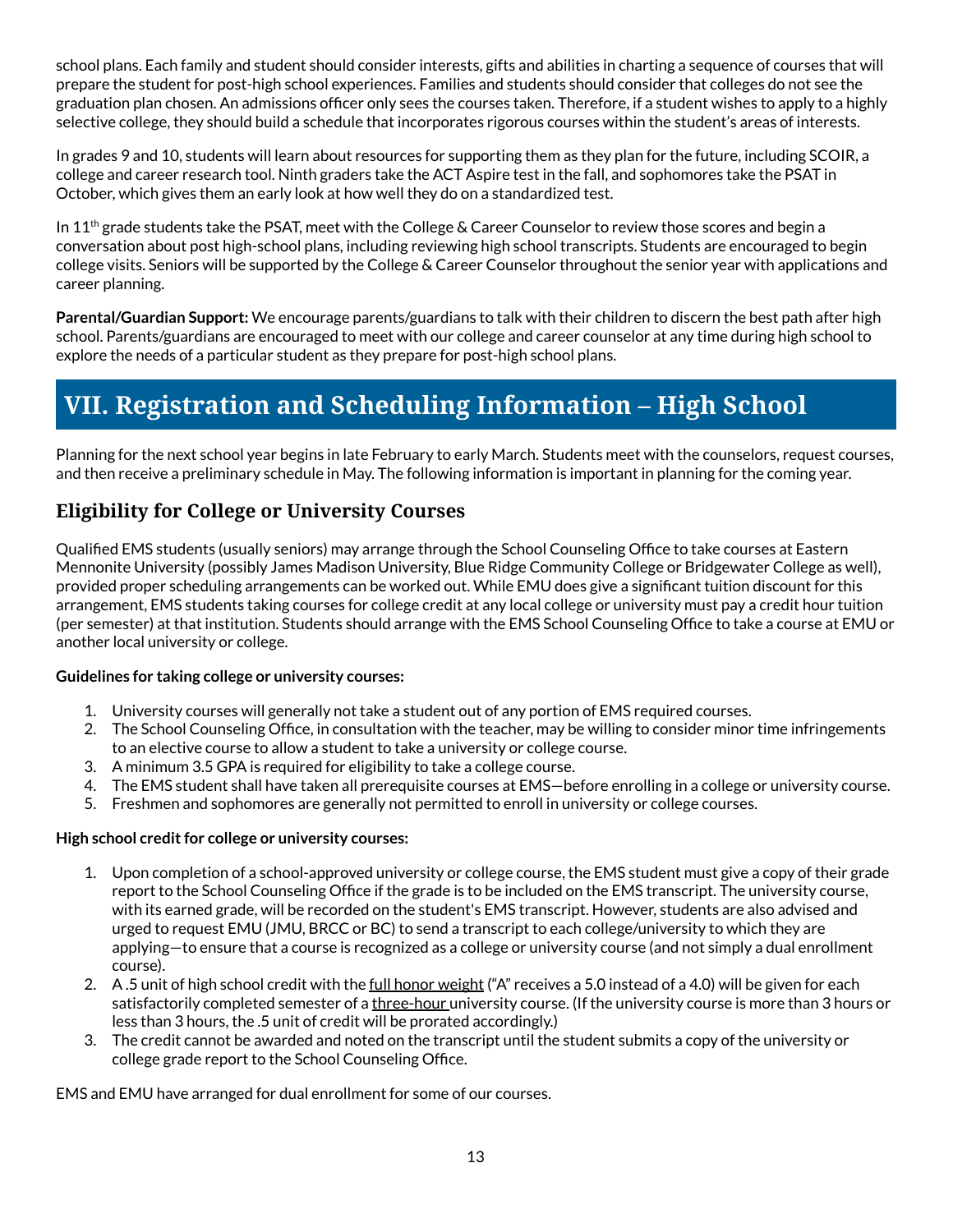# <span id="page-15-0"></span>**Expectations for Online and Enrichment Coursework**

We encourage students to invest themselves in expanding their learning opportunities, which sometimes means adding an online course or an off-campus learning experience to their regular coursework. We ask that parents/guardians and students inform us when students enroll in external courses especially if the student wishes to have the credit added to their transcript. The school offers courses through an online platform as part of tuition only when a significant scheduling conflict requires them to be enrolled in an online course.

A student may decide, after starting an enrichment credit course, to withdraw from the course. Reasons may include a change of interest or finding that the coursework interferes with other school work. The course will not be listed on the transcript. In some circumstances, a student may find it necessary to take an online course to complete course requirements for graduation. Such completed courses (full credit) will be included as part of the student's transcript, regardless of the grade.

# **Massanutten Technical Center**

EMS can arrange for students to pursue vocational training one-half day at Massanutten Technical Center (MTC). For additional details, contact the EMS School Counseling Office. Students will need to register with the student's "home school" (the one you would attend if you were not at EMS).

Students interested in attending MTC will take the usual core courses for 9<sup>th</sup> and  $10^{\rm th}$  grades at EMS. Students who go to MTC will receive 1.5 credits each for math and science in their first year. The other four MTC credits will be elective credits. Students should talk with the counselor about their graduation plan to ensure that they may still meet the desired plan. Transportation must be arranged by the family to and from MTC.

# **Repeat Courses and Transcripts**

Sometimes a student elects to take a course twice to improve understanding of concepts and/or processes and to earn a better grade. For transcript purposes, the grades from each attempt at the course will be listed on the student's transcript. Both grades, therefore, will be averaged into the cumulative GPA. However, the student who takes a course twice will receive credit only once (not repeat credit) toward required credits for graduation.

# **Changes to Final Schedule**

Guidelines regarding schedule changes:

- 1. Prior to the start of school, schedule changes may be made with the Registrar. Once school has begun, students should see their school counselor to make any changes. Some requests may not be granted when sections are full.
- 2. In most circumstances, students should make schedule changes with their counselor within the first five school days of a trimester. This time frame ensures that students will not miss significant material when adding a new course.

# **Withdrawal Procedures—After the first week of school**

- 1. A student who wishes to withdraw from a course is encouraged to talk first with the teacher to determine if such a decision is in the best interest of the student.
- 2. If there is agreement, then the student should talk to the counselor, the Registrar, and parents/guardians to talk through any implications of withdrawing.
- 3. If this request is approved, the course will not appear on the student's transcript nor will the student receive any credit for the course.
- 4. Students will need to complete paperwork, which requires student, teacher and parent/guardian signatures.
- 5. Students have until the halfway point of the course to withdraw, and the course will not appear on their transcript. After progress reports are sent, if a student is permitted to withdraw from a course, they will receive either a WP (Withdrawal Pass) or WF (Withdrawal Fail) on their transcript. No credit is granted.

In rare instances, when a student must withdraw under extenuating circumstances and it is close to the end of the trimester, credit and a grade may be given to the nearest completed trimester. Most of the time, however, the designations of WP or WF will be used and no credit will be awarded.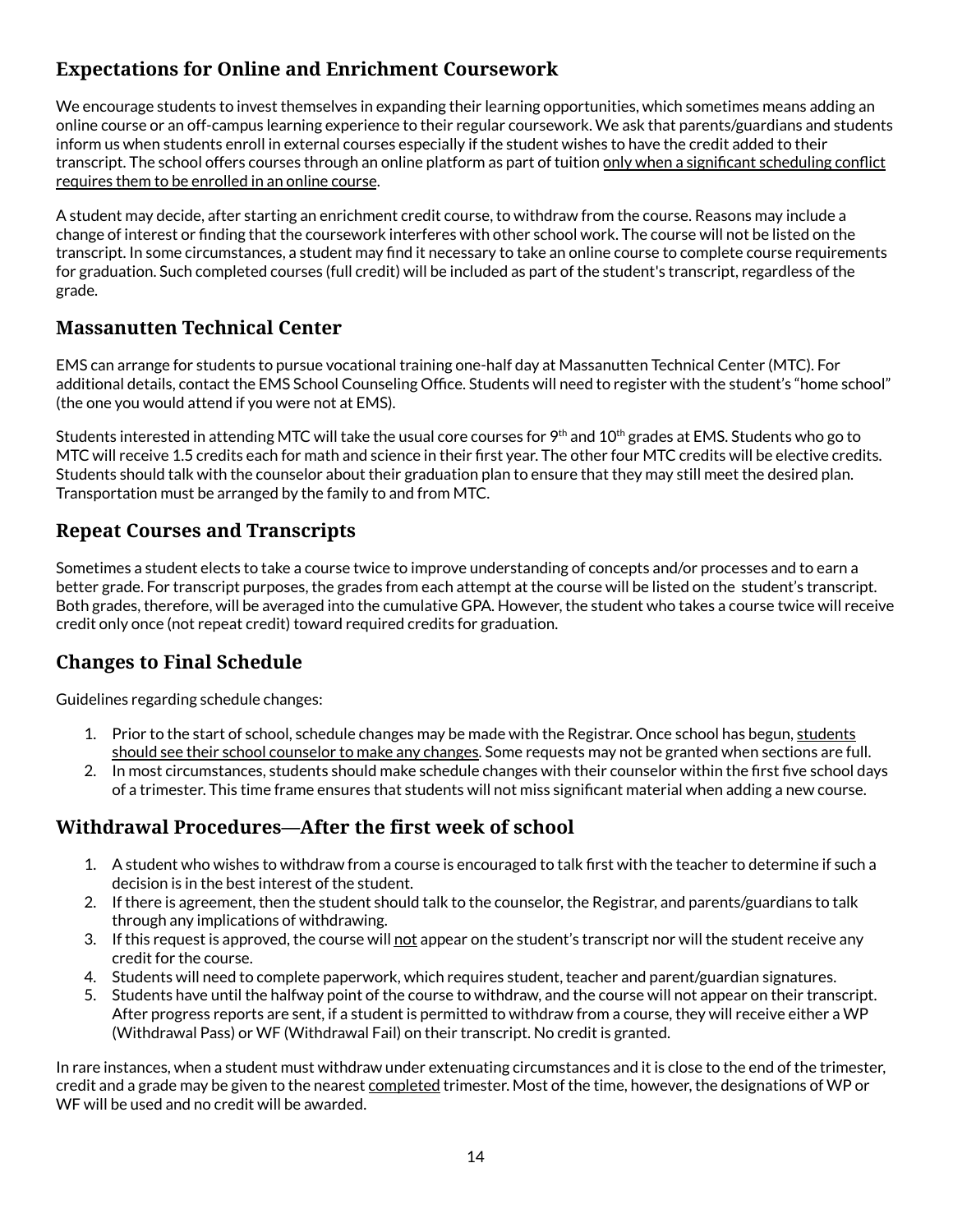# <span id="page-16-0"></span>**Transcript Requests**

A transcript may be requested by contacting the Counseling Office Manager. Current students will not be required to pay a fee for this service. EMS alumni (graduates or students who left before graduation) may receive up to five transcript requests free within the first two years after leaving EMS. All other transcript requests are \$10 per request. (Official EMS transcripts are released only when the student's account balance is paid in full.)

# **Transfers/Withdrawals**

When a student decides to transfer, or needs to withdraw from EMS, the student and parent/guardian will begin the transfer/ withdrawal procedure by notifying the School Counselor and/or the Admissions Office. The student and parents/guardians will:

- 1. notify the school;
- 2. complete the official forms, return all textbooks, library books, and other school property; and
- 3. see that all outstanding bills and accounts are paid.

# **VIII. Course Offerings**

# **ART**

We believe that art is fundamental to the complete education of a developing child. Because we are created in the image of God the Creator, we believe that the arts can be the vehicle to release that creativity in each of us. Through a variety of teaching strategies, art media and disciplines, students can explore and express their reactions to the world they live in, their family unit, and the faith they are developing.

The teaching of art lends itself well to the development of gifted behaviors in students. It is especially useful in stimulating creative, lateral thinking and learning persistence. We aim to develop and reinforce a healthy self-concept through success in the creative process and to open the door to future creative pursuits, whether as a career or an avocation.

Those students wishing to take these specialized art courses, who have not had Art Foundations, must have the permission of the Art instructor. These specialized courses may be taken more than once. Students will work more independently and at progressively higher levels. A course taken more than once will show a progressively higher sequence on the student's transcript. (For example, if Watercolor is taken a second time, the student's transcript will show Watercolor II.)

# **Middle School Courses**

Middle school art exploratory classes are set up to be a modified TAB (Teaching for Artistic Behaviors) course. Students are encouraged to develop their own ideas and artwork as well as dive deeper into the art mediums that interest them. Throughout the art exploratory courses, students will be introduced to various drawing, painting, printmaking, and sculptural materials and techniques. Students will also be required to think and write about artwork and art processes. While most of the artwork produced in exploratory courses are self-directed and full choice, students will be required to participate in one class project that is co-lead by the School Counselor.

### **ART 6 REQUIRED FOR 6 REQUIRED FOR 6 REQUIRED FOR 6**

In the Art 6 exploratory, students will have the opportunity to learn and experiment with various drawing, painting, collage, printmaking, clay, and craft mediums. Students will be asked to keep a daily log in which they will write about their art experiments, record art terms, and explain decisions and themes of their own artwork. The Belonging Mandala is the required group artwork for Art 6. In this project, students will be asked to think abstractly when creating an artwork that represents themselves. Students will then create artworks with two other students that focus on what they have in common and what is different. When finished, all the artworks come together into one circular artwork that represents the group as a whole. Throughout the whole process of creating the Belonging Mandala, the School Counselor leads group discussions and helps students process what it means to belong.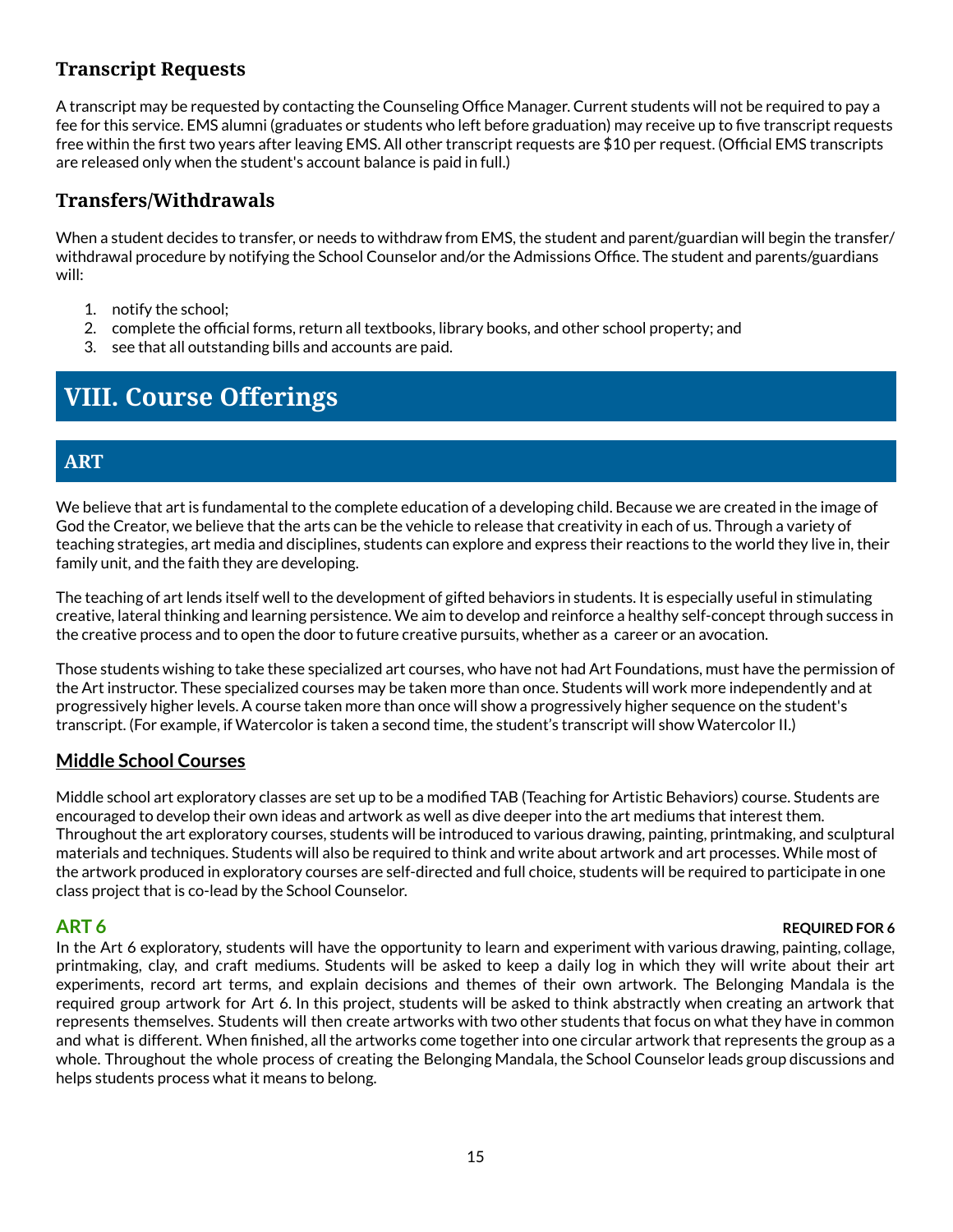In Art 7, students will be introduced to new drawing, painting, printmaking, and sculptural mediums. Students will be introduced to a Weekly Artist who works in these mediums and throughout the week will describe, analyze, and interpret an artwork of the Weekly Artist. Besides having the goal of creating weekly finished artworks, the required project in Art 7 is the Inside-Out Mask. Inside-Out Masks are a visual and physical representation of the figurative masks one wears. The School Counselor will work with students to process when and why we put on masks as well as what we are masking and trying to protect.

## **ART 8 REQUIRED FOR 8**

This single-trimester exploratory course focuses on the elements and principles of art that are interwoven through different media and skills practice. Students continue to explore 2 and 3 dimensions using the TAB framework. As part of the course, students will study art from different cultures. They will also take part in a collaborative art project.

# **High School Courses**

### **ART BOOKS AND PAPERMAKING ELECTIVE FOR 9-12; .50 CREDIT**

We see and use books every day. They help us share ideas and learn new things. In this single-trimester course we will be using books as a medium to communicate our ideas and knowledge visually rather than just with words. We will take a look at every part of the book making process, starting from learning how to make your own paper. We will also be exploring various types of books including instant, accordion, tunnel, and altered books. Prerequisite: Art Foundations. Not offered in 2022-23.

# **ART FOUNDATIONS ELECTIVE FOR 9-12; .50 CREDIT**

Art Foundations focuses on the Elements of Art: line, shape, form, color, value, texture, and space. Various art mediums, including drawing, painting, sculpture, and clay materials will be explored in 2- and 3-dimensional artworks throughout the course. Throughout art production, art critiques, and art history, we will explore how to communicate visually. Emphasis will be placed on visual journaling and classroom assignments. Environmental artworks, printmaking, and bookmaking will also be introduced. Focus is on creating engaging compositions, aesthetics, big ideas, and visual communication through both classroom assignments and visual journals. Sketchbooks are required for this course. Recommended size is 9"x12". NOTE: This course is required for certain electives, such as Drawing, Painting, and Portfolio.

### **CERAMICS ELECTIVE FOR 10-12; .50 CREDIT**

The first half of Ceramics is an exploratory course in hand-built and wheel-thrown pottery methods as well as glazing techniques. For the second half, students will choose to focus on either hand-building, wheel-throwing, or a combination of the two. Each area of focus will then have a different list of project requirements. Both art production and writing about art are emphasized. Previous art study is advisable but not required.

This course can be taken again as **Ceramics II**. Work will be more independent.

Digital painting is an introduction to the use of electronic means for creating drawings and painting. Students will explore a variety of digital painting techniques using Huion drawing tablets and Adobe Photoshop Elements. Students will be required to create three projects as well as complete weekly assignments. Prerequisite: Art Foundations and Drawing.

### **DIGITAL PHOTOGRAPHY ELECTIVE FOR 9-12; .50 CREDIT**

This elective course will be a hands-on introduction to digital photography. Students will learn about how their camera works and how to get the most out of it. They will learn about composition, technique and how to digitally enhance their photographs for print or for the web. As time permits, students will work with image manipulation using Adobe Photoshop Elements. As the class advances, we at more advanced features of Digital SLR cameras, as well as thinking about how to best share work on the internet for others to see. Projects will go beyond the basics and will demand students to take well thought out, high quality, photographs. By the end of this class, the camera will no longer feel like a foreign object in your hands, but as an extension of your creative mind. Being familiar with SLR cameras is a necessity. Not offered in 2022-23.

Drawing is a concentrated study and practice in drawing and sketching. The beginning of the course will be spent learning various approaches to sketching and drawing from observation. A variety of drawing materials and techniques will also be

16

# **ART 7 REQUIRED FOR 7**

# **DIGITAL PAINTING ELECTIVE FOR 9-12; .50 CREDIT**

### **DRAWING ELECTIVE FOR 10-12; .50 CREDIT**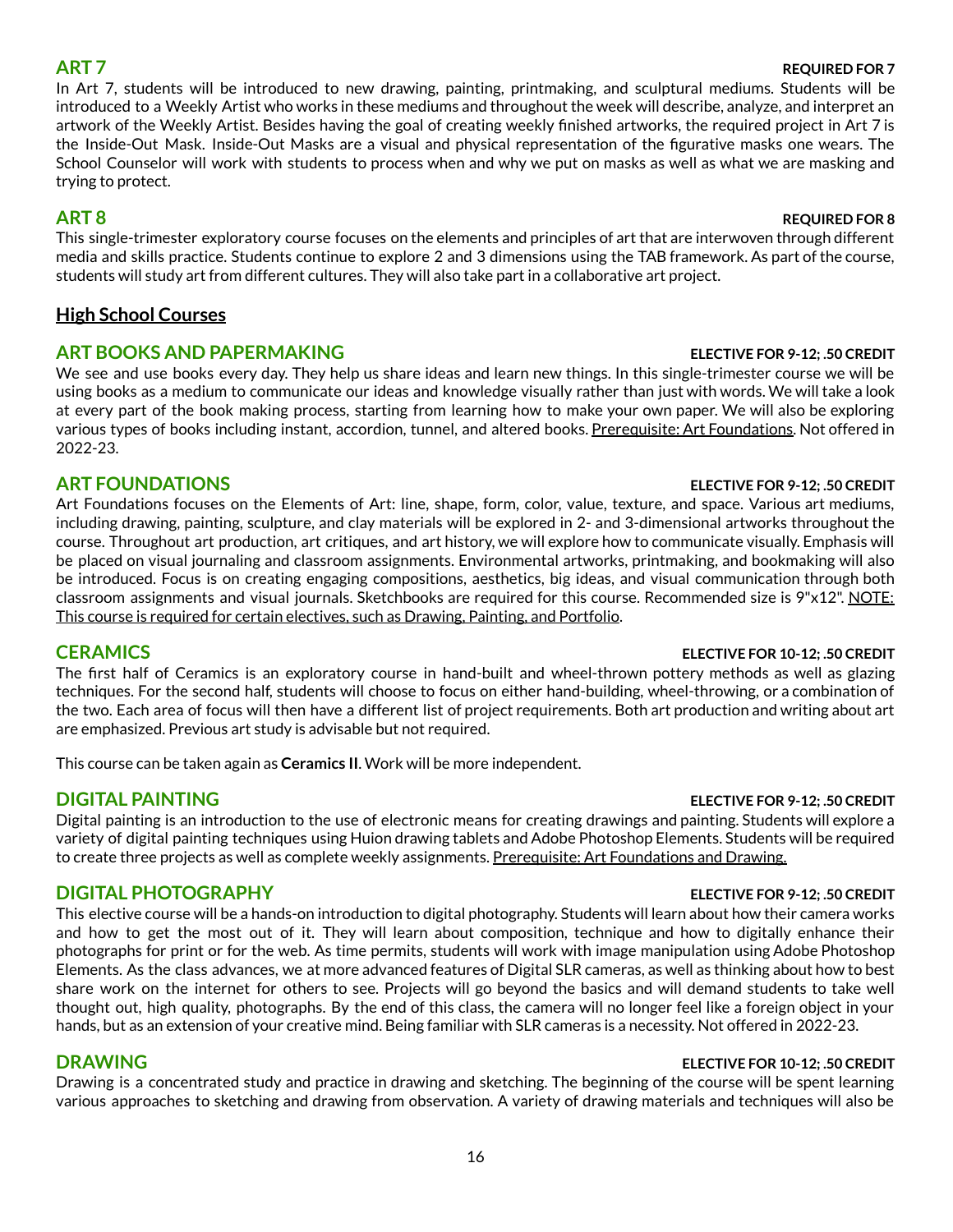<span id="page-18-0"></span>introduced. Besides classroom assignments and projects, weekly sketching time and inspiration pages are required. A sketchbook is required. 9"x12" is the recommended size. Prerequisite: Art Foundations.

This course can be taken again as **Independent Study: Drawing**.

Painting is an introduction to watercolor and acrylic paints. Emphasis will be placed on painting techniques and use of color in artwork. Projects will include painting from observation as well as abstractly. Weekly sketching time and inspiration pages will be assigned as homework in addition to in class assignments and projects. Sketchbooks are required. Students may continue sketchbooks from Drawing. Prerequisite: Art Foundations and Drawing.

This course can be taken again as **Independent Study: Painting.**

# **PORTFOLIO (Independent Study) ELECTIVE FOR 12; .50 CREDIT**

This is a class for students who are preparing their portfolio for admission to a college art program. Students will have assigned work to do and be allowed to work independently in their area of studio interest: 2-D (drawing and painting, or photography), or 3-D (sculpture or pottery). The class will be structured as an AP studio class where not only breadth of work is required but also depth. Included in the requirements will be summer assignments, due in the first week back to school. Students will complete this work as independent study if a specific class time cannot be offered. Prerequisite: It is expected that students will have taken Art Foundations and other art classes prior to taking this course. Not offered in 2022-2023.

### **PRINTMAKING ELECTIVE FOR 10-12; .50 CREDIT**

This class involves a number of kinds of printmaking using the relief, intaglio, and planographic methods. Students will work with non-toxic materials in etchings, linocuts, woodcuts, aquatints, and monotypes. Beyond learning the three methods by doing their own prints, students will be exposed to historic and contemporary printmakers and be able to recognize their personal styles. Prerequisite: Art Foundations. Not offered in 2022-23.

Sculpture offers experience in a variety of plastic and three-dimensional materials. Three sculptural techniques are explored as well as contemporary and historical artists known for each method. Materials available are wood, clay, plaster, metal, wax, paper, soapstone, mixed media, found objects and the environment. Prerequisite: Art Foundations or permission of instructor. Not offered in 2022-23.

Stained glass will be offered at an introductory level. The history of stained glass will be explored and local examples visited. Students will learn the process of the copper foil technique and be required to do four pieces, one to be 3-dimensional. Students will need to purchase their own glass. Prerequisite: Art Foundations or permission of instructor.

# **Art Honor Scholar Award Criteria**

The Art Honor Scholar Award will be given to each graduating senior who has:

- 1. Taken all but three classes offered beyond Art Foundations and earned an average grade of at least an A-.
- 2. Shown an interest in art outside EMS by involvement in at least three ways (see form for details:
- 3. Been enthusiastically involved in art at EMS in three ways, such as:
	- Creating a 12x12 senior square in the art room
	- Being an active member of Fine Arts Club
	- Helping set up student shows with art teacher
	- Having three or more works as a senior in an EMS-sponsored art show

# **BIBLE**

Education begins with an understanding of our relationship with God. The Scriptures as God's self-revelation are foundational to all of learning since they contain eternal truth, orienting both teacher and student to authority that lies beyond human knowledge. The Bible teachers at EMS seek to interpret Scriptures in the Anabaptist-Mennonite tradition, as

### **PAINTING ELECTIVE FOR 10-12; .50 CREDIT**

### **SCULPTURE ELECTIVE FOR 10-12; .50 CREDIT**

### **STAINED GLASS ELECTIVE FOR 10-12; .50 CREDIT**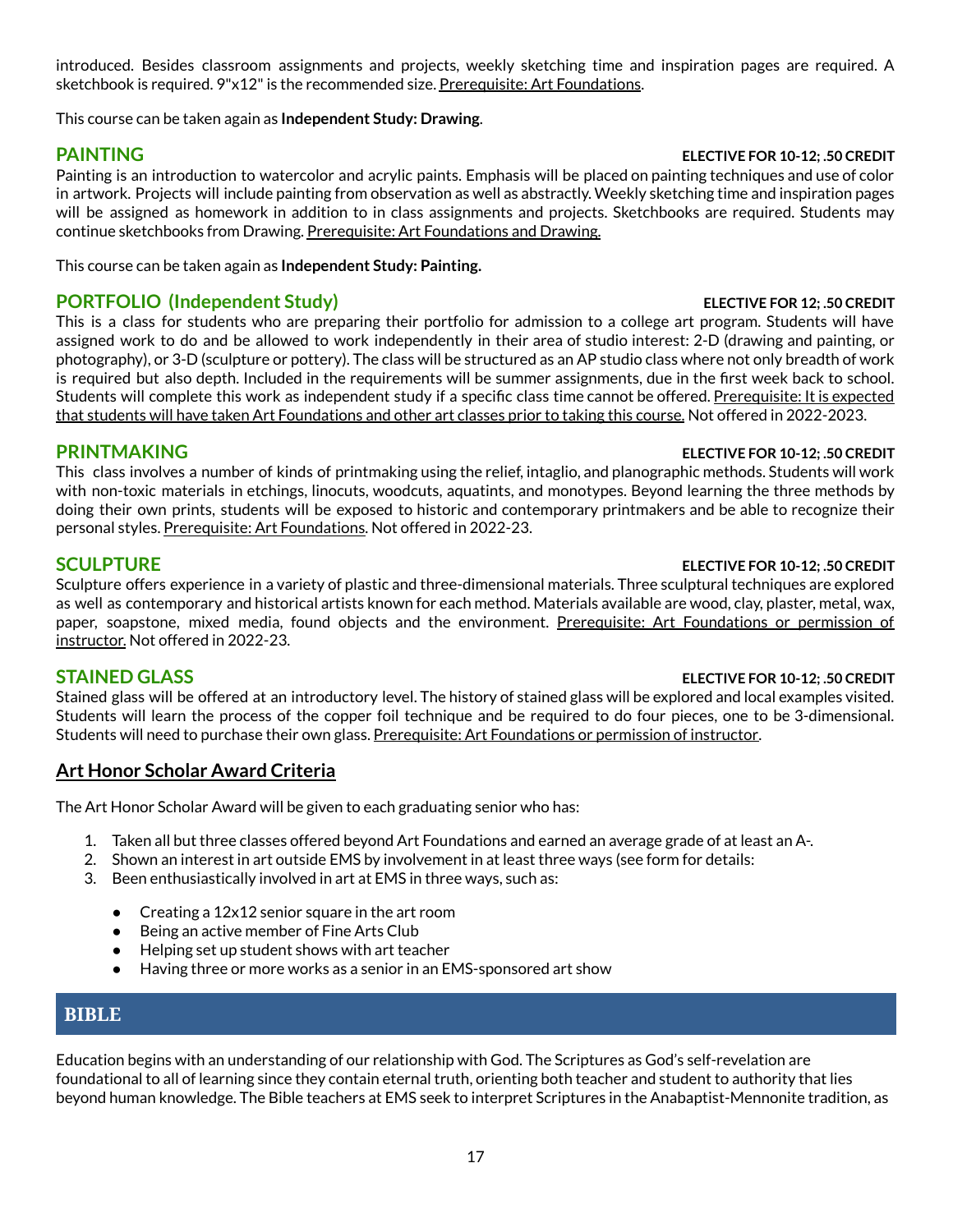18

the story of the dynamic relationship with God and His people. Scriptures therefore must be interpreted within the community of believers and within the context of a relationship to Jesus Christ who is the complete revelation of God.

The Bible Department has a central place within the EMS learning community. Bible Department teachers equip students to analyze, interpret and integrate Biblical principles for living an obedient life of active discipleship. Studies enable students to understand the stories of God's people, both past and present, which provide guidance for living as a people faithful to God. The Bible Department curriculum reflects a commitment to the standard and spirit of Scripture and seeks to undergird the Scriptural interpretation provided by this Christian community, including the school staff, the homes, and the local congregations.

# **Middle School Courses**

# **BIBLE STUDY 6 REQUIRED FOR 6**

Students will develop a basic understanding of the Bible and the life of Jesus. Students will engage in putting this information together to actively study the Bible through hands-on and cooperative learning activities. The curriculum comes from the Mennonite Schools Council.

# **BIBLE 7: TRANSFORMED BY THE STORY OF JESUS REQUIRED FOR 7**

Students in seventh grade will delve deeper into who Jesus is and was, focusing on the reactions of the people and groups who interacted with Him. Students will be exposed to the concept that Jesus was the fulfillment of the law. New Testament stories will be examined from a viewpoint of how people were transformed or reconciled after hearing Jesus' good news.

# **BIBLE 8: LIVE THE STORY OF JESUS REQUIRED FOR 8**

Students in eighth grade will incorporate the concepts/ideas learned in sixth and seventh grades regarding the identity of Jesus. The concepts will be applied to the story of the local and global church. Students will study how church practices of global denominations and local congregations are connected to the faith understandings. Focus will also be given to how the global and local church practices Jesus' good news to all their neighbors. This often results in helping to form, inform, and transform others by their practicing Jesus' good news. Throughout the year, students will examine how their personal story connects with God's story.

# **High School Courses**

# **BIBLE 9: CREATION AND PROMISE REQUIRED FOR 9; .50 CREDIT**

This Bible course takes a thematic view of God's narrative with humanity. The course begins with an introduction and overview of the Bible. Following the Old Testament narrative, the themes covered in this course include: caring for God's creation; listening to God's voice; and living God's way. Each theme is studied using stories from the Old Testament. To encourage critical thinking and synthesis each unit also includes stories from the New Testament along with more modern stories of God's encounter, love, and interaction with humanity that relate to the focused theme.

# **BIBLE 10: JESUS STORY REQUIRED FOR 10; .50 CREDIT**

Together we will engage and discuss the context into which Jesus was born, Jesus' life, ministry, death, and resurrection. Through these explorations we will deepen our understanding of God's love, our place and participation in God's activities in the world, and begin to see the many aspects of who Jesus is as both human and the Son of God.

# **BIBLE 11: GLOBAL CHRISTIANITY OPTIONAL HONORS; REQUIRED FOR 11; .50 CREDIT**

In Global Christianity students will learn both the historical unity and diversity of Christian communities and relate those themes to their own experience. We will read primary sources from all periods of church history, from ancient Christian poetry from Iraq and North Africa to mystical medieval texts from England to contemporary writings from Asia and the Americas. In all periods, the course will examine how Christians have been shaped by and in turn shaped the cultures of which they have been a part. The course will conclude by asking students to apply this learning to their own context.

# **BIBLE 12: KINGDOM LIVING OPTIONAL HONORS; REQUIRED FOR 12; .50 CREDIT**

The central focus of Kingdom Living is how the Kingdom of God impacts our lives in the areas of peace and justice, stewardship, salvation, and mission. The story of the Kingdom will be surveyed from creation to the teachings of Jesus. The Bible will be our primary textbook. At the end of this course, seniors will give a Senior Presentation to friends, faculty, parents/guardians and the community. Kingdom Living is a required course for seniors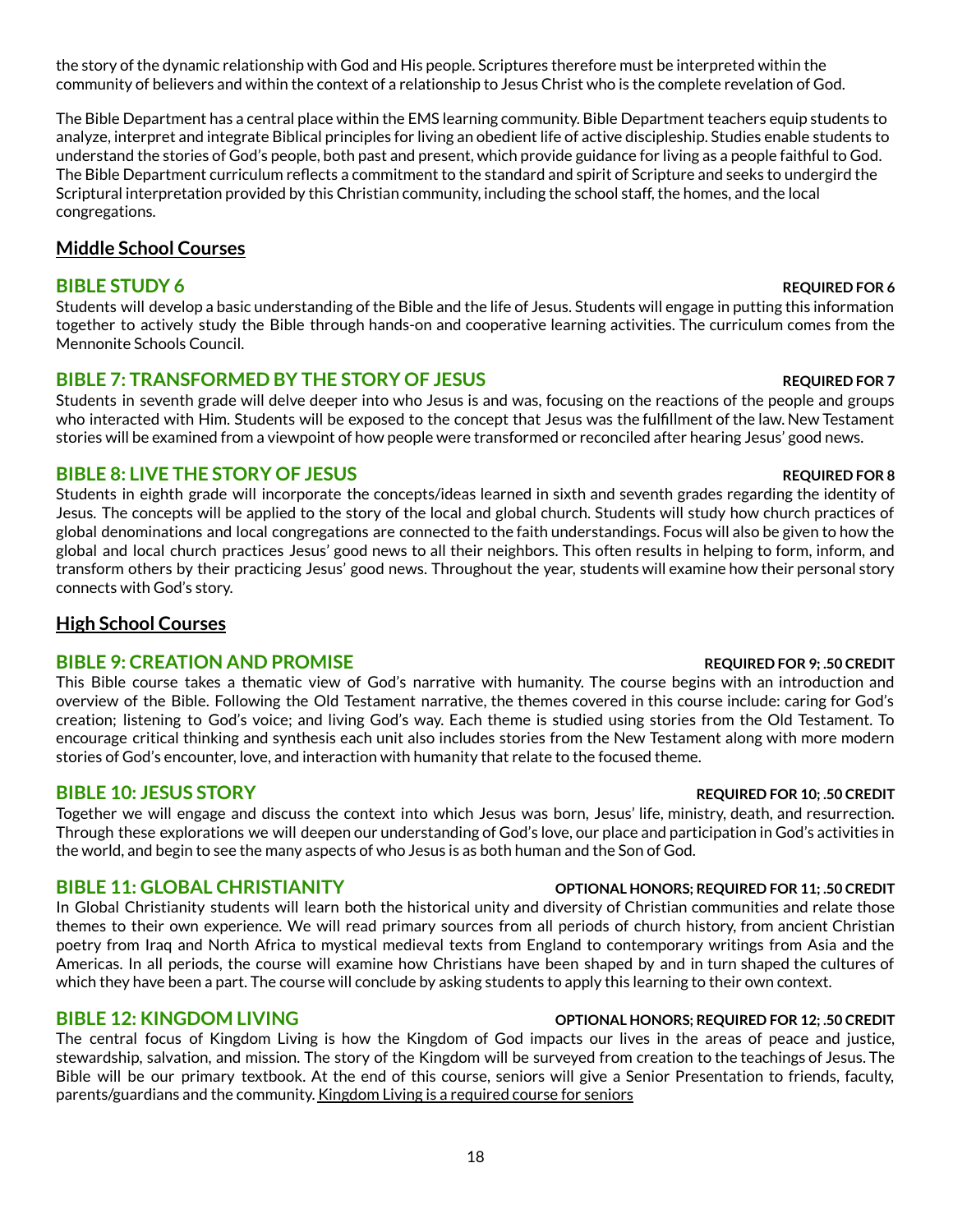### <span id="page-20-0"></span>**SECOND TEMPLE JUDAISM: JEWS, CHRISTIANS, EMPIRE ELECTIVE FOR 9-12; .50 CREDIT**

This course will be a study of the Second Temple time period, from 515 BCE-70 CE with a focus on the development of Judaism during this time period and the emergence of Christianity from within Judaism. Special attention will be given to the Persian, Greek, and Roman empires, with emphasis on the perspectives of Jews and Christians living within those empires and how living under empire influenced the development of religions. Questions of contemporary relevance to living within empire today will be a theme explored throughout the course. Texts from the Bible, including the Apocrypha, will be read, as well as other historical accounts of the time period. This course will also include a historical research and writing project to develop these skills. Can be used for Bible or Social Studies credit. This course can also be used as a substitute for required Bible courses if schedule conflicts arise.

# **Bible Honor Scholar Award Criteria**

The Bible Honor Scholar Award will be given to each graduating senior who has:

- 1. Demonstrated academic strength in Bible classes by taking two of the upper-level Bible courses (Christian Family Living, Kingdom Living, Global Anabaptism or Global Christianity) and earned an average grade of at least 90% in both courses. One of the courses must be taken for honors credit. Additionally, the student will submit an entry into the Kennel Charles Anabaptist Contest during their high school years. The annual MCC Peace Essay Contest is usually a good option for a submission to the Kennel Charles Contest – see Bible Department Chair for details. Verification: Bible Department Chair
- 2. A student may earn a Bible Department Honor Service Award if the average grade in the two classes is below 90% and all other requirements have been fulfilled. Verification: Bible Department Chair
- 3. Planned and presented one chapel during their high school years. Plans must be submitted to the Chapel Coordinator and Bible Department Chair for approval. The presentation must be done by the candidate or with another person. A student should have their chapel date established by March 1 of the senior year. An alternative option to the chapel is to lead a small group for at least one trimester. Check with the Bible Department Chair for details. Verification: Bible Department Chair
- 4. Volunteered a total of 20 hours of service for two years as follows:
	- five hours maximum in a school-sponsored project
	- five hours maximum with student youth group or church
	- ten hours maximum planned and carried out on his/her own
	- Serving as a youth camp counselor for one week meets the criteria. Verification: Project Sponsor, Parent/Guardian
- 5. Participated actively in a local church during their junior and senior years by:
	- Attending church youth group activities and/or Sunday School classes 75% of the time, and
	- Volunteering five hours or more in church to teach Bible School, teach Sunday School, attend church committee meetings or other church-related activities other than youth group. <u>Verification: Church Personnel</u>

# **ENGLISH**

All persons have been created in God's image with the unique ability to think and communicate. The English Department commits to helping students sharpen their thinking and communication skills for effective performance in current and future tasks. Writing, reading, speaking, and listening skills are vital to the educational, lifelong development of minds and souls.

English courses serve to strengthen each student's writing ability through guided practice and performance. In addition, students are encouraged to deepen their understanding of Christian values through supplemental reading and literary studies. The program challenges each student to discover a cultural and personal identity through creativity, self-expression, and critical thinking.

To achieve its objectives, the English Department offers courses designed to build a solid basis for comprehensive literacy. Materials used by the English Department include literature textbooks; supplementary grammar resources; on-line resources; and novels.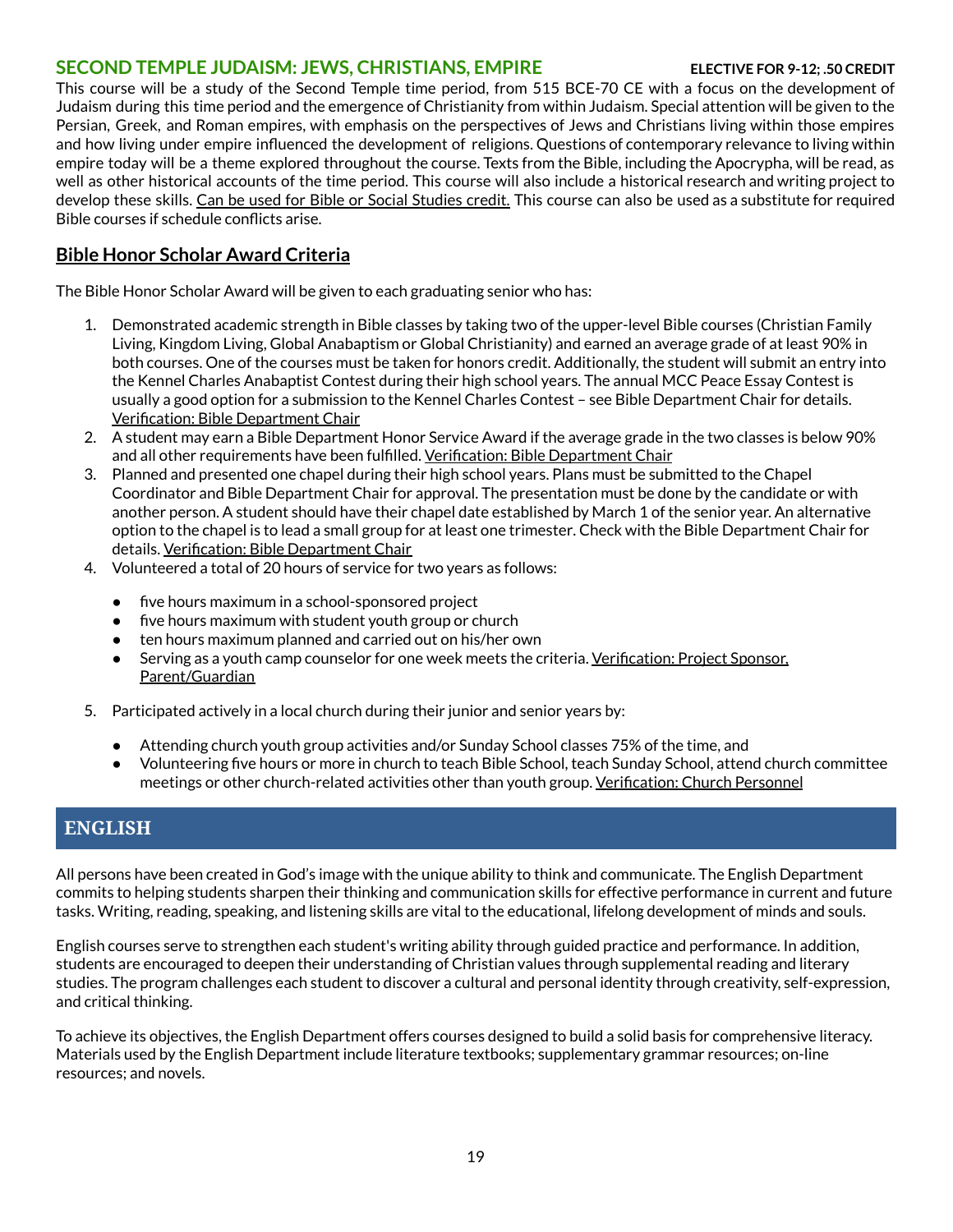# **Middle School Courses**

English 6 examines different literary forms and the craft of writing. Spelling, vocabulary, grammar, editing, independent reading and study skills are also a part of the instructional program.

### **ENGLISH 7 REQUIRED FOR 7**

In English 7, strives to further develop the "complete thinker." Students will engage primary reading units. Within each, they are expected to complete several assignments focusing on analytical writing, critical thinking, collaboration, and presentation. Students are given agency over their learning in several ways: choice of material, formulation of personal work plan, and opportunities for self-advocacy and revision. While there is autonomy, all work is completed with clear expectations presented by the instructor and with careful adherence to each reading's essential questions which are stated at the onset of each unit. With importance placed on diversity, equity, and identity, students will be asked to examine current narratives and are challenged to ask, "why?" Equal importance is placed on students discovering something of themselves within the texts they read. Additionally, the course focuses on the building blocks of grammar and vocabulary within the context, largely, of the class reading curriculum.

English 8 is designed to further strengthen students' understanding of literature while building analytical and writing skills and refining their grasp of narrative voice. This course builds on the goals of English 7 and each trimester's readings are structured around a theme, idea, or question which provides focus and an interpretive lens that guides our work. The discussions and student projects (individual and collaborative), in turn, provide the raw materials advancing their knowledge of writing, grammar, and public speaking. In addition to readings studied as a class, students will be given supplemental readings to enhance the themes covered in the course. In the final trimester, the students prepare a summative project that requires them to apply writing, critical thinking, and research skills as they apply to the themes on which the course focuses.

### **High School Required Courses**

Note: For seniors, in addition to Literature 12, students must select one composition course (listed as Composition 12 in the courses *below).*

### **ADVANCED COMPOSITION REQUIRED FOR 11, .50 CREDIT**

Academic writing requires sound reasoning and effective written expression. Students in this course hone skills learned in previous years and develop the revising, editing and polishing skills necessary for academic writing. Assignments in this course include a college admission essay, a supplemental essay, informed argument essay, and reflective writing.

### **COMPOSITION 12: RESEARCH WRITING HONORS HONORS, MEETS COMP 12 REQ; .50 CREDIT**

Students will apply disciplined steps in researching and writing a formal college level research paper. A completely supported and cited research paper is the product of this course. Students must be prepared to invest a significant amount of time outside the class to complete a quality paper. Efficient reading skills are required to carry out the necessary research. This course is an honors level course (.50 weight); however, students may earn a full weight (1.0) if they meet requirements. This course may be taken as independent study if necessary.

### **COMPOSITION 12: CREATIVE WRITING MEETS COMP 12 REQ; .50 CREDIT**

Creative writing is designed to help students focus on developing personal writing skills in various literary genres. Possibilities may include but are not limited to poetry, short story fiction, drama, and creative nonfiction. Focus will be given to developing your voice and sharing your writing with an audience, not just writing for personal pleasure.

### **ENGLISH FOR INTERNATIONAL STUDENTS (EIS 101, 102, 103) REQUIRED (see below); .50-1.0 CREDIT**

This course is required for internationals and students who come to EMS with English as their second (or third, etc.) language. The first level (EIS 101) provides opportunity for these students to improve vocabulary, reading comprehension and writing skills—to give an increased opportunity to master complex academic material. EIS 102 and 103 assists international students prepare for college and university by focusing on academic reading and writing.

### **ENGLISH 9 OPTIONAL HONORS, REQUIRED FOR 9; 1.0 CREDIT**

English 9 integrates literature studies with instruction in grammar and writing skills. Writing assignments include a researched report which requires MLA formatting and documentation. Important pieces of literature include *Lord of the*

### **ENGLISH 6 REQUIRED FOR 6**

### **ENGLISH 8 REQUIRED FOR 8**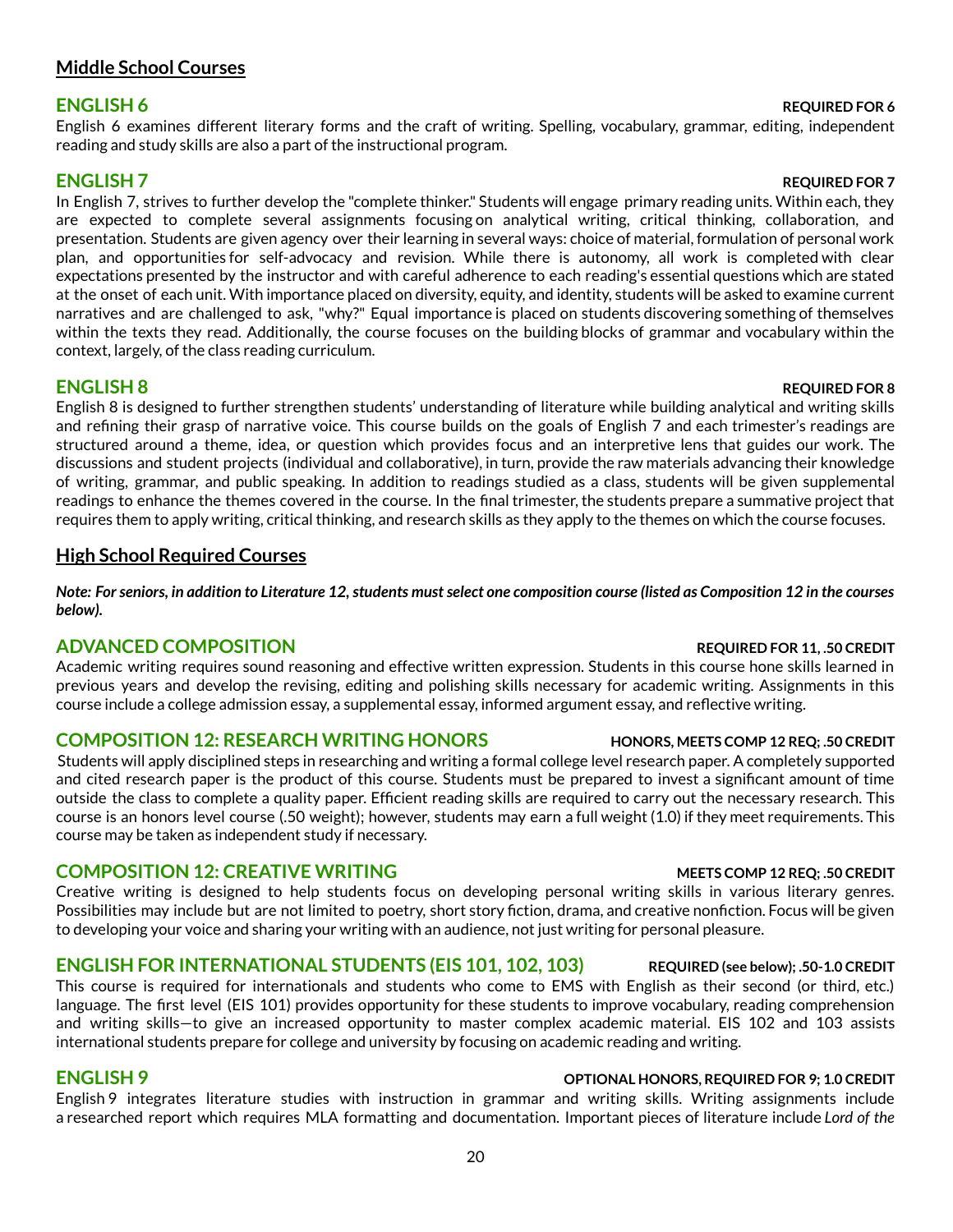*Flies* and *Romeo and Juliet* as well as units of short stories and poetry. Vocabulary, Grammar, and Independent Reading programs are included.

### **ENGLISH 10 OPTIONAL HONORS, REQUIRED FOR 10; 1.0 CREDIT**

English 10 deepens students' analytical and rhetorical skills through the study of literature, writing, grammar, and vocabulary. Discussion-based thematic units focus on how literature offers insight into the world and our place in it. Major literary works include *The Crucible*, *Night*, *The House on Mango Street*, and *Long Way Down*, as well as a broad selection of classic and contemporary short stories and poetry. Through writing in a variety of genres (literary analysis, poetry, persuasive letter, annotated bibliography, and narrative essays), students will gain confidence in their writing skills while considering purpose and audience. An independent reading program seeks to encourage students' love of recreational reading.

### **LITERATURE 11 OPTIONAL HONORS, REQUIRED FOR 11; .50 CREDIT**

This course includes English and Western European works such as *Antigone*, *Macbeth*, and *All Quiet on the Western Front* in addition to poetry from the time periods between these milestones. Emphasis is given to the historical and philosophical contexts during which these works were written as well as their relevance to our own lives and world.

This course is divided into three parts: the first focuses on short fiction as a vehicle for increasing one's analytical thinking skills within the context of literature. Students will read a variety of stories while using leveled analysis (literal, figurative and relational). The class will then read a common novel to see how techniques remain the same or change with a longer text. Finally, students will participate in a book club to apply the understanding of literature gained in the earlier part of the course.

# **High School Electives**

### **AFRICAN AMERICAN LITERATURE & HISTORY HONORS HONORS ELECTIVE FOR 10-12; .50 CREDIT**

This course begins with contemporary Black American voices and then travels back through selections of Black writing, including authors such as Nikki Giovanni, Henry Louis Gates, Jr., Robert Hayden, Alice Walker, Maya Angelou, Malcom X, James Baldwin, Langston Hughes, W.E.B. Du Bois, Sojourner Truth, Phyllis Wheatley, and others, as time permits. Important goals of the course are to find context for current concerns about racial justice, as well as to expand our familiarity with a range of influential American voices. This class may be taken for Social Studies credit.

### **AP ENGLISH LITERATURE AND COMPOSITION HONORS ELECTIVE FOR 12; 1.0 CREDIT**

This class will focus on preparing students to take the AP English Literature and Composition exam. Students will read, analyze, critique, discuss, and write about poetry, fiction, and drama. Students enrolling in this class must be committed to rigorous reading and writing assignments. The class is intended for students who have already been reading widely and deeply for their own enrichment and pleasure. Students planning to take the AP exam are strongly encouraged to take literature-oriented electives during their junior year. Students taking AP Literature will not be required to take Literature 12. However, students in AP Literature who wish to be considered for an Honor Scholar Award should also plan to take one of the Comp 12 courses.

CollegeBoard publishes a website ("AP Potential") that correlates combined PSAT reading and writing scores to the score a student will probably earn on the AP Literature exam in May. The PSAT score also helps to predict a student's readiness to learn and contribute in this class. The requirement for creative writing or research writing is waived for anyone taking AP Literature. Prerequisite: 3.5 cumulative GPA and recognized aptitude for course expectations. You are expected to complete summer work prior to the beginning of the class..

# **English Honor Scholar Award Criteria**

The English Honor Scholar Award will be given to each graduating senior who has:

- 1. Demonstrated classroom investment in learning. 4.5 credits of English are expected by the end of your senior year. Complete those classes with an A- average or higher (junior/senior year):
	- a. Junior Year: Comp 11: Advanced Composition plus Literature 11 (may take other electives)
	- b. Senior Year (choose one or the other)

### **LITERATURE 12 OPTIONAL HONORS, REQUIRED FOR 12; .50 CREDIT**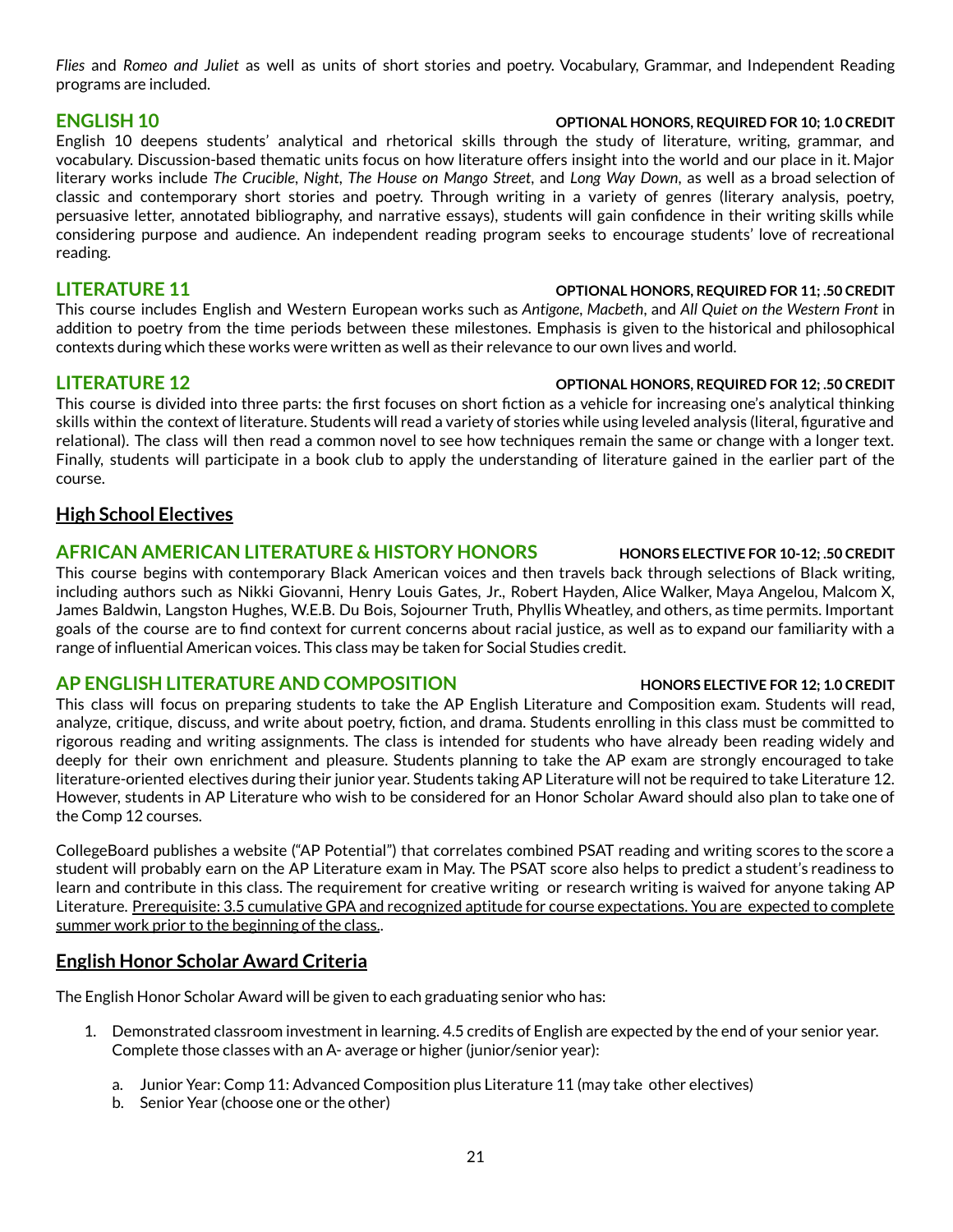- i. AP Literature, one Comp 12 course
- ii. Literature 12, Comp 12 courses (Creative Writing or Analytical Writing) (plus other English electives as space allows)
- <span id="page-23-0"></span>2. Read broadly at an advanced level throughout high school (provide lists from each year in high school).
- 3. Served at least one year on the staff of *Windsock*.
- 4. Completed one of the following during junior or senior year, and prior to February 15 of senior year:
	- a. Write at least one feature article/essay/poem for publication, monitored and mentored by one of the English teachers. Articles submitted for *Today* publication, contests, or church publications will fulfill this requirement.
	- b. Prepare and deliver a 10-minute minimum chapel speech, mentored and monitored by an English teacher.
- 5. Volunteered at least ten hours of reading and/or writing-related work at one of the following places: VMRC, EMS, EMES, Robert Webb Child Care Center or an equivalent agency doing equivalent work. These hours may not count toward any other requirement. They must be completed by February 14.

# **FAMILY AND CONSUMER SCIENCES**

### **Middle School Philosophy**

The Family and Consumer Science Department seeks to strengthen the family through experiential learning. Focus is on a sequence of experiences that develop skills in food preparation, sewing, manners and interpersonal skills, and money management.

### **FCS 6 REQUIRED FOR 6**

Family and Consumer Science 6th grade exploratory course is the beginning sequence that emphasizes the basics of the major areas of Family and Consumer Science. In this course students will be introduced to the topics of food science and nutrition, focusing on preparing healthy breakfast options and sewing, constructing a basic fleece square patchwork pillow.

### **FCS 7 REQUIRED FOR 7**

Family and Consumer Science 7th grade exploratory course is the second sequence in which emphasizes the basics of the major areas of Family and Consumer Science. In this course students will focus on being a wise consumer focusing on advertisement techniques and becoming a critical viewer of media, food science and nutrition creating snacks that are healthy and tasty, and sewing constructing a basic drawstring backpack or cinch sack.

### **FCS 8 REQUIRED FOR 8**

Family and Consumer Science 8th grade exploratory course is the last sequence in which emphasizes the basics of the major areas of Family and Consumer Science. In this course students will be continuing and connecting with prior knowledge to the topics of money management becoming a wise consumer with spending, saving, and budgeting of money, food science and nutrition preparing and completing a meal and its various components, and sewing constructing a simple pair of pajama pants, capris or shorts.

### **High School Philosophy**

The Family and Consumer Science Department seeks to encourage and strengthen families through teaching and experiential learning in the areas of:

- Foods and nutrition
- Stewardship of money and resources
- Healthy relationships
- Lifespan human development
- Sewing
- Community involvement and global perspective

### **EATING LOCAL ELECTIVE FOR 10-12; .50 CREDIT**

This course explores the idea of what it means to be "farm to table." Learning with local resources to make connections with farmers, produce markets, and eateries to explore what exactly farm to table means with our community. This course will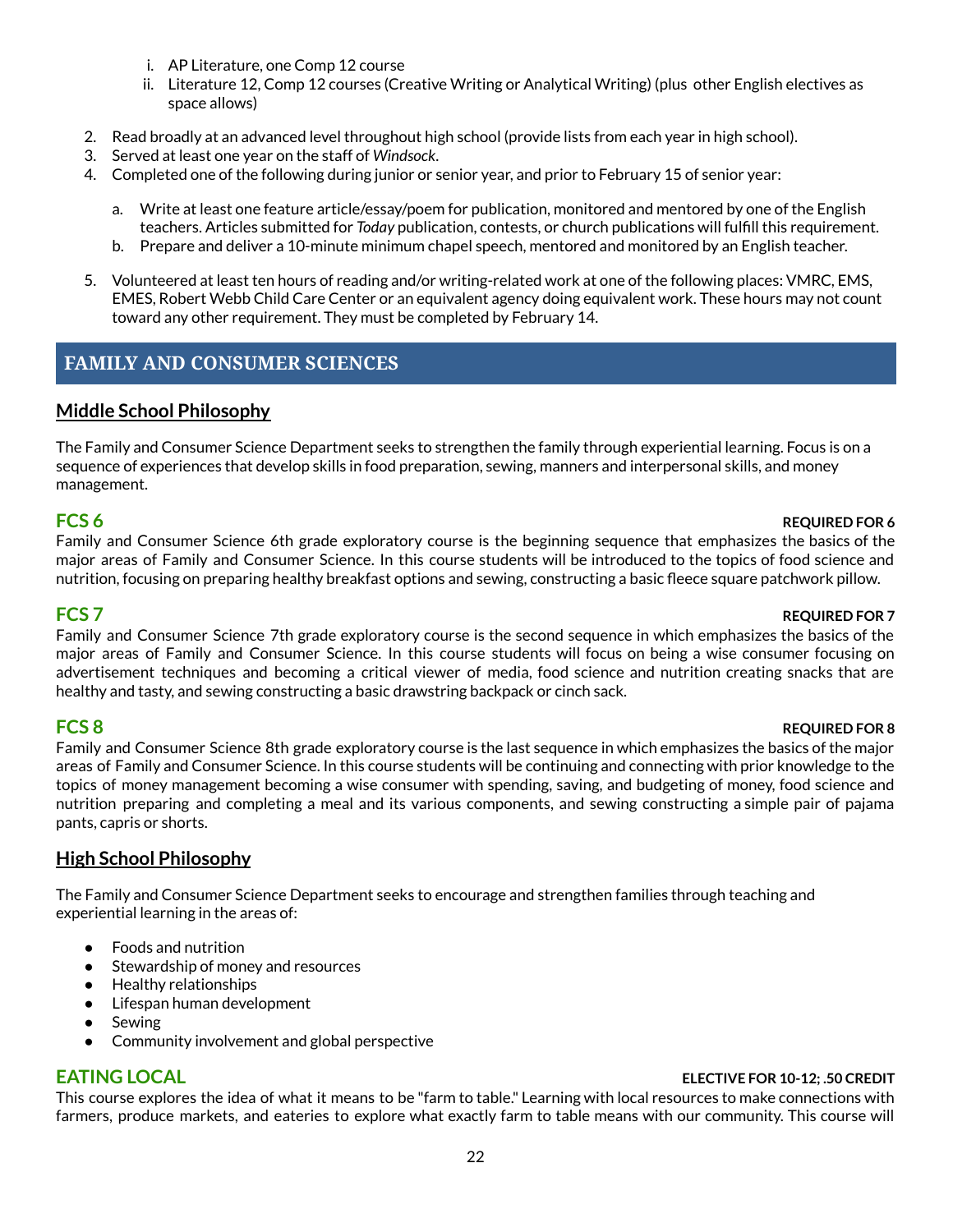venture into those connections and help us prepare locally grown foods in the classroom using locally grown produce, meats, etc. This course will have many opportunities for learning through lectures and/or demonstrations, field trips or guest speakers, and practical hands-on learning experiences. This elective is designed to develop an appreciation for our diverse agricultural area of the Shenandoah Valley.

Ethnic Foods is an elective to explore common elements in foods from cultures around the world. The students will examine through conducting research and interviewing their community to unpack the uniqueness of the cuisine and culture. The students will gain skills in culinary arts, using the flavorings and preparation techniques that are unique and authentic to various cultural and ethnic cuisines through preparing foods from selected cultures. The elective is aimed to celebrate the ethnic diversity in our own community by finding supplies and ingredients at our local markets, grocery stories, and restaurants.

### **FOOD SCIENCE AND NUTRITION ELECTIVE FOR 12; .50 CREDIT**

Food Science and Nutrition helps students view their bodies as a gift of God, developing skills that enhance health and lifelong healthy eating habits through learning the essentials to the workings of a healthy body. Focusing on proper dietary guidelines through using the MyPlate framework for understanding nutrition moderation, adequacy, variety, and balance. The students will extend their knowledge into the kitchen exploring techniques. As the student's knowledge and skills increase, the opportunity is provided for preparation of completing components of a meal, using the principles of meal management. (Counts as science elective for the General Graduation Plan.) This course may be taken by students in grades 10-11 by permission of the instructor and as space allows.

# **HOUSING & INTERIOR DESIGN ELECTIVE FOR 8-12; .50 CREDIT**

In the first half of the class, students apply design principles to drawing a floor plan and designing a landscape. Also included are units in basic construction, stewardship, a brief history of housing in the United States, housing issues in our community and in other settings, construction materials and finishes. Field trips to local homes and businesses help students further explore housing options. The second half applies design principles to home interiors. The class includes units in stewardship, room arrangement, backgrounds, draperies and decorating materials. A major project involves choosing materials for decorating several rooms of a house. Field trips to local homes and businesses help students further explore design options.

# **PRACTICAL ARTS: FOOD PRESERVATION ELECTIVE FOR 9-12; .50 CREDIT**

This course focuses on building practical life skills and discovering what it means to preserve food. This course will focus on the reasons and purposes for preserving food items while developing safety and sanitary practices, exploring the processes, ingredients, and equipment within the kitchen workspace to complete the methods of preservation including freezing, canning, drying, pickling, and fermentation. There will be many opportunities for learning through lectures and/or demonstrations, guest speakers, and practical hands-on experiences. Not offered in 2022-23.

Sewing and Sewing II are courses designed for students to cover the basic clothing construction skills. This course introduces or continues teaching students the basic sewing skills, equipment, textiles, and proper techniques of introductory level commercial patterns and basic project construction. The student will choose a project to be made and completed in class. If time allows there may be opportunity for multiple projects. The student will use their knowledge learned and skills to complete the item constructed. Note: Students will be responsible to purchase their own fabric and notions. In Sewing II, students will build on the skills learned in Sewing. Not offered in 2022-23.

# **FCS Honor Scholar Award Criteria**

The FCS Honor Scholar Award will be given to each graduating senior who has:

- 1. Taken four of the elective courses offered in grades 10-12 and earned an A average.
- 2. Demonstrated positive behaviors and attitudes that will make for success in family life and in a people-oriented career. These behaviors include:
	- Dependability and diligent work habits
	- Positive human relations skills
	- Understanding of family relationships
	- Neat and appropriate personal appearance

# **ETHNIC FOODS ELECTIVE FOR 10-12; .50 CREDIT**

# **SEWING ELECTIVE FOR 9-12; .50 CREDIT**

### 23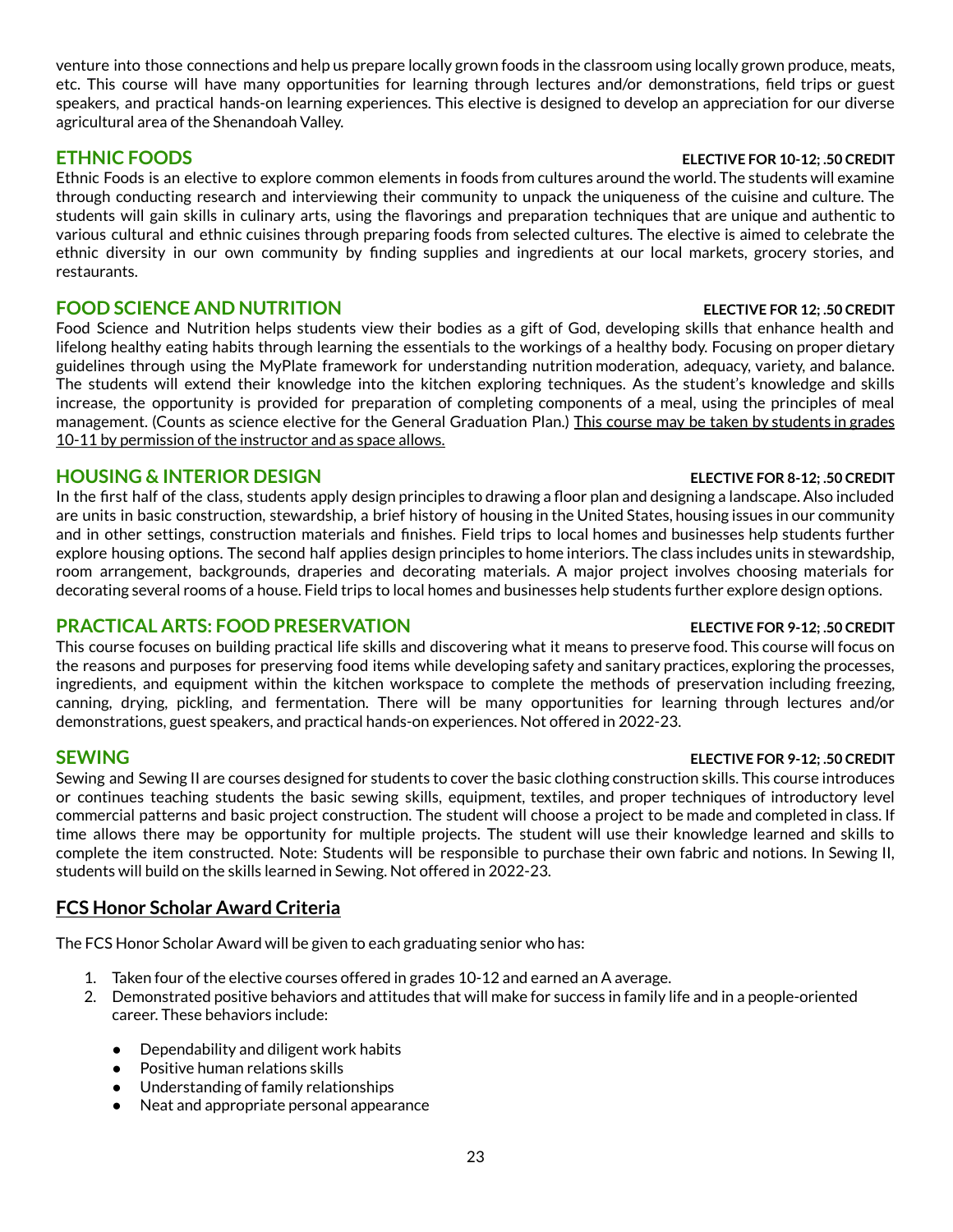- <span id="page-25-0"></span>● High quality projects
- Responsibility

### Verification: FCS teacher

- 3. Served ten hours in any of the following ways:
	- **Taught Bible School**
	- Taught Sunday School
	- Assisted in a church nursery
	- Volunteered at a community organization such as a soup kitchen, thrift shop, Boy's and Girl's Clubs, tutored or read to children, visited someone or volunteered at a retirement community (many other possibilities as well!)

### Verification: Supervisor

- 4. Helped with a special family project. Possibilities include:
	- Making a window treatment and pillows for a room
	- Planning, preparing and cleaning up a special meeting
	- Planning, preparing and carrying out a special event or celebration (holiday dinner, anniversary reception, birthday party, etc.)

### Verification: Parent/Guardian

- 5. Shadowed a professional in any type of FCS work for at least one day. Possibilities include:
	- Homemaker
	- Designer or architect
	- Seamstress, tailor, workroom manager
	- Childcare provider
- Chef, caterer or dietician
- **Financial planner or counselor**
- FCS teacher
- Extension agent

# **MATHEMATICS**

We believe that mathematics is both an art and a tool; it is enjoyable and useful for both solving problems and describing the natural world. We believe that teaching mathematics requires a variety of strategies, which may include lecture, cooperative learning, investigative activities, and skill reinforcement. We believe students should learn mathematics to maximize their potential and enrich their lives.

One purpose for teaching mathematics is to encourage the development of gifted behaviors. Mathematics study and application requires all the gifted behaviors, but is especially useful in developing logical and creative thinking, advanced vocabulary, persistence, and analytical reasoning. We also aim to prepare students for the mathematics they will encounter after high school, whether in practical and career-related situations or in further studies.

Our instructional objectives include the following:

- Students will learn problem-solving strategies.
- Students will develop strong numeric and algebraic fluency.
- Students will use technology appropriately and effectively.
- Students will gain an awareness of mathematics in the world around them.

We employ a number of tools to evaluate whether these objectives are being met. The tool we rely on most heavily is testing. This includes course-specific tests generated by each teacher and standardized tests. Other tools include evaluation of class assignments, class projects, and monitoring annual SAT performance.

# **Graduation Plan Expectations for Math Courses**

The following are the math requirements for the various graduation plans:

● Selective & Highly Selective: Algebra I, Geometry, Algebra II, Pre-Calculus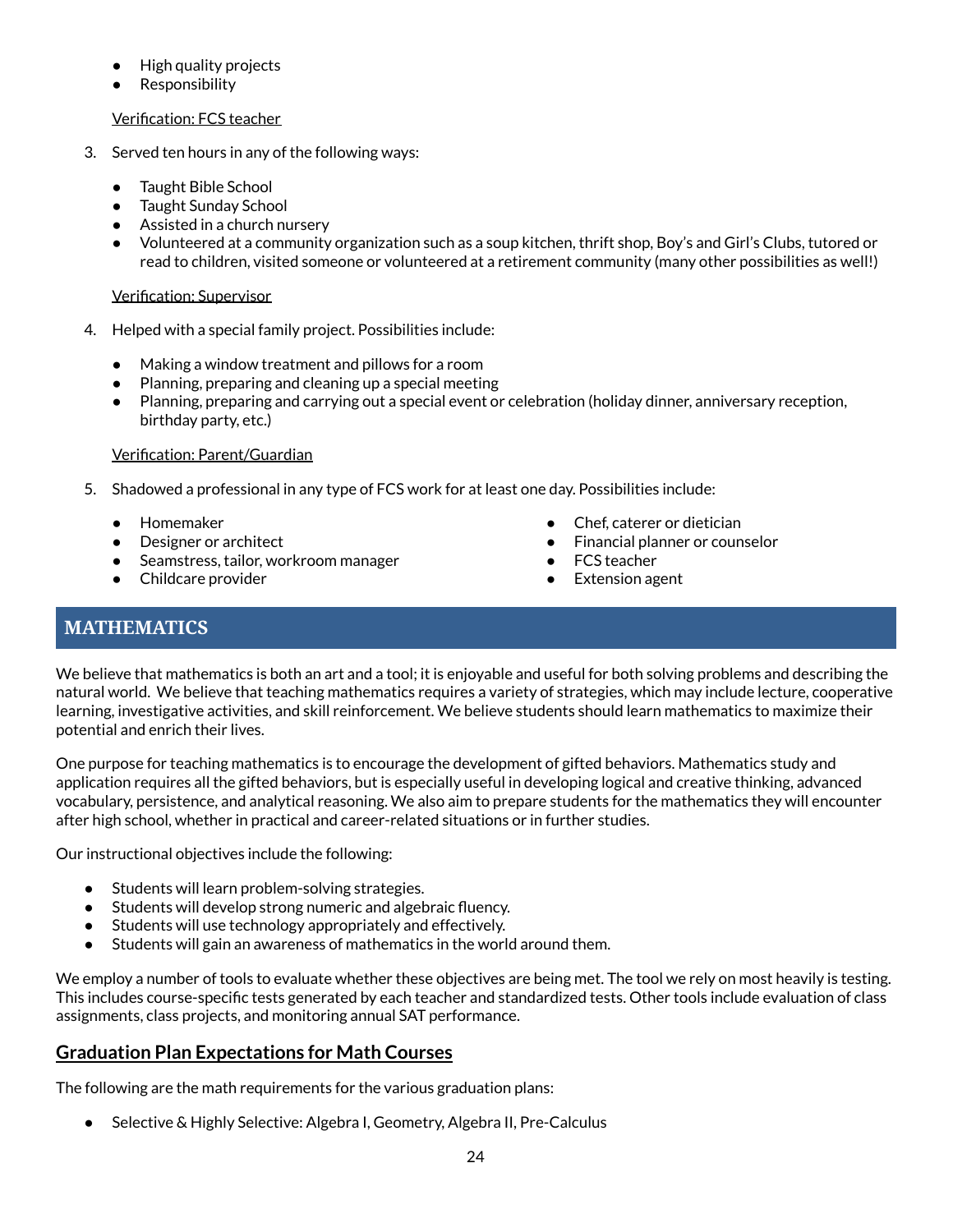- College & Career: Algebra I, Geometry, Algebra II
- General: Any three approved math credits, including Personal & Family Finance

# **Sequence of Courses**

The Middle School math sequence is designed to develop students who are confident with their computational and problem solving skills, building up to Algebra 1 as the bridge between MS and HS math. Math 6 students will be evaluated to see if it would be appropriate to skip Math 7 and move on to Pre-Algebra.

**Middle School Sequence:** Math 6, Math 7, Pre-Algebra, Algebra I

**High School Sequence:** Algebra I, Geometry, Algebra II, Pre-Calculus, AP Calculus AB or AP Statistics

# **MATH** 6 **REQUIRED** FOR **6 REQUIRED** FOR 6

Math 6 begins the transition from elementary arithmetic to higher levels of mathematics. Through the first year *of College Preparatory Mathematics*, students will focus on number sense and operations, proportional reasoning, geometry, probability and data with a focus on the development of algebraic reasoning.

# **MATH 7 OPEN TO GRADES 6-8**

Math 7 is the second course of the Middle School series by *College Preparatory Mathematics*. The focus of this course is on the development of number sense and problem solving strategies through explanatories, manipulations, games, and applications. Throughout the course, students will gain fluency and confidence in working with integers, fractions, decimals, percentages, tables, formulas, and different ways of solving problems. A growth mindset will ensure students are well prepared for Pre-Algebra the following year.

# **PRE-ALGEBRA REQUIRED FOR 7 or 8**

The focus in Pre-Algebra is to develop the idea of a variable, start moving toward more abstract problem solving strategies, and for students to learn to show their work and explain their reasoning via algebraic manipulation. Fluency with computations and problem solving strategies is necessary to do well in Pre-Algebra.

Algebra I, from *College Preparatory Mathematics* program, works to ensure competence in fundamental algebraic skills, which are essential for success in mathematics at any higher level. Main objectives of the course include using proportional reasoning, manipulating expressions, solving equations and systems of equations, and graphing linear and quadratic functions. Additional topics will enrich student experience as appropriate. Prerequisite: Pre-Algebra.

# **GEOMETRY OPTIONAL HONORS ELECTIVE FOR 9-12; 1.0 CREDIT**

Geometry, also from the *College Preparatory Mathematics* program, integrates algebraic understanding while developing a conceptual understanding of geometric concepts and spatial visualization skills. Students will participate in the investigation, development, and proof of geometric conjectures. Prerequisite: Algebra I, with a C+ or higher. (Those students earning under a C+ in Algebra I, will be evaluated individually for math placement. Summer remediation may be available.)

# **ALGEBRA II OPTIONAL HONORS ELECTIVE FOR 9-12; 1.0 CREDIT**

Algebra II is a rigorous and challenging math course required by most universities as an entrance prerequisite. The main objective of this course is to study a variety of functions and relations, learn about their applications, and be able to analyze or use them competently. A TI-84+ graphing calculator (silver or color is fine) is required. Prerequisite: Algebra I and Geometry, both with a C+ or higher. (Students not meeting the prerequisite will be evaluated individually for math placement.)

# **AP CALCULUS HONORS ELECTIVE FOR 11-12; 1.0 CREDIT**

AP Calculus is a rigorous college level math course for high school students that develops differential and integral calculus using limits. A passing grade will earn honors credit. In addition, students will have the option to sign up for Dual Enrollment through EMU, and will be prepared to take the AP Calculus AB exam administered by CollegeBoard at the end of the year. Prerequisite: Pre-Calculus with an average of B+ or higher, and a serious desire to grow mathematically. You are expected to complete summer work prior to the beginning of the class. *NOTE: Students who expect to take the AP Exam should take a study hall during the third trimester to use for exam preparation.*

### **ALGEBRA I OPEN TO GRADES 8-12; 1.0 CREDIT**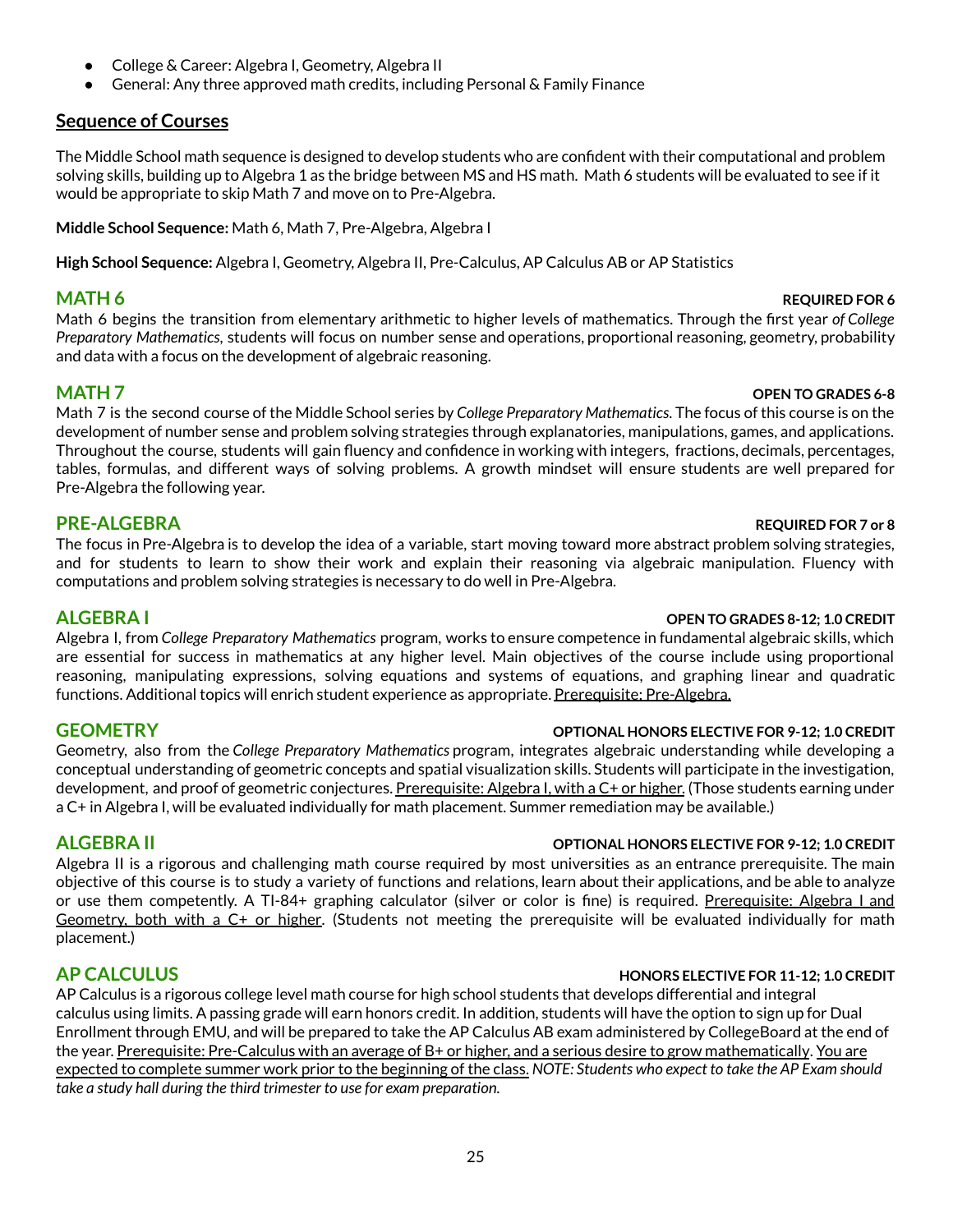Statistics will introduce students to the major concepts and tools for collecting, analyzing, and drawing conclusions from data. The course will be organized around four broad themes:

- Exploring data: describing patterns and aberrations
- Sampling and experimentation
- Anticipating patterns: exploring random phenomena
- Statistical inference: prediction and hypothesis testing

Students who complete this course will be prepared to sit for the AP Statistics exam in May and expected to do so. Students who do well on this exam will be eligible to receive credit at many universities and to enroll in more advanced courses upon entering university. Students with a combined PSAT CR + M score of ≤ 100 have been shown to have less than a 30% chance of achieving scores high enough for university credit. Prerequisite: B+ or higher in Algebra II and/or PreCalculus (if taken). You are expected to complete summer work prior to the beginning of the class..

(The Selective and Highly Selective Graduation Plans require Algebra I, Geometry, Algebra II, and Pre-Calculus. Statistics will not substitute for one of these four core courses—which are foundational for applying to a selective college.)

### **PRE-CALCULUS OPTIONAL HONORS ELECTIVE FOR 9-12; 1.0 CREDIT**

Pre-Calculus, *from College Preparatory Mathematics*, provides the tools needed for college mathematics courses, particularly calculus. Students will construct a deeper understanding of functions studied in Algebra II and Geometry by investigating functions in new ways and working with more abstract forms. Topics include: polynomials, logarithms, trigonometry, limits at infinity, polar coordinates/complex numbers, conic sections, vectors, parametric equations, and sequences/series. The construction and interpretation of graphs are central to this course. A TI-84 series calculator is required. Prerequisite: Algebra II and Geometry with B+ or higher. (Students not meeting the prerequisite will be evaluated individually for placement.)

### **Math Honor Scholar Award Criteria**

The Math Department wishes to recognize students that have excelled in their math courses, pursued a deeper understanding of mathematics, challenged themselves, and have shared their talent with those around them. By this recognition we hope to affirm the talents of each student, and encourage them to pursue mathematics further in their future.

To earn the MHSA, students are required to:

- 1. Declare their intentions by Sept 30 of their Senior year, and complete all of the other requirements by March 1 of their Senior year (or at least be on track to do so, such as completing course work or finishing up tutoring hours)
- 2. Maintain a 90% average for all of their math courses, culminating in either AP Calculus or AP Statistics
- 3. Earn Optional Honors credit in 4 trimesters out of the 6 trimesters in which it is offered at EMS:
	- Geometry (2), Algebra II (2), and Pre-Calculus (2).
- 4. Complete 10 hours of personal tutoring through the math department tutoring program
- 5. Complete 3 of the following additional requirements:
	- Participate in the AMC12 math contest in January
	- Write a research paper on a math related topic
	- Shadow a college student who is a math major
	- Take both AP Calculus and AP Statistics, or one of EMU's math courses
	- Take a Programming or Robotics course

Students interested in earning the MHSA will need the "Math Honor Scholar Award Record Keeping Sheet," and are invited to talk to their math teacher, or the Math Department Chair, if they have any questions. In particular, transfer students and students taking online classes may want to find out about what can be substituted or exempted from the requirements based on their situation. Note: It's always easier to start something but not be able to finish, rather than waiting to start until the last minute. So, if you think this might be something you want to work towards, start early and don't put it off.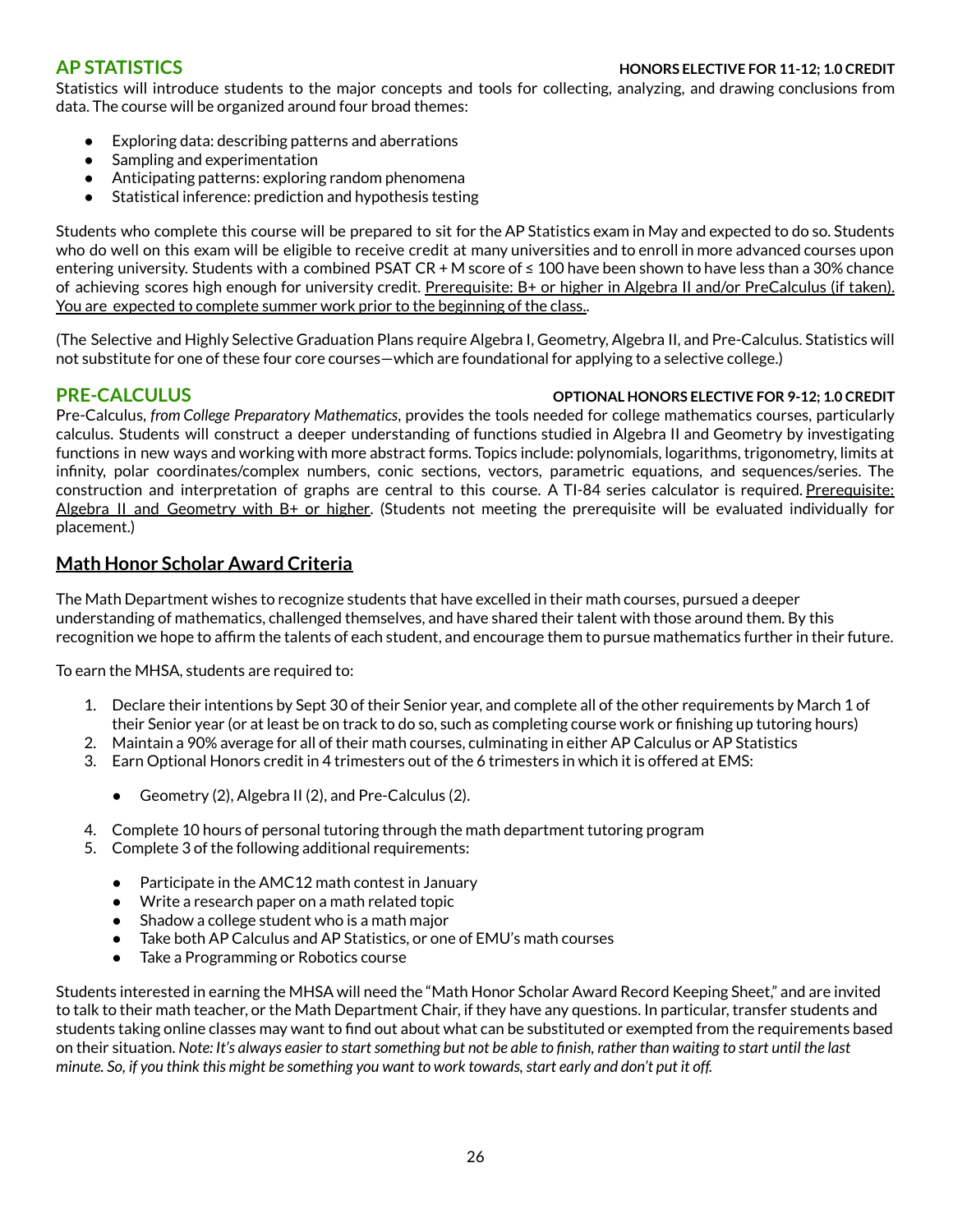# <span id="page-28-0"></span>**MODERN LANGUAGES**

The Modern Languages Department of EMS embraces the concept that the world is a global community. The department is committed to proficiency in the use of language skills--listening, speaking, reading and writing--and an understanding of the cultures in which languages are used. High academic standards are maintained. Gifted Behaviors are cultivated, especially advanced planning, self-discipline, persistence, advanced vocabulary, reading with comprehension and understanding, and sensitivity to others.

Complementing the textbook series used by each language are a variety of resources and activities including computer programs, videos, supplementary readings, projects, presentations, and lunch conversation groups. The department undergirds the school's emphasis on faith and service by discussing issues raised in chapel, inviting missionaries and other service-minded individuals, presenting songs of Christian faith, and assigning Biblical passages for memorization in the target language.

The Modern Languages Department evaluates its goals and objectives through standardized tests as well as teachergenerated tests and surveys given to the students about their classroom experience.

### **Middle School Courses**

### **WORLD LANGUAGES 7 – Mi mundo REQUIRED FOR 7**

This class focuses mainly on Spanish and expands previous knowledge to discuss the Spanish-speaking world. Students will research and present a tourist brochure about a Spanish-speaking country in Central or South America. Other units of study and review include basic conversational phrases, numbers 1-100, and weather and seasons. We will use Comprehensible Input (CI) as an approach to learning through writing and telling stories together.

### **Courses Grades 8-12**

### **SPANISH I ELECTIVE FOR 8-12; 1.0 CREDIT**

Spanish I provides a broad introduction to the language and culture of the Spanish-speaking world. Vocabulary and grammatical structures are taught in a situational context with emphasis on meaningful communication using the Spanish language. Reading, media and music selections also encourage the development of communication and written skills while heightening the students' awareness of and appreciation for the Hispanic cultural contributions to their world. Prerequisite: For 8th grade students, space is limited. Students should have an A- or above in English 7 and Math 7 or special recommendation by teachers (seats in the class will be filled with the students who have the highest grades first and then proceed to the lower percentages).

### **SPANISH II ELECTIVE FOR 9-12; 1.0 CREDIT**

This course continues to immerse students in the Spanish language by reviewing structures and vocabulary studied in Spanish I. We will continue studying the culture of Spanish-speaking societies in the target language (learning Spanish in Spanish!). Listening, speaking and writing skills are emphasized through practice in reading and listening to stories, songs and authentic resources (magazines, news, shows and videos from Latin American cultures). In Spanish II students will be encouraged to reduce the amount of English they use during class. Prerequisite: Spanish I with a grade of 84 or higher.

### **SPANISH III OPTIONAL HONORS ELECTIVE FOR 10-12; 1.0 CREDIT**

In this course our goal will be to challenge and extend the student's previous knowledge of the Spanish language. Students are expected to understand and develop the ability to use correctly: previously learned grammatical concepts, vocabulary, and high frequency structures, along with new aspects of Spanish grammar. Students will be expected to express themselves both orally and in writing at a more advanced level. Students will grow their knowledge of the culture, history, arts, traditions and peoples of the Spanish speaking world. As this class is challenging, students must be committed to taking the course seriously. Prerequisite: Spanish II with a grade of 84 or higher.

Students will be expected to express themselves in Spanish (both orally and in writing) at a more advanced level. We will build upon our knowledge of vocabulary and grammar, as well as tackle real-world issues affecting Spanish-speaking cultures around the world (especially as they relate to the Spanish language itself). This includes research and critical thinking, which will invite students to see things from multiple perspectives. The communication skills of speaking, listening, reading and

### **SPANISH IV HONORS HONORS ELECTIVE FOR 10-12; 1.0 CREDIT**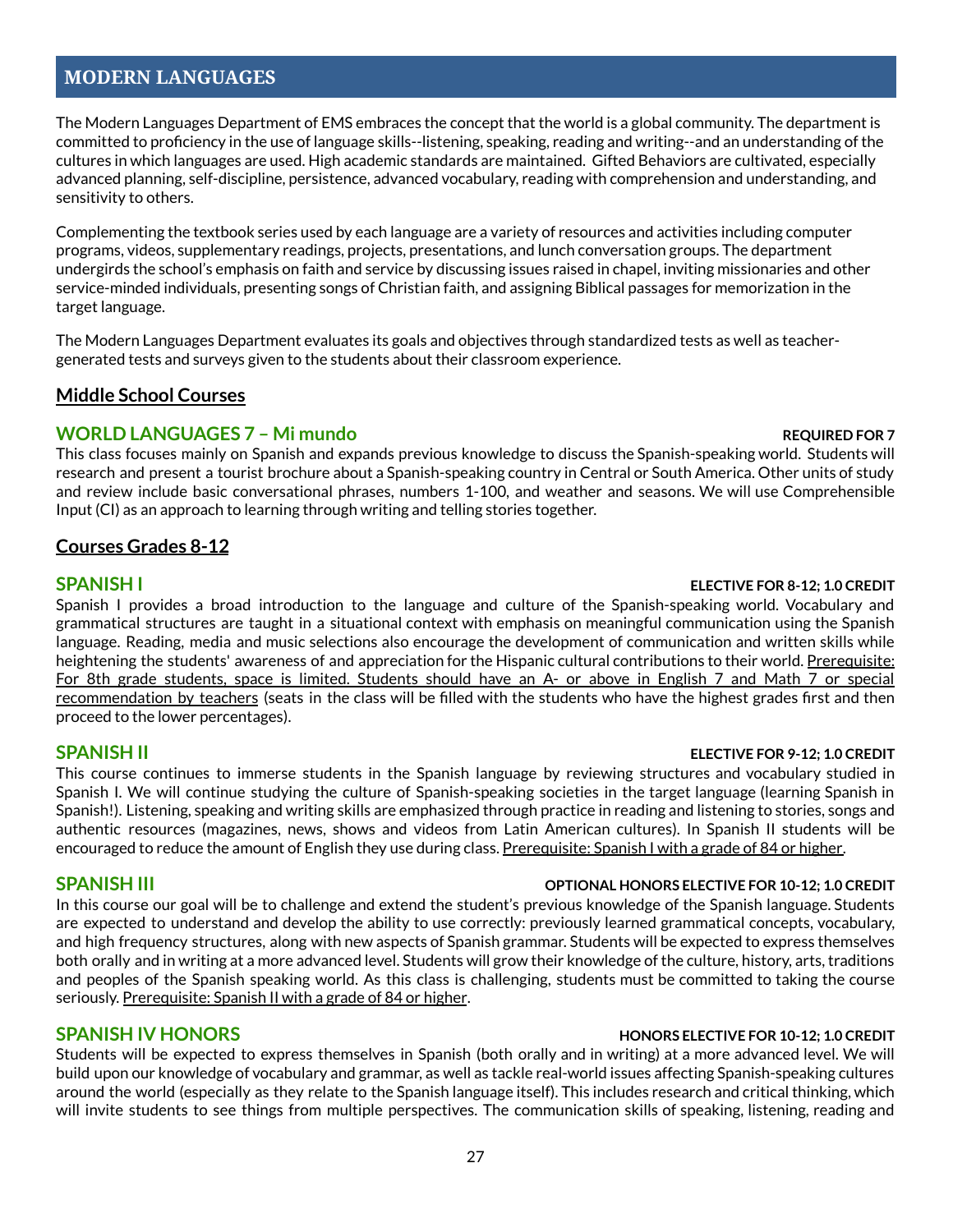<span id="page-29-0"></span>writing are emphasized and used in class each day in order to build language skills as completely as possible. The course is a mix of self-disciplined learning and whole group interaction. Please expect to participate daily in class activities. Be prepared to move, act silly and have fun exploring another language! Prerequisite pass: Earning a passing score on a Spanish IV entrance test.

### **ADVANCED STUDY IN SPANISH**

Students seeking opportunity for advanced study are encouraged to explore with the School Counselor the possibility of taking one or more courses at Eastern Mennonite University. EMU permits properly qualified students to enroll in appropriate college language courses. Alternatively, students may opt to do an independent study to deepen their language skills.

### **OTHER LANGUAGES**

If you have interest in other languages, please talk to the School Counselor to determine what online learning option may be best for you.

### **Modern Languages Honor Scholar Award Criteria**

The goals for the Modern Languages Honor Scholar Award are diversity, depth and proficiency in the mastery of modern languages (beyond English). The intention of the scholar award is to encourage the development of fluency in a second (or third language). Requirements are:

- 1. Intensive modern language study which includes either four years of target language study or three years of one language and two years of a second. Optional Honors required for the 3 $^{\rm rd}$  year of either Spanish or French at EMS.
- 2. One of the following intensive language experiences: a cross-cultural experience in one of the languages studied above, a stay at Concordia Village in Minnesota, a series of service projects or attendance at church services that are conducted in the target language. These experiences must equal a minimum of 14 days.
- 3. Regular attendance and participation in language conversation groups and club activities. Participation is expected for at least 30% of the activities.
- 4. Commitment to speaking the target language in class at every opportunity, good work habits, positive leadership, and willingness to help others.

Submit a proposal of your intentions to the Modern Languages Department Chair by the spring of your junior year. You must then record your activities on the form provided to you.

# **MUSIC**

Music at EMS is an academic program designed to enrich students spiritually and emotionally through active listening, analysis, composition and performance. As an ever-present part of our lives, music is a primary way to praise God, grow in faith and understanding of God, develop God-given talents and give outward expression to beliefs. Enjoyment and knowledge of music can contribute to student and faculty mental well-being and spiritual health. Music is an essential part of the human experience for each student.

The goals of the department are both short- and long-term:

- Students understand and experience music as active listeners and performers and be able to discern quality music in a variety of styles.
- Students develop their vocal and instrumental talents on both an individual and group level.
- Students use their music ability in their congregations and communities and discover how music is an expression of faith and relationship to God.
- Students develop a lifestyle that promotes future use of their musical talents.
- Students develop additional Emotional Intelligence skills as they work together to sing quality music.

The Music Department also intends to provide learning experiences for students who are interested in an in-depth study of music and/or who desire to continue formal musical training after high school.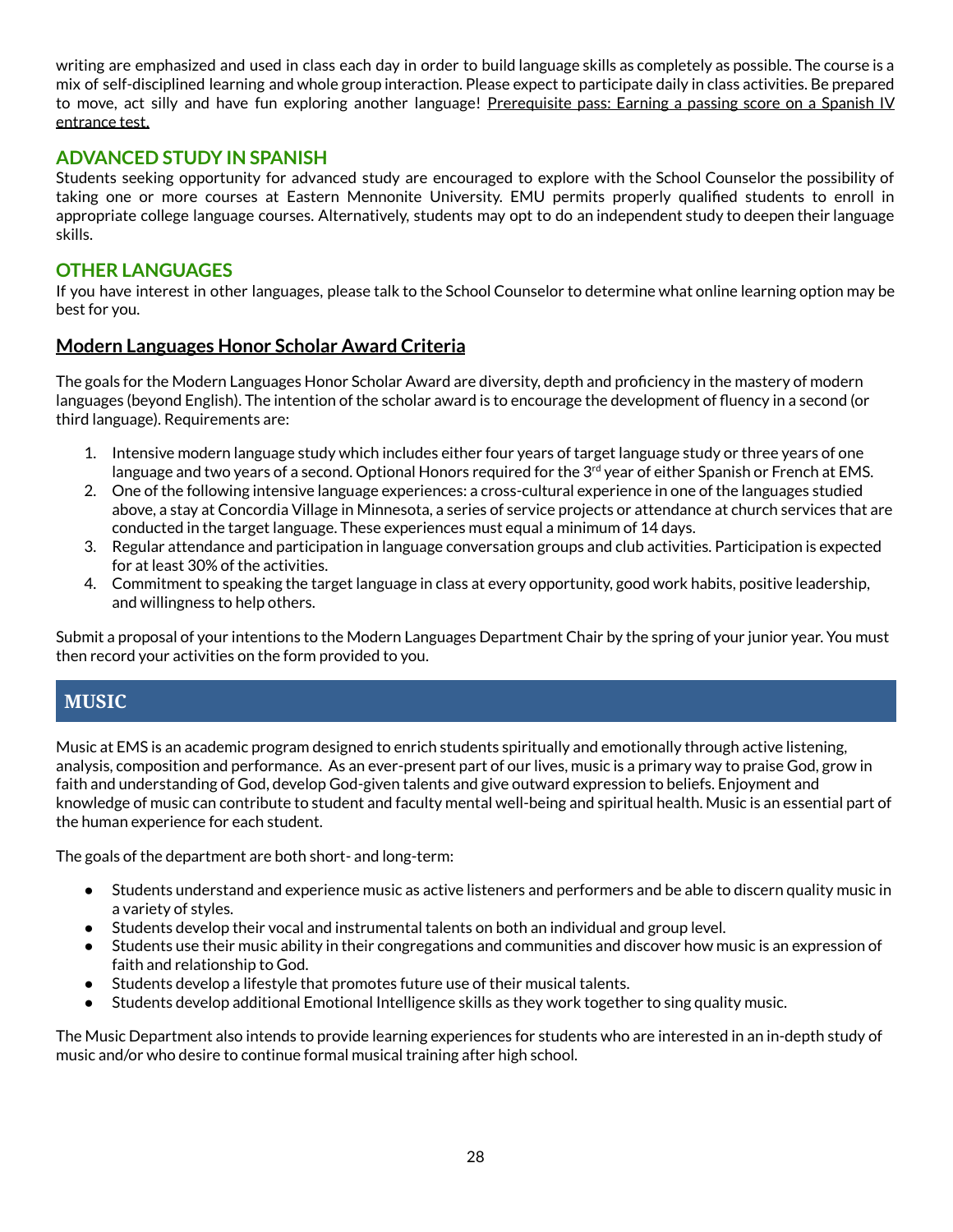# **Middle School Courses**

# **BAND or STRINGS LEVEL ONE REQUIRED FOR 6**

Band or Strings Level One is a yearlong exploratory course introducing students to the basics of instrumental music. All 6th grade students select either a band or string instrument to study and play individually and in an ensemble for the duration of the year, with that instrumental study providing the practical and concrete groundwork for instruction in basic music theory, music history, and composition. No previous instrumental instruction required.

# **BAND or STRINGS LEVEL TWO and THREE ELECTIVE FOR 7 & 8**

Band or Strings Level Two and Three are year-long exploratory ensemble courses that will continue the development of skills and techniques introduced in Band or Strings Level One and prepare students for more advanced repertoire in high school.

# **MIDDLE SCHOOL CHORALE ELECTIVE FOR 7 & 8**

Band or Strings Level Two and Three are year-long exploratory ensemble courses that will continue the development of skills and techniques introduced in Band or Strings Level One and prepare students for more advanced repertoire in high school.

# **MUSIC 6-8**

Students in grade 6 are required to choose a wind or string instrument to play in an ensemble class, where they will learn basic playing techniques and music literacy. Students will also participate two days per week in a vocal music course, where they will learn basic singing and choral music techniques.

Students who choose to continue playing an instrument in grades 7-8 (strongly encouraged) will continue to have instrumental instruction three days per week and choral instruction two days per week as they progress to higher technical skills and abilities in both disciplines.

Students who choose not to continue with instrumental instruction in grades 7-8 will receive three days of choral instruction per week and two days of vocal/general music.

# **Strings Leveling/Proficiency Guide**

During middle school, students will be placed according to their level of familiarity. It is possible that this placement will require students to participate in other courses with other grade levels.

# **Level One**

No prior knowledge or experience needed.

# **Level Two**

Students should be familiar with the following:

- Note names: Students should be able to name notes in first position accurately in the clef for their instrument.
- Rhythms: Whole note, dotted half note, half note, quarter note, two eighth notes, four sixteen notes, dotted quarter and single eighth note
- Time signatures: 4/4, C, 3/4, 2/4
- Scales: D Major, G Major, C Major, A Major
- Symbols: Bass clef, treble clef, fermata, repeat sign, tie, key signature, slur, pick-up note, flat, sharp, natural, 1st and 2nd endings, accent, 1 measure repeat sign, dynamics [p, mp, mf, f], crescendo, decrescendo, down bow, up bow, staccato, legato.
- Terms: Solo, soli, tutti, divisi, unison, accidental, dynamics, Allegro, Moderato, Andante, Largo, ritardando, accelerando, sharp (in terms of tuning), flat (in terms of tuning), phrase, round (the form-like a canon), coda, dal segno al Fine (D.S. al Fine). Da capo al Fine (D.C. al Fine)

Performance: Students should be able to:

- 1. Identify the names and fingerings of the following notes: C natural C sharp, D natural, E natural natural, F sharp, G natural, G sharp, A natural, B natural.
- 2. Play each note with a proper instrument position and bow hold.
- 3. Use properly the upper half of the bow (violin and viola), and lower half of the bow (cello and bass).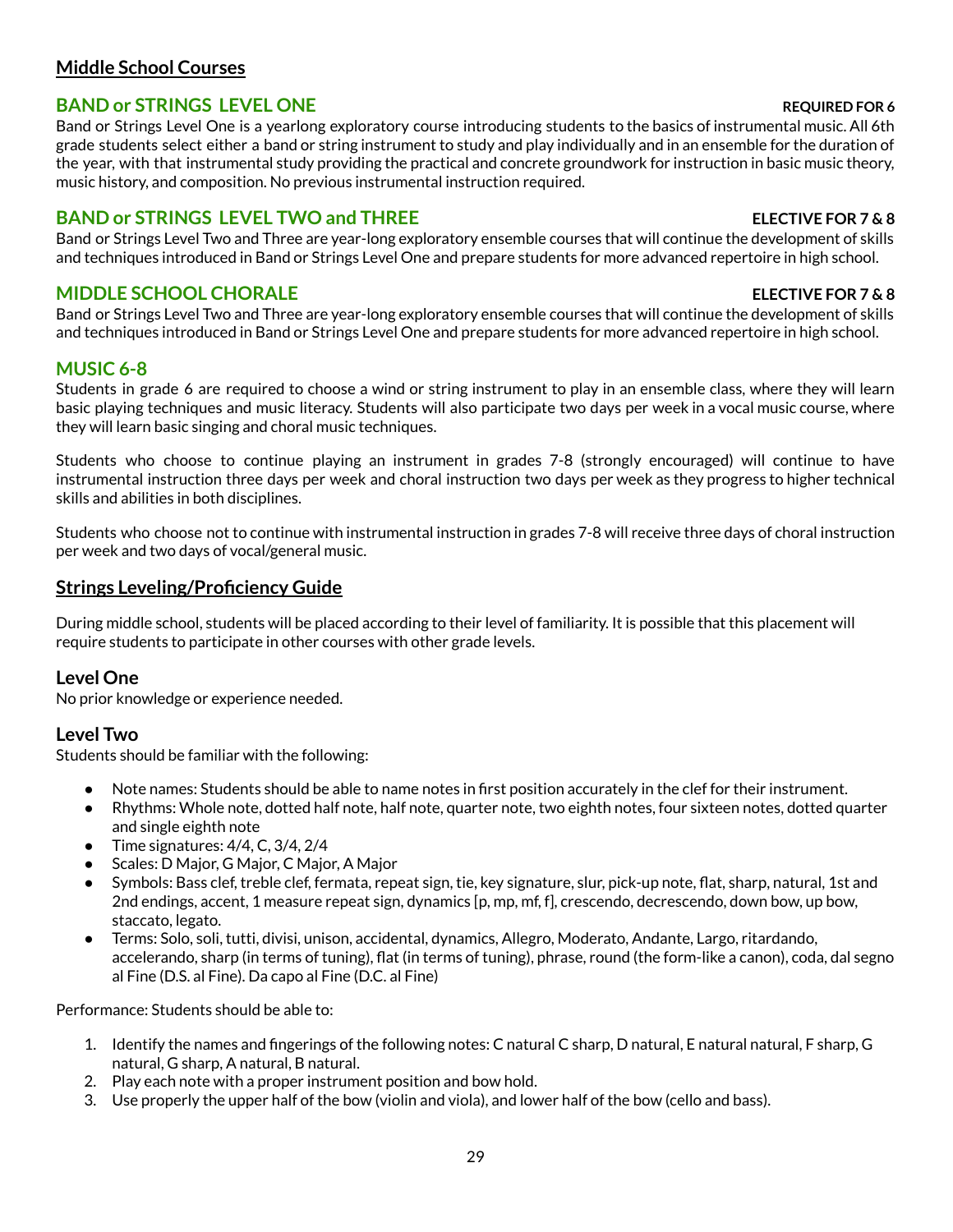# **Level Three**

In addition to the content required for Strings Level Two, students should know/be able to demonstrate the following:

- Rhythms: eighth quarter eighth (syncopation), eighth rest eighth note, eighth note eighth rest, eighth note two sixteenth notes (1&a), two sixteenth notes eighth note (1e&), dotted eighth note sixteenth note (1a), sixteenth note dotted eighth notes (1e), eighth note triplet
- Time signatures: cut time, 3/8, 6/8
- Scales: F major, B flat major, E flat major
- Symbols: Dal Segno, two note up bow staccato
- Terms: syncopation, interval, allegretto, legato, melody, accompaniment, countermelody, enharmonic, chord.

Performance: Students should be able to:

- 1. Identify the names and fingerings of the following notes: C natural C sharp, D natural, D sharp, D flat, E natural, E flat, F natural, F sharp, G natural, G sharp, A natural, A sharp, A flat, B natural, B flat.
- 2. Play each note with a proper instrument position and bow hold.
- 3. Use properly the upper ¾ of the bow (violin and viola), and lower 3/4 of the bow (cello and bass)

# **High School Courses**

### **ADVANCED MUSIC HONORS ELECTIVE FOR 11-12; .50 CREDIT (3rd Trimester)**

Advanced Music is a music theory course for musically advanced students who desire a challenge. It combines music theory, aural skills, composition, and music history. Each student is required to write an original composition or arrangement for a final project. Prerequisite: 2 years of HS choir or instrumental ensemble experience, or instructor permission.

# **BEGINNING GUITAR ELECTIVE FOR 9-12; .50 CREDIT**

Beginning Guitar will introduce students to foundational skills in guitar. Some guitars will be available through the school.

Chamber Choir is a select group of 8-18 singers auditioned from current members of Touring Choir (see below) which sings challenging choral music from a wide variety of eras, times, and genres. Chamber Choir keeps a rigorous performance schedule throughout the spring in churches, community groups, and other venues as they arise. Chamber Choir members are expected to be "ready to sing at the drop of a hat." Chambers will meet daily during 2nd Trimester. Prerequisite: Audition  $+$ current member in good standing of Touring Choir.

# **CONCERT CHOIR ELECTIVE FOR 9-10; .50 CREDIT (1st and 2nd Trimester)**

Concert Choir is an ensemble for students in grades 9-10 which focuses on improving music literacy and sight-reading skills, developing vocal technique, and growing harmonization and listening skills. Concert Choir will perform at EMS music concerts in the fall and spring. No audition is required. Grading is on a Pass/Fail basis.

### **DANCE ELECTIVE FOR 9-12; .50 CREDIT**

Dance will introduce students to fundamentals in social partner dancing. This beginner-level course will include topics such as frame, rhythm, partnering, etiquette, and movement. This course will require partnering with other students during class. This course can be taken again with instructor approval.

Digital Recording will introduce students to audio recording technology. Students will learn an overview of the audio recording process, basic principles of audio physics, and gain hands-on experience recording and editing with audio recording and editing technology. Not offered in 2022-23.

### **JAZZ ENSEMBLE ELECTIVE FOR 9-12; .50 CREDIT (YEAR-LONG)**

Jazz Ensemble is open to anyone who plays a jazz band instrument. To earn credit, students must participate in performance opportunities throughout the year. Grading is on a Pass/Fail basis. Credit will be awarded at the end of the school year. Middle school students may participate with instructor approval but will not earn credit.

### **DIGITAL RECORDING ELECTIVE FOR 10-12; .50 CREDIT**

# **CHAMBER SINGERS ELECTIVE FOR 11-12; .50 CREDIT (2nd Trimester)**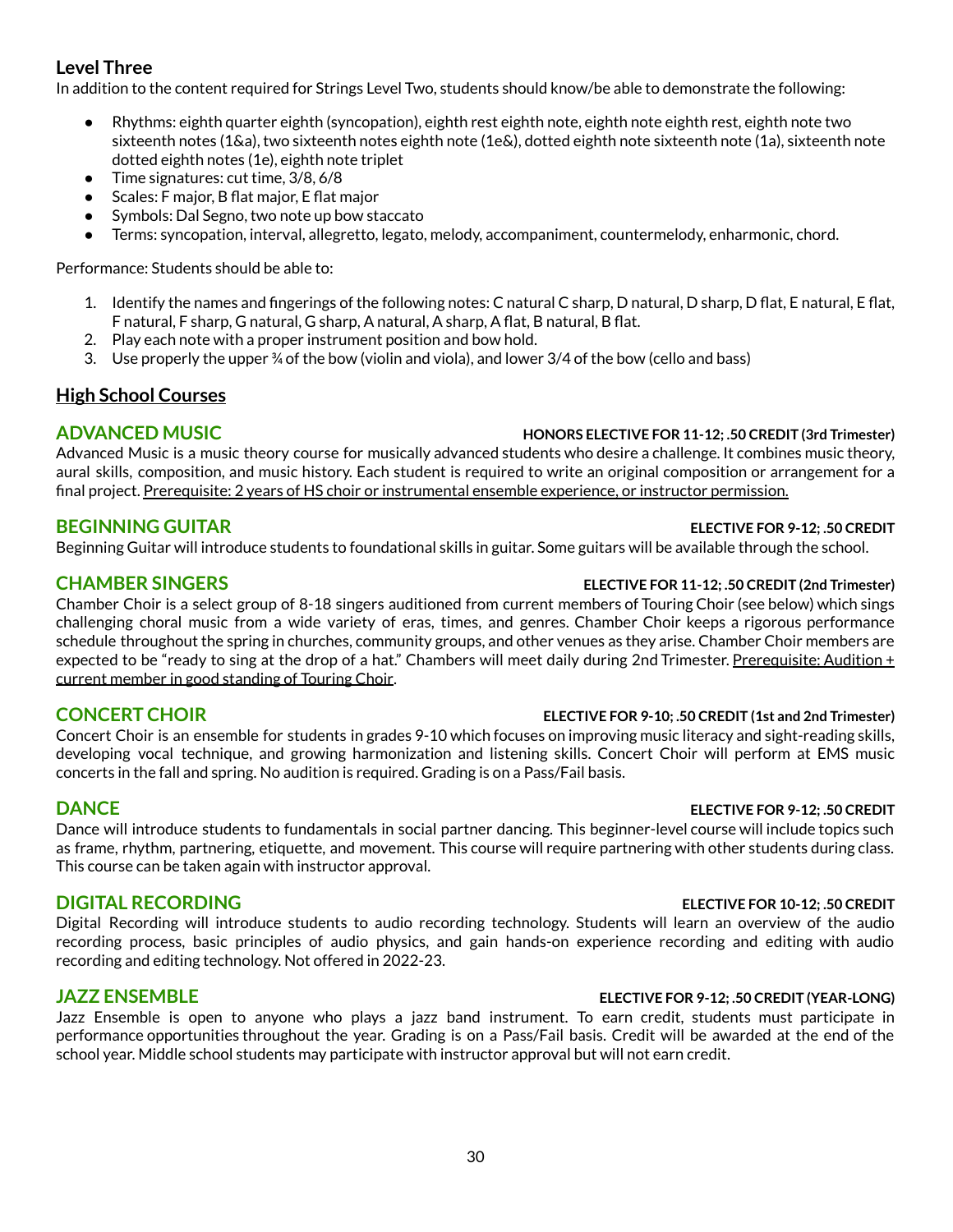Orchestra - Band or Strings is open to students who have developed proficiency on their instrument that enables them to play the repertoire of the ensemble. New students are required to have an informal audition with the director. Various performance opportunities are available during the year including a fall concert, Christmas concert, MSC music festival every spring, and commencement concert. Grading is on a numeric scale. Students in grades 9-12 can earn honors credit by participating in an instructor-approved outside ensemble, usually one that involves extensive rehearsals. Examples include the Shenandoah Valley Youth Orchestra, District Band, or Junior or Senior Regional Orchestra (the MSC festival is part of the curriculum and does not count for honors credit). Middle school students may participate with instructor approval but will not earn credit.

### **SIGHTREADING & CLASS VOICE ELECTIVE FOR 9-12; .50 CREDIT**

Sightreading is a course designed to help students learn how to sing a song at sight. The course will cover the background needed to begin to sight read, and then progress to developing the ability to quickly sight read melodies, harmonies, and rhythms. Ear training will be an important part of this course. Not offered in 2022-23.

### **SONGWRITING ELECTIVE FOR 9-12; .50 CREDIT**

Songwriting is an introductory level course for students interested in writing their own songs. A music background is suggested, but not required. This course will cover topics including lyrics, melody, harmony, and form. Not offered in 2022-2023.

### **TOURING CHOIR ELECTIVE FOR 11-12; .50 CREDIT (1st and 3rd Trimesters)**

Touring Choir is an ensemble of 30 - 45 singers in grades 11-12 which sings extensively in both the fall and the spring. In addition to singing concerts throughout the year, the choir prepares a choral worship service which is shared with local congregations as part of Sunday morning worship or an evening program. The choir also tours out-of-state during E-term week in April, and plans a summer international tour in alternating years.

Membership in fall (1st Trimester) Touring Choir is open without audition to students who have completed at least one year of Concert Choir or who have received instructor permission. Membership in spring (3rd Trimester) Touring Choir is open to fall Touring Choir members who maintain good standing (grades, concert attendance). In rare circumstances, if spring Touring Choir enrollment exceeds 45 students, auditions may be necessary due to group-size travel limitations.

# **Music Honor Scholar Award Criteria**

The Music Honor Scholar Award will be given to each graduating senior who has:

- 1. Taken at least four elective trimesters of music, excluding Concert Choir, and earned an A average.
- 2. Written and performed, in class or public setting, an original composition. Verification: Music Instructor
- 3. Participated in at least one of the following:
	- State choir
	- State orchestra/band
	- Honors choir OR
	- Three years of district choir or regional orchestra
- 4. Attended four concerts with contrasting styles during junior and senior years. Verification: Music Instructor
- 5. Led singing in at least two chapels during junior and seniors years. Verification: Chapel Coordinator
- 6. Four hours of musical participation at church or community music occasions as a volunteer. Verification: Pastor

# **PHYSICAL AND HEALTH EDUCATION**

# **Middle School Philosophy**

The goal of physical education at EMS is to develop individuals with the knowledge, skills and confidence to enjoy a lifetime of healthful physical activities. Through daily participation, EMMS students monitor their own level of fitness while being engaged in a wide variety of physical activities. Students are exposed to numerous topics that develop positive self-esteem, aiding them in making responsible lifestyle choices.

### <span id="page-32-0"></span>**ORCHESTRA - BAND or STRINGS OPTIONAL HONORS ELECTIVE FOR 8-12; .50 CREDIT**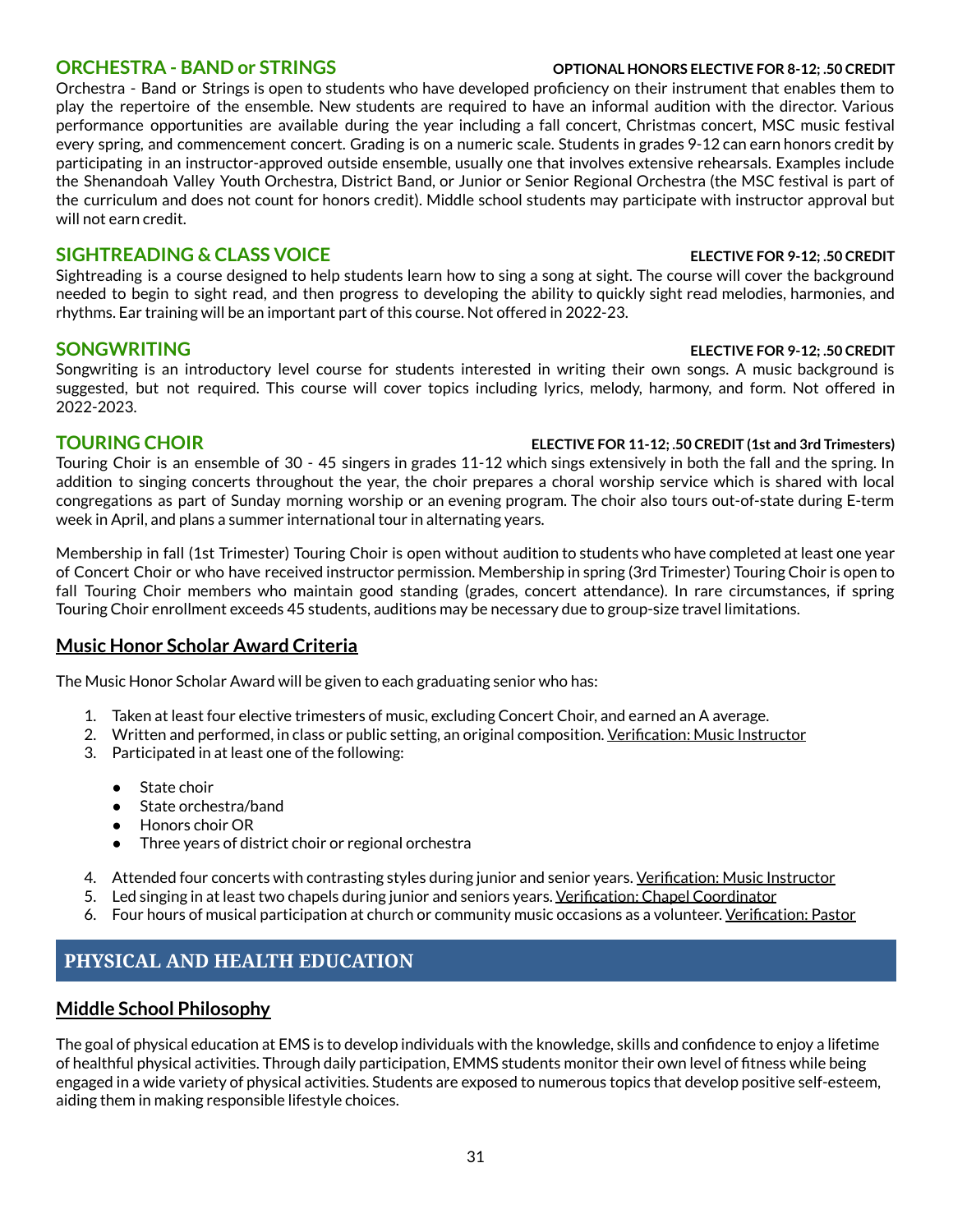### **PHYSICAL EDUCATION 6 & 7 REQUIRED FOR 6-7**

Physical Education instruction at each level will include a preview of a variety of sports and games, including emphasis on physical fitness. There is an emphasis on fundamental skill development and basic game awareness, involving net and invasive games. As an introduction to lifetime activities, students take a field trip to the bowling alley. We also have a health unit on human sexuality in 6th & 7th grades. In 7th grade, students compete in a sport education unit. Sport Education units are used as an innovative approach to traditional team sports. These units focus on structure, fairness, team affiliation, traditions and strategy needed to participate in different sports.

## **PHYSICAL EDUCATION & HEALTH 8 REQUIRED FOR 8**

Physical Education instruction includes a variety of team sports and lifetime activities, including bowling and badminton. Sport Education units are used as an innovative approach to traditional team sports. These units focus on structure, fairness, team affiliation, traditions and strategy needed to participate in different sports. Students also develop and use leadership skills to plan and execute a field day for the elementary school. Health topics include drug awareness, self-esteem, stress, decision making, human sexuality and healthy relationships and communication.

# **High School Philosophy**

The goal of physical education at EMS is to develop individuals with the knowledge, skills and confidence to enjoy a lifetime of healthful physical activities. Through daily participation, EMhS students understand and incorporate the wellness component of physical activity beyond the constraints of the classroom. Through discussions of contemporary issues students are required to analyze and reflect on the importance of self-awareness in healthy relationships.

# **PHYSICAL EDUCATION & HEALTH 9 REQUIRED FOR 9; 1.0 CREDIT**

Physical Education instruction will include a variety of team sports, badminton and fitness activities. All students will receive American Red Cross Adult & Pediatric First Aid, CPR and AED training (officially being certified will cost a small fee by ARC).

### **American Red Cross First Aid/CPR/AED Training**

Students may enroll in the American Red Cross course Adult and Pediatric First Aid/CPR/AED. This is a blended course which combines online simulation learning plus an in-person classroom session to learn and practice critical lifesaving skills for certification. Online class can be completed at home or at school during a study hall period. The in-person classroom session would be completed either during or after school depending on schedule availability. There is an extra fee for this class, which covers a two-year certification, all materials, and teacher's time compensation. Valuable certification for working kids camps, babysitting, lifeguarding, or volunteering with local fire or rescue squads.

# **PHYSICAL EDUCATION & HEALTH 10 REQUIRED FOR 10; .75 CREDIT**

Physical Education instruction will include fitness activities, team sports, badminton, international games, cooperative games, team building & communication games. Health topics include: alcohol, tobacco, and drug prevention, nutrition, sleep and recovery, health careers, safe dates & human sexuality, disease prevention, and mental health.

# **DRIVER EDUCATION ELECTIVE FOR 9-12; .25 CREDIT**

In-class instruction is offered within the 10<sup>th</sup> grade PE & Health curriculum. Students who have completed and passed in-class Driver Education will be eligible to take behind-the-wheel. Behind-the-wheel instruction is offered to 10<sup>th</sup>-12<sup>th</sup> grade students throughout the entire year for a fee.

### **ADVANCED PE ELECTIVE FOR 9-12; .50 CREDIT**

Advanced Physical Education will provide learning opportunities for students to further develop skills and knowledge related to fitness, physical competence, cognitive understanding and positive attitudes about physical activity that promote a healthy and physically active lifestyle. Students will acquire knowledge and skills in recreational, athletic and lifetime activities. Throughout this course students participate in a weekly fitness program involving elements of cardio, strength, and flexibility.

# **PE Honor Scholar Award Criteria**

Express your intent to complete the requirements for the Honor Scholar Award by meeting with the Department Chair before September 30 of your senior year in order to review the requirements and eligibility criteria:

### 32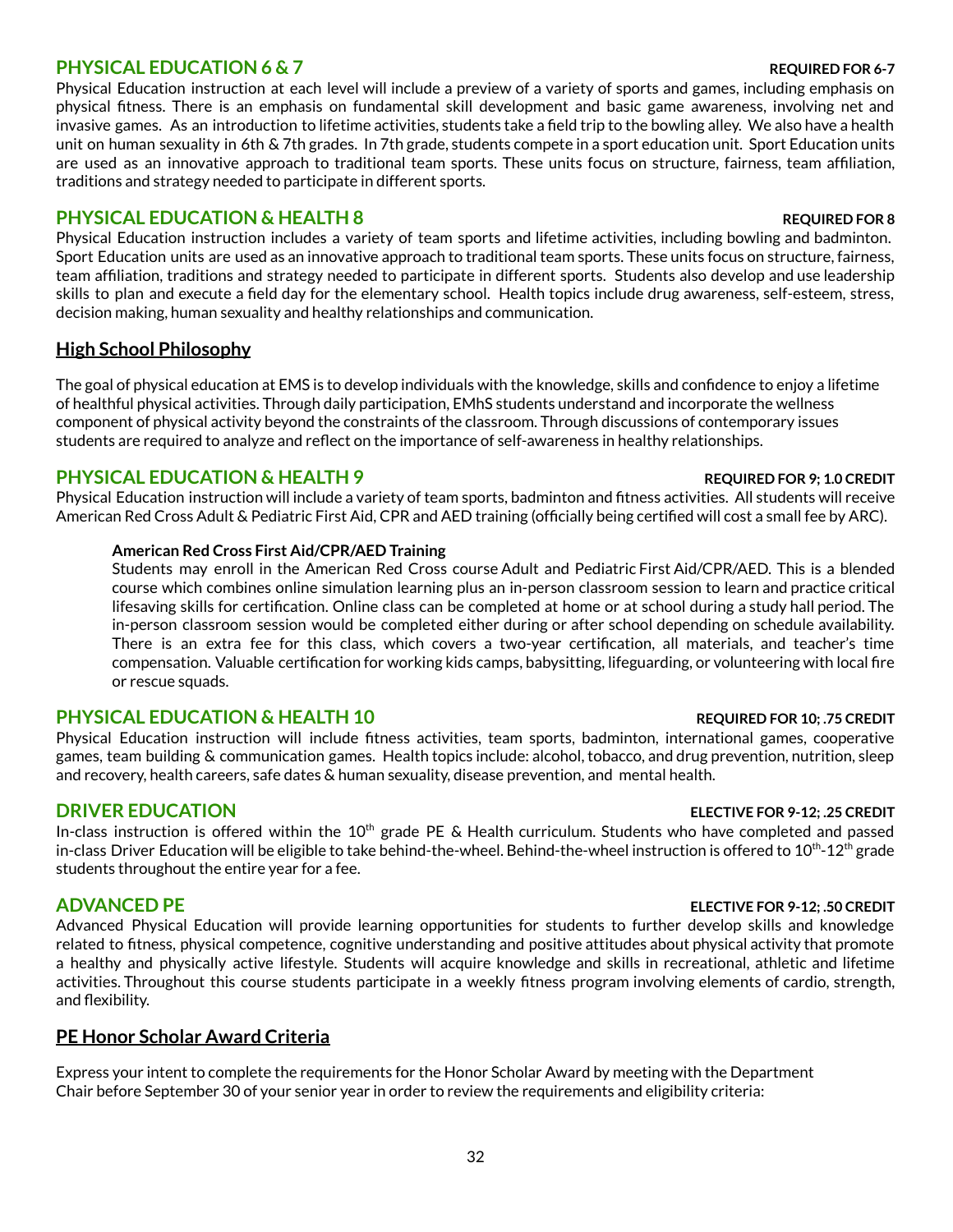- <span id="page-34-0"></span>1. Complete the following sequence of classes with an A- average or higher: 2 trimesters of PE 9 or 10 **and** 1 trimester PE elective **OR** one trimester EMES PE assistant **OR** one trimester AD assistant.
- 2. Lettered in at least 2 varsity sports and acquired at least 3 letters at EMS or previous school.
- 3. Been involved in an out-of-season training or instruction in at least one sport (camps, clinics, lessons) for at least one week or equivalent of one week after freshman year.
- 4. Been a manager for a sport or received at least one of the following awards in one sport: Best Sportsmanship, Most Inspirational, **OR** been elected team captain of a varsity team.
- 5. Perform 15 hours of service in athletics: gym set-up, field preparation, teaching lessons, with a minimum of 5 hours working an EMS tournament (Menno Classic, Flames Classic, XC Invitational, Tip-Off Tournament) documented on athletics service log.

# **SCIENCE**

The EMS Science Department provides a robust, exciting, and comprehensive science curriculum in grades 6-12 including the physical sciences and life sciences as well as many elective courses. While each class has its own particular focus, there are many common threads that are woven within the entire curriculum, including inquiry, reflection, and hands-on experiences.

EMS strives to provide students with meaningful, life-changing experiences within a nurturing, Christ-centered, academically focused setting and to encourage students to systematically progress in their understanding of the scientific world, their impact upon it, and how to ensure sustainability of God's creation.

Education is only fully realized when it is lived. At EMS, the Science Department is committed to not only providing students access to the current thought and vast quantity of scientific knowledge available, but also in providing enough experiences applying knowledge to make learning real and authentic.

The goals of the Science Department have students applying scientific concepts to current issues, solving real-life problems, meeting people with diverse views and realizing that their presence can indeed change the world. The Science Department is committed to:

- Developing faith through an appreciation and understanding of our universe as God's creation and our study of it as an act of worship.
- Promoting a model of education through scientific investigations that engages students in the real world, allowing them to be scientists by working with a variety of professionals.
- Fostering a dialogue among educators, students, and resource professionals concerning our nation's growing challenges of resource management.
- Bringing the world into our schools through case studies, interviews, guest speakers, real data and the use of electronics and technology.
- Raising awareness of our need to live sustainably in an ever-changing world.
- Challenging students to consider life choices that reflect the values and belief systems consistent with the Anabaptist perspective.

Exposure to the core sciences is held to be beneficial for all students. Enrolling in Biological, Chemical and Physical science classes provides the framework upon which specialties can be constructed and responsible living can occur. Electives, which provide additional experiences and the pursuit of personal interest, should work in tandem with and not replace these core courses.

As a science department we hope to ignite in our students a love of the natural world and an appreciation for its complexities. As Christians, we hope to engage our students in thoughtful reflection of how God is connected to the natural world. We believe that God is the creator and God's creations are good. We wonder about the methods of creation and draw on scripture and scientific knowledge to inform our understandings. We teach the details and processes of science as they are understood by the science community, including evolutionary science and natural selection. We acknowledge that scientists do not understand everything about creation nor all the change that continues happening in our natural world. We do believe God is behind it all, that evolution and God as creator are not mutually exclusive, that God is still at work creating, and that our ways of teaching science strengthen the authenticity of scripture as a significant part of God's work among us. We hope our instruction leaves every student with a deep appreciation for nature, a desire to engage in more science learning, a love of inquiry, and for many a pursuit of science-related service or career.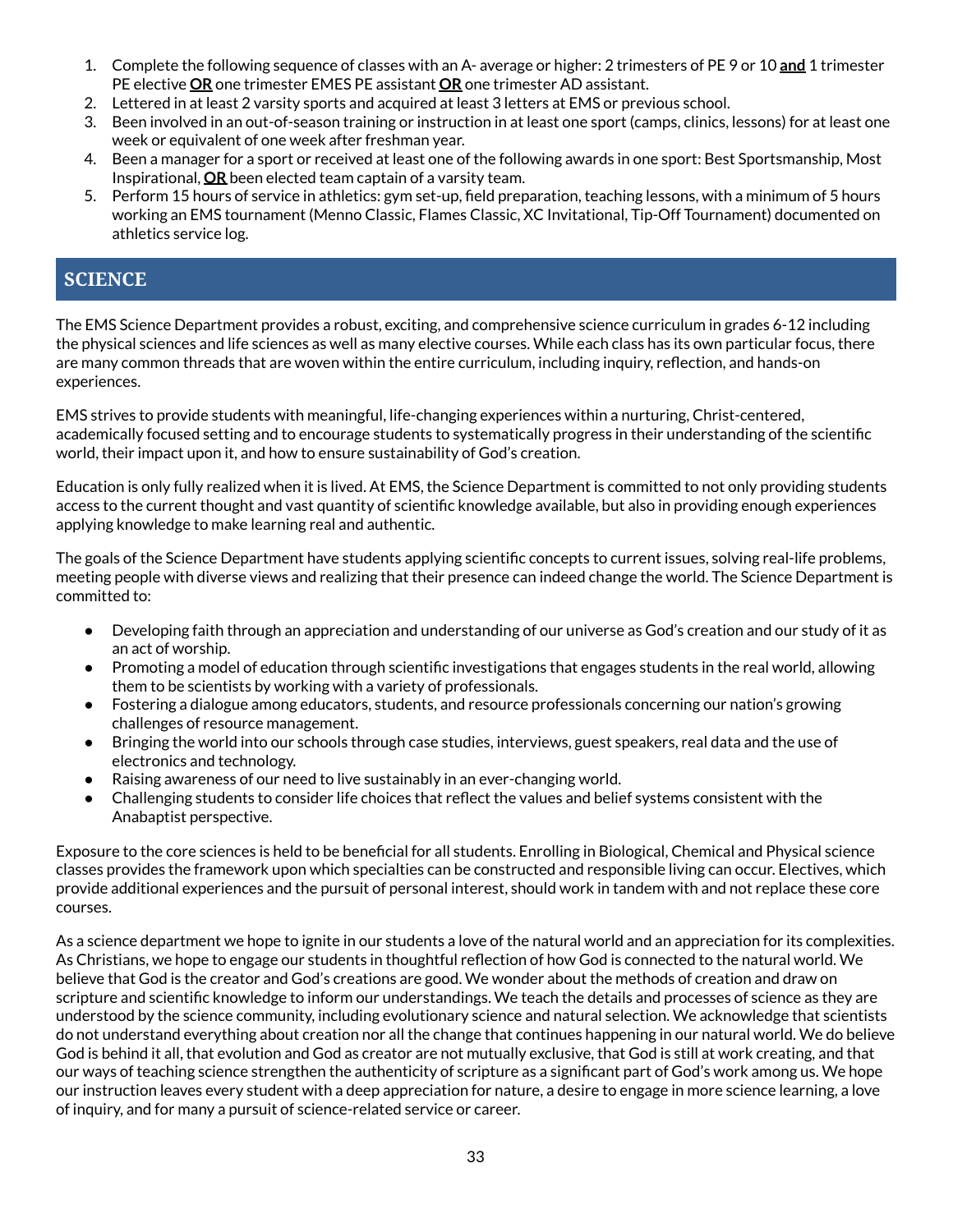We understand that students come to our classrooms from various perspectives regarding creation and evolution. We hope to foster a culture of respect and appreciation of divergent opinions all within the framework of the scientific method, which asks us to question, search for information and data, and come to conclusions. We do not expect students to all come to the same conclusion, but instead encourage each other in deepening our understanding of God, creation and ongoing change we observe. Indeed, we as science educators do not have all of the answers and acknowledge that our individual beliefs are ours alone.

# **MIDDLE SCHOOL COURSES**

Science 6 takes an introductory look at biology, chemistry, physics and earth science--the sciences students study during each of their high school years. Through experiments and projects, students become familiar with the basic terms and concepts of these four sciences, and also learn about scientific method.

# **LIFE SCIENCE 7 REQUIRED FOR 7**

Life Science covers basic life structures, classification of organisms, survey of plants and animals and ecology. Students will investigate the cellular organization of plants and animals, explore heredity and genetics, and learn how all organisms are interconnected in our world.

# **PHYSICAL SCIENCE 8 REQUIRED FOR 8**

The course serves as an introduction to physical science covering: matter, chemical properties and reactions, motion, forces, energy, sound, waves, light, and magnetism.

In each grade level of middle school, this exploratory course will integrate topics studied in science classes using technology, engineering, art, and math. This class will be largely project based from design to build. Students will work individually and in small groups to learn and solve problems with an emphasis on application of knowledge and communication skills.

# **HIGH SCHOOL COURSES**

AP Biology is designed to be the equivalent of a college introductory biology course usually taken by biology majors during their first year. AP Biology differs significantly from the usual high school biology course with respect to the kind of textbook used, the range and depth of topics covered, the kind of laboratory work done by the students, and the time and effort required of the student. AP Biology will be taught using the CollegeBoard Advanced Placement Biology curriculum, enabling students to sit for the nationally given, annual AP Biology Exam in the spring. Depending on the exam score, colleges and universities will award credit and/or allow students to enroll in upper level or select courses within the biological sciences. Prerequisite: A 90% in all previous science classes or permission of instructor, with completion of Biology and Chemistry. You are expected to complete summer work prior to the beginning of the class.

# **ANATOMY & PHYSIOLOGY OPTIONAL HONORS or HONORS ELECTIVE FOR 10-12; .50 CREDIT**

Anatomy and Physiology (A&P) is a project/laboratory-based course where the student will investigate and understand the structures and functions of the human body. This course will use the manipulation of models, physiological probes and data collection, animal organ dissections, along with lecture, to explain how the functions of the human body are directly related to their structure(s) as well as introduce students to the fields of allied health. Prerequisite: Successful completion of General Biology.

A course emphasizing a biochemical and molecular approach to the study of life. An understanding of connectedness that permeates our biosphere will be the framework from which biochemistry, cell biology, cellular energies, genetics, evolution, protein synthesis, reproduction and development, taxonomy, ecology, plant and animal behavior, and human anatomy and physiology are explored as time allows. Exposure to historical and contemporary thought and events, which contribute to our current understanding of the living world, will be encouraged.

# **CHEMISTRY OPTIONAL HONORS ELECTIVE FOR 10-12; 1.0 CREDIT**

This course introduces the basic chemical principals including: measurements, stoichiometry, atoms and molecules, gases, solutions, molecular orbital theory, crystal lattices, equilibrium, thermodynamics, kinetics, and introductions to biochemistry

### **SCIENCE 6 REQUIRED** FOR **6**

# **STEAM 6-8 REQUIRED FOR 6-8**

### **AP BIOLOGY HONORS ELECTIVE; .50-1.0 CREDIT**

### **BIOLOGY (GENERAL) OPTIONAL HONORS ELECTIVE FOR 9; 1.0 CREDIT**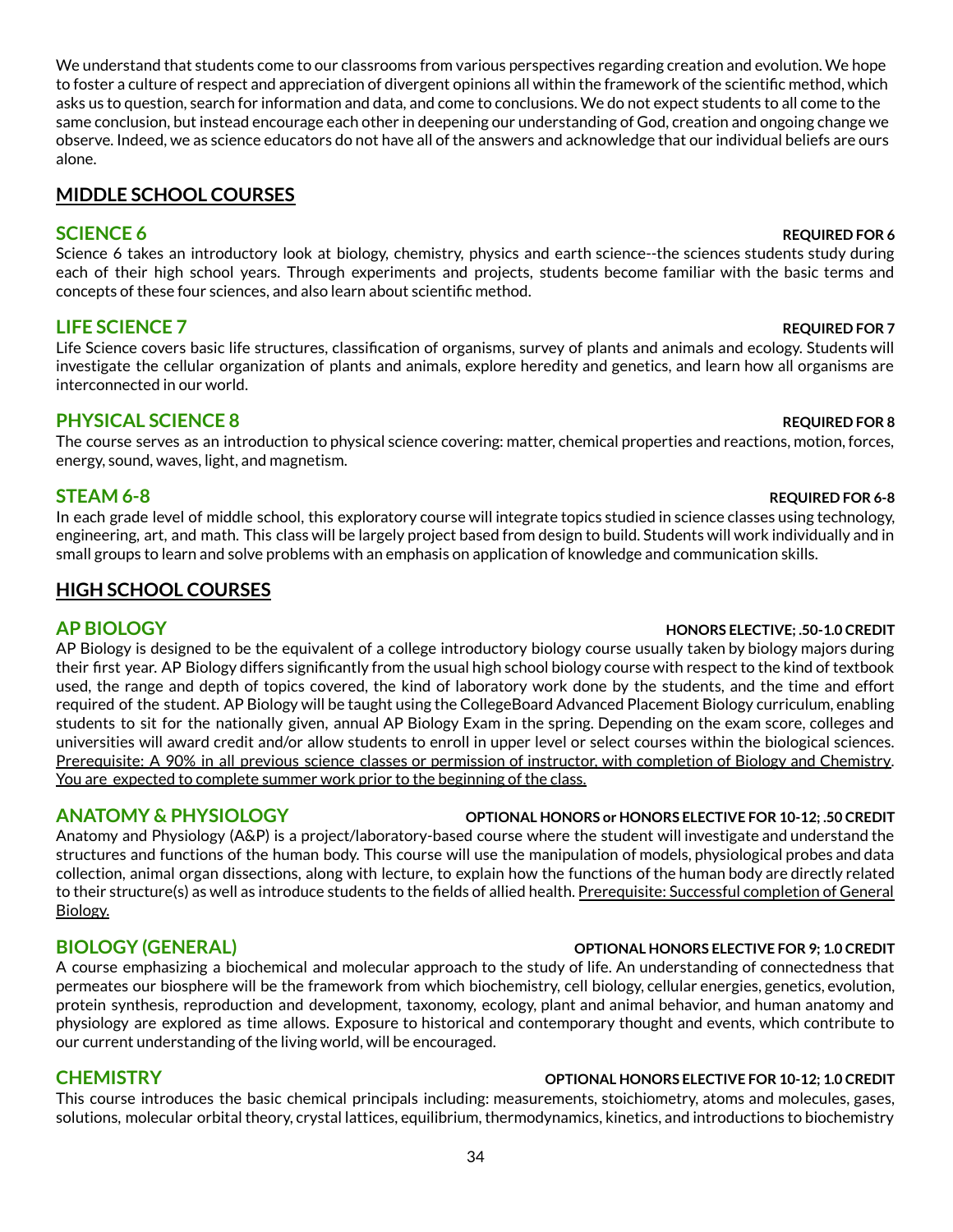and organic chemistry. Laboratory exercises are incorporated to reinforce concepts and develop skills including: measurement, observation, planning, safety, and problem solving. Chemistry is treated both conceptually and mathematically, and problem solving as a process is emphasized in conjunction with each new topic explored. Upon completion of Chemistry, students are well prepared for the rigors of DE/AP Biology, DE/AP Physics, and DE/AP Chemistry classes. Prerequisites: Biology, Co-requisite: Algebra II

### **DUAL ENROLLED CHEMISTRY HONORS ELECTIVE FOR 11-12; 1.0 CREDIT**

AP Chemistry is an introduction to the principles and applications of chemistry. This class is designed to provide the student with a college level chemistry course and lab. Chemistry includes measurements, stoichiometry, atoms and molecules, gasses, solutions, molecular orbital theory, crystal lattices, equilibrium calculations, electrochemistry, kinetics, and introductions to biochemistry and organic chemistry. The task of teaching a college chemistry course consisting of 3 hours lecture and 3-4 hours of lab time a week in a 3.5-hour week is a monumental task factoring in the additional distractions of high school and senior year, such as; clubs, sports, assemblies, meetings, and the many senior activities. This means that staying after school to finish laboratories and tests, and a summer assignment will be mandatory! Prerequisite: Chemistry; Co-Requisite: Pre-Calculus.

Robotics is the successful development of machines capable of completing complex tasks as autonomous entities or as remotely controlled machines requires input from all science and mathematics. From the examination of biological systems that provide nature's solutions to various engineering problems to the complex mathematics and engineering that are used to solve problems for flight, robotics provides an excellent overriding theme. Robotics is examined by exploring robotics with hands-on tools based on the arduino system (<http://www.arduino.cc/>) and classroom lectures to cover robotics and some of the associated science. Class lectures will attempt to address some of the basic science as well as discuss material assigned. Robotics will also incorporate FTC (First Technical Challenge). Juniors and seniors may dual enroll this class through James Madison University.

### **DUAL ENROLLED ROBOTICS II OPTIONAL HONORS ELECTIVE FOR 10-12; 1 CREDIT**

Robotics II builds on the foundation from Robotics I by adding new sensors and more complex projects. Robotics II is examined by exploring robotics with hands-on tools based on the arduino system [\(http://www.arduino.cc/](http://www.arduino.cc/)) and classroom lectures to cover robotics and some of the associated science. Robotics II will also incorporate FTC (First Technical Competition) and FRC (First Robotics Competition). Juniors and seniors that did not dual enroll Robotics I may dual enroll this class through James Madison University. Prerequisite: Dual Enrolled Robotics I.

# **DUAL ENROLLED ROBOTICS III OPTIONAL HONORS ELECTIVE FOR 10-12; 1 CREDIT**

Robotics III builds on the foundation from Robotics I & II by adding new sensors and more complex projects. Robotics III is examined by exploring robotics with hands-on tools based on the arduino system [\(http://www.arduino.cc/](http://www.arduino.cc/)) and classroom lectures to cover robotics and some of the associated science. Robotics III will also incorporate FTC (First Technical Competition) and FRC (First Robotics Competition). Juniors and seniors that did not dual enroll Robotics I or II may dual enroll this class through James Madison University. Prerequisite: Dual Enrolled Robotics II.

# **DUAL ENROLLED ROBOTICS IV OPTIONAL HONORS ELECTIVE FOR 10-12; 1.0 CREDIT**

Robotics IV builds on the foundation from Robotics I, II & III by adding new sensors and more complex projects. Robotics IV is examined by exploring robotics with hands-on tools based on the arduino system [\(http://www.arduino.cc/](http://www.arduino.cc/)) and classroom lectures to cover robotics and some of the associated science. Robotics IV will also incorporate FTC (First Technical Competition) and FRC (First Robotics Competition). Juniors and seniors that did not dual enroll Robotics I, II or III may dual enroll this class through James Madison University. Prerequisite: Dual Enrolled Robotics III.

# **ENVIRONMENTAL SCIENCE OPTIONAL HONORS ELECTIVE FOR 10-12; .50 CREDIT**

This interdisciplinary course encourages students to be active in seeking knowledge about the natural world, to deepen awareness of the interconnectedness of the relationships between humans, nonhumans, and the nonliving environment, including their own personal impact within the interconnected system. Students will recognize the role that social science plays in environmental issues

Organic Chemistry provides students with an in-depth working knowledge of the chemistry of life. Topics covered in class include: basic inorganic concepts, organic nomenclature, functional groups, organic reactions, stereochemistry, organic acids and bases, polymers, biochemistry, and nanotechnology. Laboratory exercises are incorporated to reinforce concepts and

# **DUAL ENROLLED ROBOTICS I OPTIONAL HONORS ELECTIVE FOR 10-12; 1 CREDIT**

## **ORGANIC CHEMISTRY OPTIONAL HONORS ELECTIVE FOR 10-12; 1 CREDIT**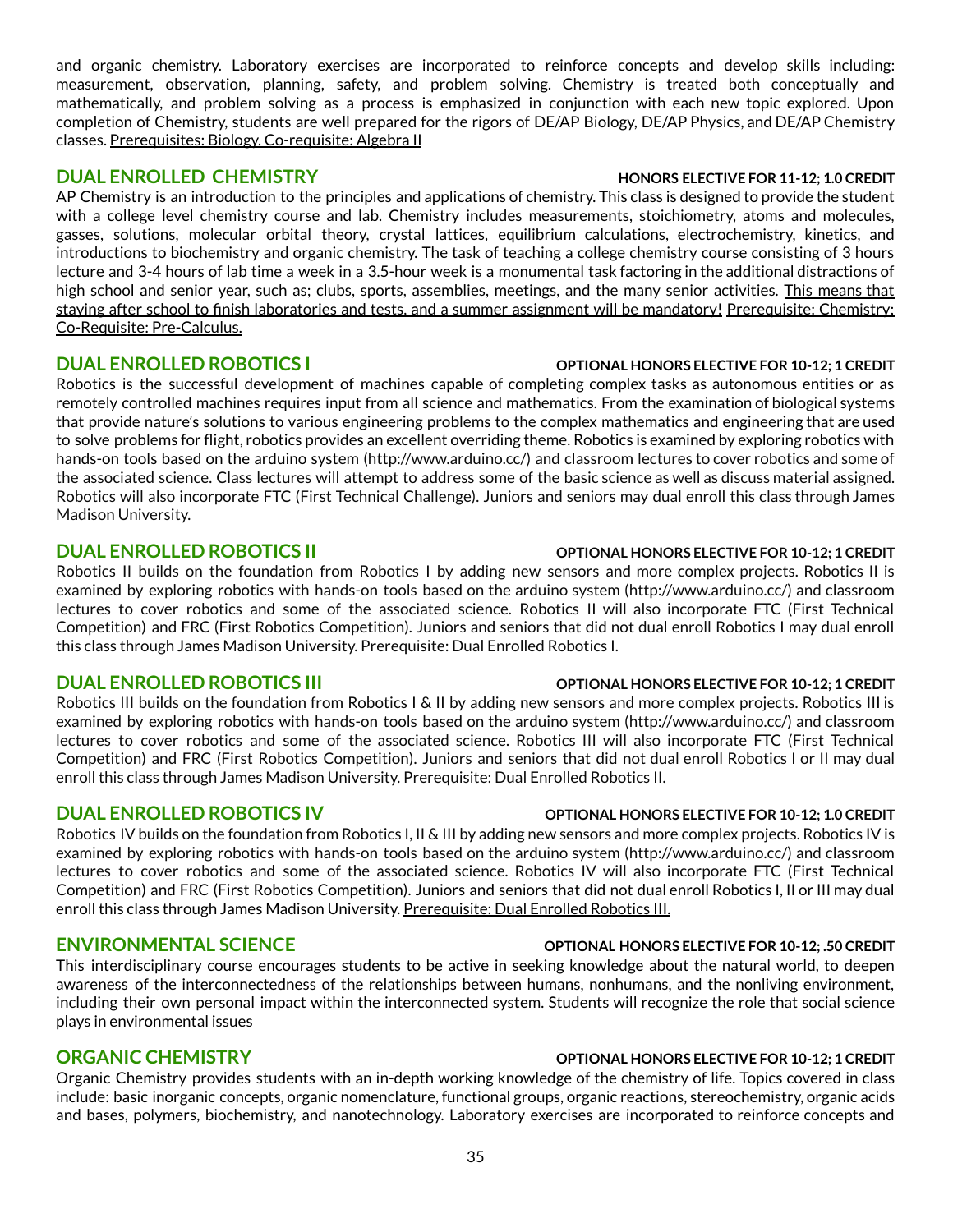<span id="page-37-0"></span>develop skills including: measurement, observation, planning, safety, and problem solving. Organic Chemistry requires good study skills and strong critical thinking skills. This course provides a foundation for students interested in the pharmaceutical industry, the polymer industry, and the medical profession. Prerequisite: Biology and Chemistry. Not offered in 2022-2023.

### **PHYSICS OPTIONAL HONORS ELECTIVE FOR 11-12; 1 CREDIT**

Physics is designed to introduce a wide range of introductory Physics topics to students who have completed math courses through at least trigonometry. Students learn to appreciate the role that Physics plays in the world around them, and through reading, lecture, and laboratory they gain an understanding of the principles and concepts on which physics is based. The course covers classical Newtonian Physics, and several classic experiments are repeated to verify the laws of motion. Other topics covered in class discussion and laboratory investigation are Conservation of Energy, Momentum, Rotational Mechanics, Gravitation, Heat and Thermodynamics, Harmonic Motion, Wave Motion, Sound, Light, Optics, Electricity, Magnetism, Special Relativity, General Relativity and Quantum Mechanics. Extended lab work and outside-of-class reading and writing are included in additional assignments. In addition, one major hands-on project will be assigned. Physics is treated both conceptually and mathematically, and problem solving as a process is emphasized in conjunction with each new topic explored. Upon completion of Physics, students are well prepared for the rigors of a freshman-level college physics course. This course is available for honors credit. Co-requisites: Pre-Calculus and Chemistry.

### **ZOOLOGY ELECTIVE FOR 10-12; .50 CREDIT**

Zoology is a semester course introducing students to the diverse animal kingdom. Units of study will include Zoology in an evolutionary and ecological perspective, Animal Taxonomy, Fish, Birds and Mammals. Through experimentation, laboratory investigation and library research, students will make a detailed examination of selected animal phyla. In addition to classroom sessions we will have field experiences (ex. local farms, animal shelters, and vet clinics). The hope is to end the semester with a trip to the National Zoo in Washington D.C. Prerequisite: Passing grade in General Biology.

NOTE: Food Science and Nutrition, Physical Science 8, and Robotics I/II can count as science credit for the General Graduation Plan.

# **Science Honor Scholar Award Criteria**

The Science Honor Scholar Award will be given to each graduating senior who has:

- 1. Earned 95% or higher each trimester in required and elective courses. Optional Honors must be completed for at least two science courses.
	- Required courses: Biology and Chemistry
	- Elective: At least four more trimesters of science with at least one trimester chosen from each of the following three areas: Physics, AP Biology, Environmental Science OR Earth Science
- 2. Attended at least one science-related workshop, conference or seminar.
- 3. Involved themselves in an experiential learning activity such as Discovery, a science enriched E-term, summer robotics assistantship or a science lesson taught to elementary or middle school students. Science lessons must be reviewed by a science faculty member prior to presentation if this option is selected.
- 4. Completed 10 scientifically-related volunteer hours in work that is cleared by a science faculty member.

\*Independent study may be used to satisfy some of the criteria listed. Each project will be evaluated for merit by science faculty to *determine the specific requirementsfor which the independentstudy may be substituted.*

# **SOCIAL STUDIES**

The Social Studies program is designed to help students understand themselves in terms of their relationship to their country and the world. Course offerings follow the disciplines of the social studies, and emphasize personal, social, and intellectual education. Personal education emphasizes self-understanding and identity; social education emphasizes the expectations of living in a local, national and global community, stressing group participation. Students will learn the facts, concepts, and generalizations of the social studies as well as systemic problem solving. Courses are taught in the context of the belief that God not only calls each person to a relationship with Jesus Christ, but also affirms that God is sovereign over history and social forces.

Goals for the department include: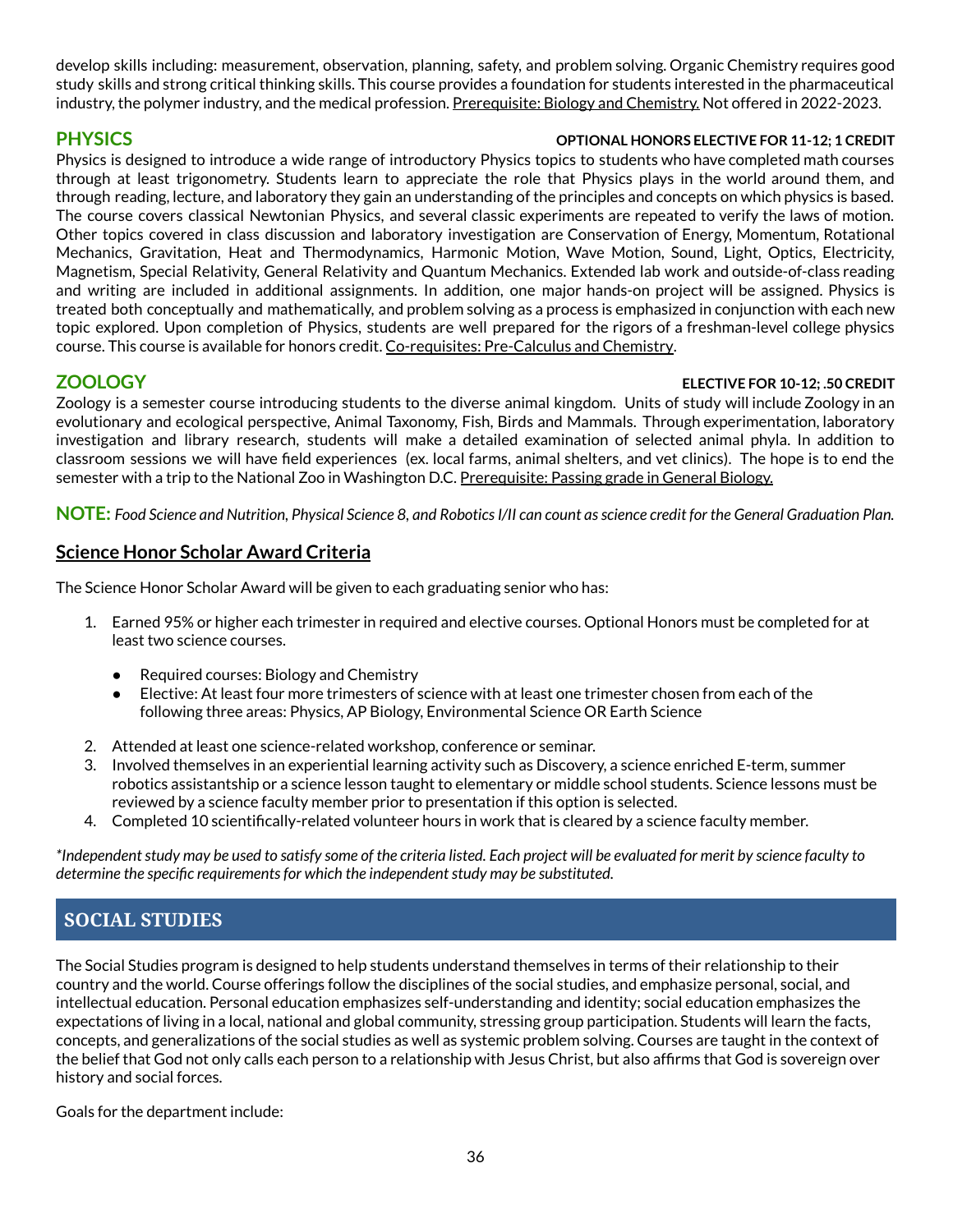- Helping students gain an understanding of the past in order to better understand the present.
- Giving instruction in globe and map skills and geographic concepts.
- Challenging students to transcend national and cultural boundaries and see themselves as a member of the worldwide community.
- Helping students understand economic principles and their impact on individuals, societies and the world.
- Presenting opportunities to appreciate and understand other cultures.
- Challenging students to become active participants in service to God and their local, national and global community.
- Utilizing class activities that develop skills of interaction and group decision-making.
- Learning the process of government and the importance of the individual in influencing that process.
- Presenting attitudes, beliefs and behaviors of responsible citizenship.
- Giving opportunity to integrate personal Christian faith in the social, economic, and the political spheres.
- Promoting critical thinking and decision-making from a Biblical perspective.
- Encouraging empathy and understanding of other cultures. (In order to most effectively promote empathy and understanding of cultures, EMS offers U. S. History in 9<sup>th</sup> grade and World History in 11<sup>th</sup> grade.)

### **Middle School Courses**

### **SOCIAL STUDIES 6 REQUIRED FOR 6 REQUIRED FOR 6 REQUIRED FOR 6**

Students will explore American history from 1856 to the present, examining the changes and challenges the United States encountered. Some of the key topics include: Reconstruction, the world wars, the Great Depression, the Civil Rights Movement, geography and current events.

### **SOCIAL STUDIES 7 REQUIRED FOR 7 REQUIRED FOR 7**

Social Studies 7 is a year-long course in ancient world history. A study of ancient civilizations helps students see contributions to our American culture. Students will learn about the influence of Judaism, Christianity and Islam on our world. Students will also study civilizations of the Middle Ages in both Europe and the Far East as well as American civilizations.

### **GEOGRAPHY & GLOBAL STUDIES REQUIRED FOR 8; [.50 CREDIT OPTIONAL]**

Geography & Global Studies is a course that allows students to practice skills of inquiry and research while learning more about their world. A focus will be on comparative government, economics, and world religions with geography skills and knowledge woven throughout the course. Additional topics and learning will be student-driven. Students may opt to contract with teacher to earn .50 high school credit by completing a special project and provided that they maintain an A- in the class.

### **High School Required Courses**

### **U. S. GOVERNMENT REQUIRED FOR 12; 1.0 CREDIT**

U. S. Government deals with the workings of the American Government at the national, state and local levels. Special attention is given to current economic and political events. (Ninth or tenth grade Government or Civics will not satisfy the EMS Government requirement.)

U. S. History surveys the historical, social, cultural and religious past of the American people.

# **WORLD HISTORY OPTIONAL HONORS; REQUIRED FOR 11; 1.0 CREDIT**

This course will trace the story of history from early civilizations to the modern world. Two other primary goals of the course will be to learn world geography and become aware of international current events. Students can elect to complete optional honors projects for this course. Students may opt to take AP World History in place of this required course.

### **High School Electives**

Students pursuing a selective or highly selective graduation plan must take an additional 1.0 credit (two .50 courses) to fulfill the requirement.

### **AP WORLD HISTORY MODERN HONORS ELECTIVE FOR 11, 1 CREDIT**

In this course, students will study world history, learn the basics of world geography, and become informed about international current events. This is a world history course, and approximately seventy percent of the material that we study

# **U. S. HISTORY REQUIRED FOR 9; 1.0 CREDIT**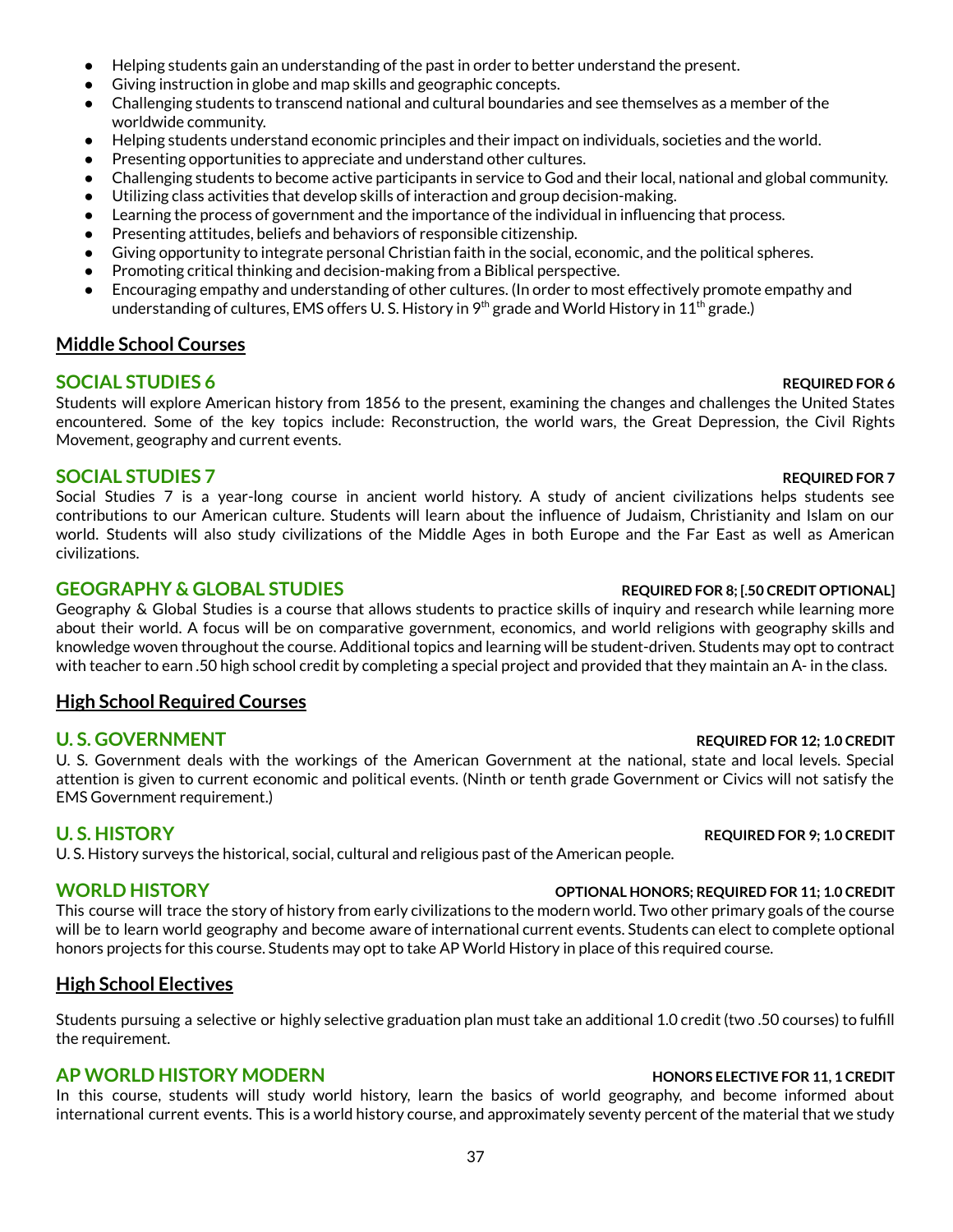will be non-European history. An emphasis on the origins, development, spread, and beliefs of major world religions will be included in the course of study. Students will prepare for and take the AP World History Modern test in May. Prerequisite of 3.5 cumulative GPA or permission of instructor. You are expected to complete summer work prior to the beginning of the class..

# **CONSTITUTIONAL LAW ELECTIVE FOR 10-12, .50 CREDIT**

This course will focus on an in depth look at our Constitutional Rights as U.S. Citizens. We will learn how the Supreme Court works and look at legal opinions that have been handed down by SCOTUS which have created legal precedent that is used today. Throughout the course students will get a chance to moot Supreme Court cases and we will follow current cases and questions of precedent which are being heard in the current Supreme Court term. Not offered in 2022-23.

# **ECONOMICS ELECTIVE FOR 10-12, .50 CREDIT**

Students will learn how people manage limited resources to satisfy their needs and wants, personally, nationally, and internationally. Students will analyze basic principles of economics and complete a personal finance project. They will discover foundational elements of managing personal finances, and students will learn about national and international economics. (This course is open to Sophomores who have a 3.2 GPA or above.) Not offered in 2022-23.

This course will introduce students to the critical viewing of film. We will view, discuss, and write about film as a visual art form and as an expression of popular culture. In developing their critical lenses to view film, students will learn film terminology, watch different genres, and become attuned to how film communicates in a variety of ways. Students will study a director in depth and present their research to the class.

# **INTRODUCTION TO PSYCHOLOGY OPTIONAL HONORS ELECTIVE FOR 11-12; .50 CREDIT**

Psychology introduces students to the science of behavior, its principles, methods, language and usefulness. The course offers students an opportunity to dialogue on issues involving faith, values and feelings, as well as sharpen and improve their self-understanding and understanding of others' behavior. The Psychology textbook has been approved as an AP text, so the content is quite rigorous. Students enrolling in Psychology should have at least a 3.0 GPA. (This course is generally not open to Sophomores. If space in the course is available, Sophomores who have a 3.5 or above GPA may be eligible.) Not offered in 2022-23.

# **ORGANIZATIONAL LEADERSHIP ELECTIVE FOR 9-12, .50 CREDIT**

Students will learn about four major facets of organizational leadership, the study of leaders and leadership theory, organizational structures and mission, principles of organizational finance, and data analysis for strategic planning. OL is an interdisciplinary course with elective options in math (students will learn spreadsheet skills), English (there will be substantial reading and succinct writing), or social studies (extensive learning on how to work with people) Not offered in 2022-23.

# **SOCIOLOGY AND SOCIAL ISSUES ELECTIVE FOR 10-12; .50 CREDIT**

Sociology, a study of group behavior, includes an examination of group differences and interaction and an analysis of major social problems. The basic concepts, principles and practices of sociology will be explained, introducing students to the fields of sociology and social work. (This course is open to Sophomores who have a 3.2 GPA or above.) Not offered in 2022-23.

# **WOMEN IN U. S. HISTORY ELECTIVE FOR 10-12; .50 CREDIT**

The course will be an overlook of women's role and impact throughout U.S. History and in our government. There are four main periods we will concentrate on: 1) Revolution and the formation of the U.S. Government 2) The Seneca Falls Era 3) The 19th Amendment--Women and Voting 4) The ERA and the modern women's rights movement. Each student will read at least two historical nonfiction books on the impact of women and each student will complete projects on multiple women who have impacted US history.

**NOTE:** *Global Christianity and Second Temple Judaism may also be elected for Social Studies credit.*

# **Social Studies Honor Scholar Award Criteria**

The Social Studies Honor Scholar Award will be given to each graduating senior who has:

### **FILM STUDIES ELECTIVE FOR 9-12, .50 CREDIT**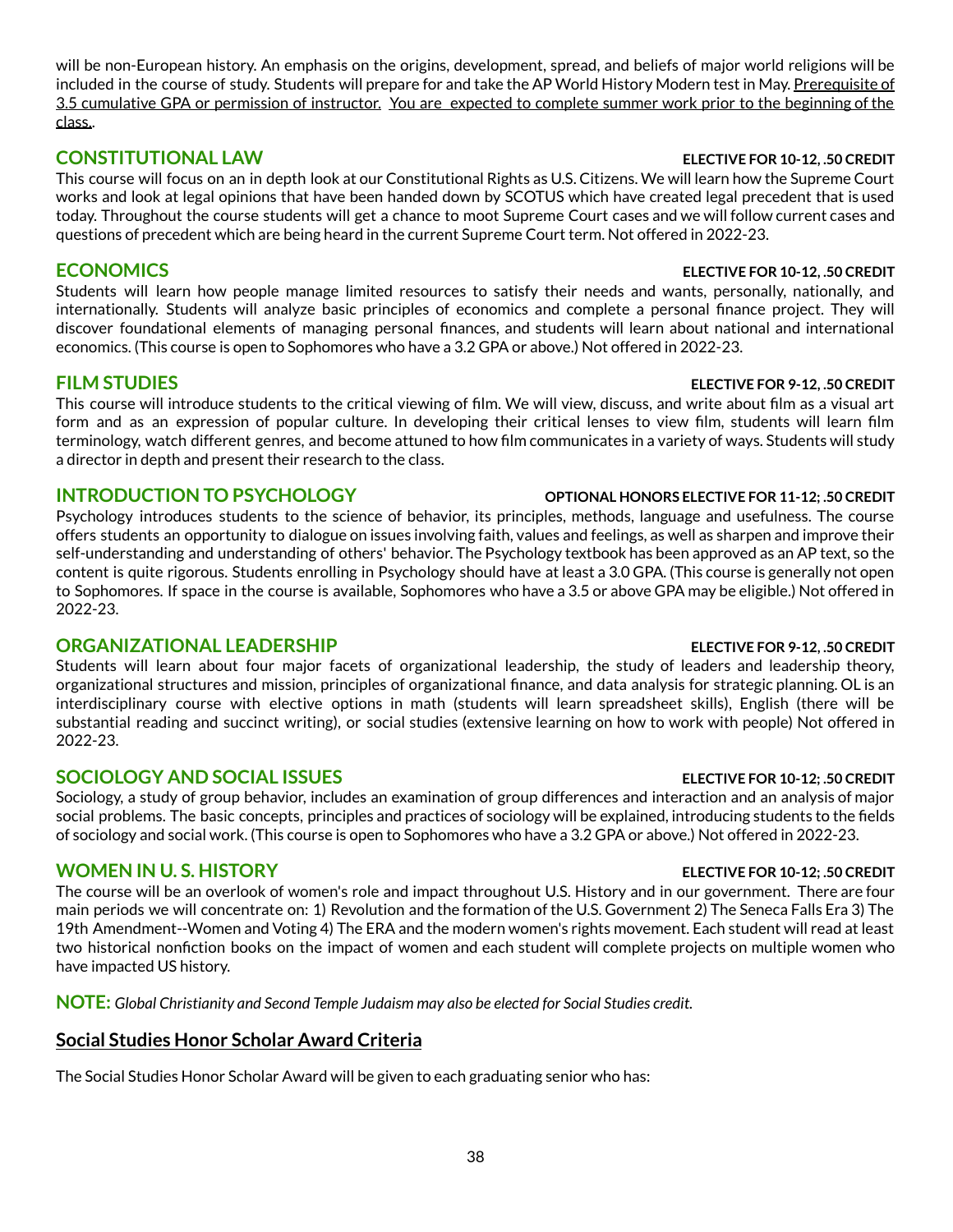- <span id="page-40-0"></span>1. Earned an average grade of at least A- (90% or higher) in U. S. History, World History, Government, and also an additional one and one-half credits of social studies electives (Economics, Psychology, Mass Media, Sociology, World Issues, Global Anabaptism, Global Christianity, Child Development).
- 2. Demonstrated an interest in the social studies discipline within the classroom through a speech that was given, an essay that was written, a project undertaken
- 3. Read a book that features history, political science, or social issues and then complete a book chat with a teacher, write a book review or share a book talk with a class. Verification: Classroom Teacher
- 4. Documented at least one time they have been able to show an interest in the Social Studies field of study. This may include expressing and defending an opinion in class; participating in a political, social or humanitarian cause in the community; writing a significant opinion essay or blog; or some other way of showing your interest in Social Studies at school or in the community. Verification: Classroom Teacher
- 5. Volunteered ten hours doing some type of social service for community or school. These hours may not be used for any other assignment or award. Verification: Supervisor

# **ELECTIVES**

The following courses are not counted toward a specific department but are counted as elective credit. Each graduation plan has a set number of minimum elective credits needed to complete the plan.

### **ACADEMIC LAB ELECTIVE FOR 7-12; .50 CREDIT**

Students needing academic support in a focused environment will take Academic Lab. During this period, they will use required coursework to strengthen and develop study skills. Each trimester students will focus on one or two individualized goals of their choosing. Recording assignments daily, completing and turning in assignments on time, making and using study cards, and maintaining an organized binder are some of the areas that may be addressed.

Students interested in enrolling in this course must consult the School Counselor before choosing this course during the course request period. The class, generally limited to five students per period, may be repeated as necessary.

### **ADULTING 101 ELECTIVE FOR 12; .50 CREDIT**

In this course students will explore a variety of practical topics they are likely to encounter as they transition into adulthood. Some of these topics include taxes, personal finance and financial literacy, college and career choices, personal disciplines and lifestyle choices, and a variety of everyday life skills based on student interest. The course will be partly research based, partly reflective/introspective, and there will also be an element of listening and learning from others.

# **BUSINESS INTERNSHIP (High School)**

EMS offers a wonderful opportunity for students who are dedicated to their career planning and education. The internship program is designed for juniors and seniors who are interested in experiencing "first hand" a particular career or career field. Students who participate in the internship program work with a professional in the community to gain experience and insight into a specific field. See the internship menu and talk with the internship coordinator about the many possibilities offered. Students choosing to participate in the program would receive a high school credit, in lieu of payment from the intern sponsor.

Participation in this program requires the student to work at the internship site. The student will be required to provide their own transportation to and from the internship site. The interns will meet regularly with the program coordinator to discuss relevant topics relating to employment, as well as issues and concerns relating to their specific internship placement.

The student must be dependable, responsible, punctual, and have a desire to intern within a professional environment. Success in the program will depend upon parent/guardian support and the student's commitment. The program coordinator and teachers will provide ongoing direction and support to help ensure the process. Conversations about an internship placement should happen in the spring before the student's junior or senior year.

### **COMPUTER PROGRAMMING WITH PYTHON I ELECTIVE FOR 9-12; .50 CREDIT**

This course will introduce students to the language and structure of computer programs, learning to write code and problem solve at the same time. Students will work at their own pace to write programs of increasing difficulty, finishing up the trimester with a series of projects, and finally design their own program to demonstrate what they have learned. No previous programming experience is necessary, grades are based on progress rather than absolute mastery.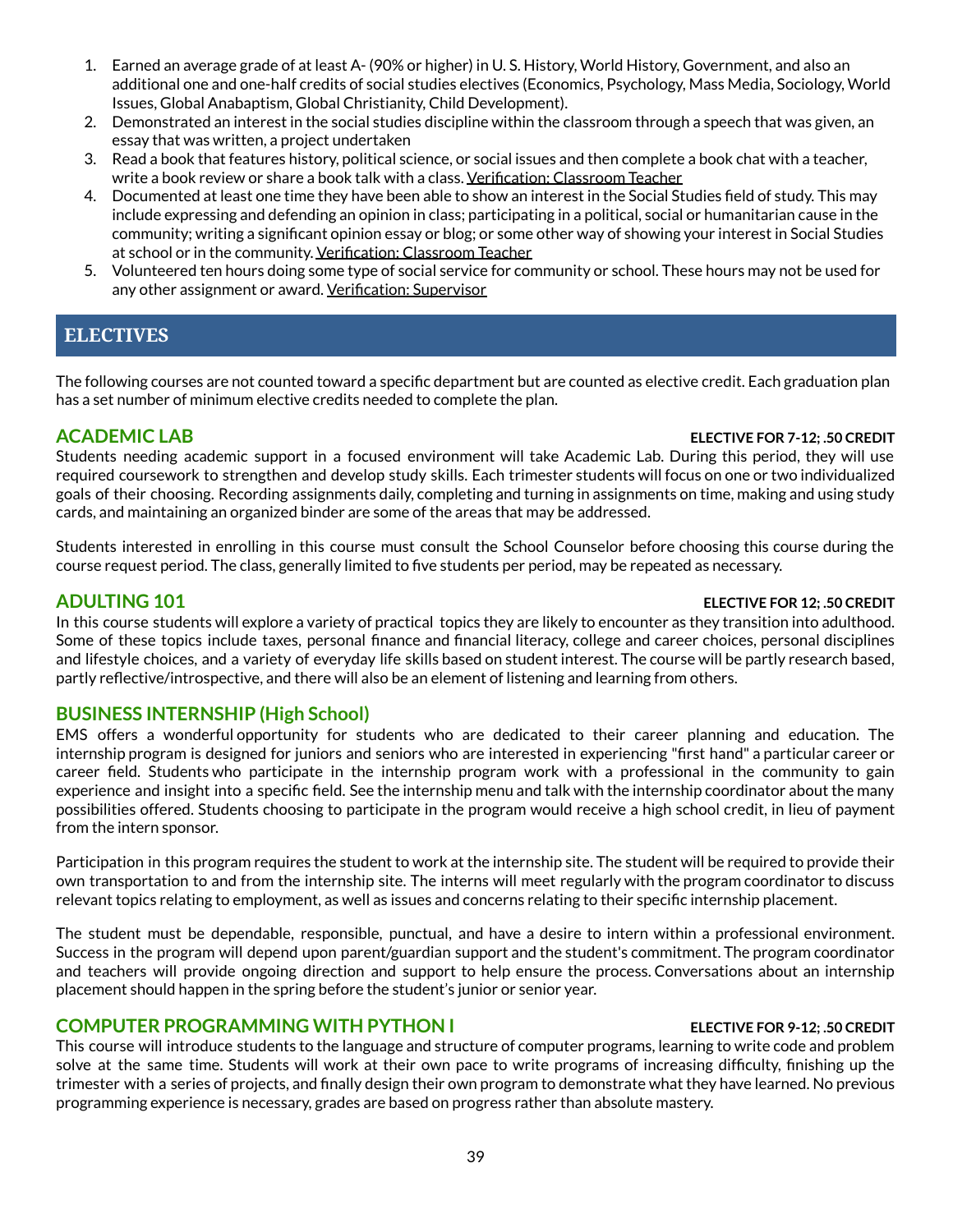### **COMPUTER PROGRAMMING WITH PYTHON II ELECTIVE FOR 9-12; .50 CREDIT**

Students will continue in their development of programming techniques using the Python language by starting off with a series of projects. For the second half of the course students will be given the option of switching to a different programming language or continuing with Python. A Final Project designed by each student will be the culminating activity. Prerequisite: Computer Programming with Python I or Equivalent Experience

### **COMPUTER PROGRAMMING WITH PYTHON III ELECTIVE FOR 9-12; .50 CREDIT**

In this third course in Programming students will develop their own direction and projects based on their particular interests. In conversation with their teacher, students will pursue a language of their choice, identify appropriate resources, and report to their teacher as they progress through their selected projects and objectives. Prerequisite: Computer Programming II or Equivalent Experience

### **COMPUTER PROGRAMMING (Independent Study) ELECTIVE FOR 9-12; .50 CREDIT**

Students that are not able to fit a Programming course into their schedule can elect to take it for IS. They will need to coordinate with the teacher to make sure they understand the requirements, and check in regularly to ensure adequate progress and support.

### **INDEPENDENT STUDIES**

In some instances, students may need to take an EMS course as an independent study to complete a graduation requirement. Teachers will monitor the work and assign the final grade.

Occasionally students do participate in research projects under the supervision of a faculty member. These opportunities allow students to extend their learning in positive ways; however, these special projects require significant initiative and self-direction. Therefore, the teacher and counseling staff must believe the project will serve the academic needs of the students and the schedule of the teacher.

Students may choose to assist in the Library one period each day of the week. Library skills/training will be offered, after which the assistant will have an opportunity to participate in a variety of jobs with books and periodicals. A pass/fail grade will be assigned.

Students must receive approval from the Librarian prior to registration. With the approval of the Librarian, interested students may be allowed to repeat this elective in the same school year or subsequent years.

### **ONLINE COURSES**

As described earlier in this handbook, students may need to take coursework through an online provider. If a student would like to take a course through another provider, then the family will cover the costs. See the School Counselor for more details.

### **PUBLICATION DESIGN ELECTIVE FOR 9-12; .50 CREDIT**

Students will develop an understanding of preparing a print publication. Course instruction includes an introduction to graphic design. The primary focus of the course will be production of *Ember*, the school yearbook. A pass/fail grade will be assigned.

### **STUDIES ABROAD (or in other locations)**

Studies abroad or in other locations can dramatically increase understanding of other cultures, world issues, languages and enable students to develop useful cross-cultural skills. Talk with the School Counselor for details if you would wish to study abroad.

### **TEACHER ASSISTANT ELECTIVE FOR 10-12; .50 CREDIT**

A limited number of students may elect to become a Teacher or Instructional Assistant. As an assistant, you will be expected to work one period each day of the week for a minimum of one trimester with a particular teacher. Sometimes that work will happen during a particular class period, so the student will assist other students. A teacher assistant may also assist the teacher with a variety of clerical tasks and background preparation for lessons. Teachers are especially interested in assistants who desire to explore the teaching profession. Teachers may also be willing to serve as a research mentor.

### **LIBRARY ASSISTANT ELECTIVE FOR 9-12; .50 CREDIT**